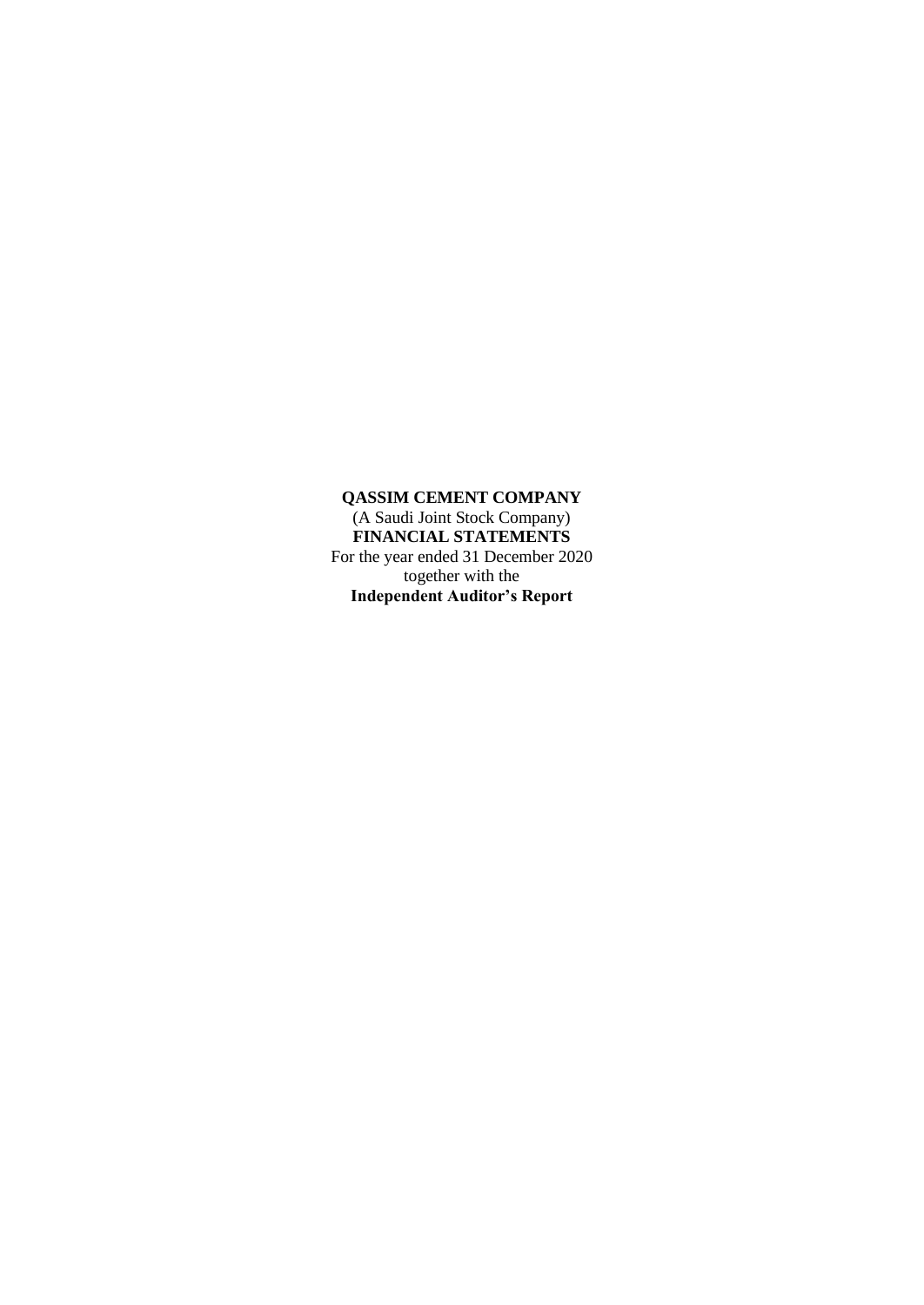# **QASSIM CEMENT COMPANY**  (A Saudi Joint Stock Company) **FINANCIAL STATEMENTS** For the year ended 31 December 2020 together with the Independent Auditor's Report

| Index                                                      | Page    |
|------------------------------------------------------------|---------|
| Independent Auditor's Report                               | $1 - 4$ |
| <b>Statement of Financial Position</b>                     | 5       |
| Statement of Profit or Loss and Other Comprehensive Income | 6       |
| <b>Statement of Change in Equity</b>                       | 7       |
| <b>Statement of Cash Flows</b>                             | 8       |
| Notes to the Financial Statements                          | $9-44$  |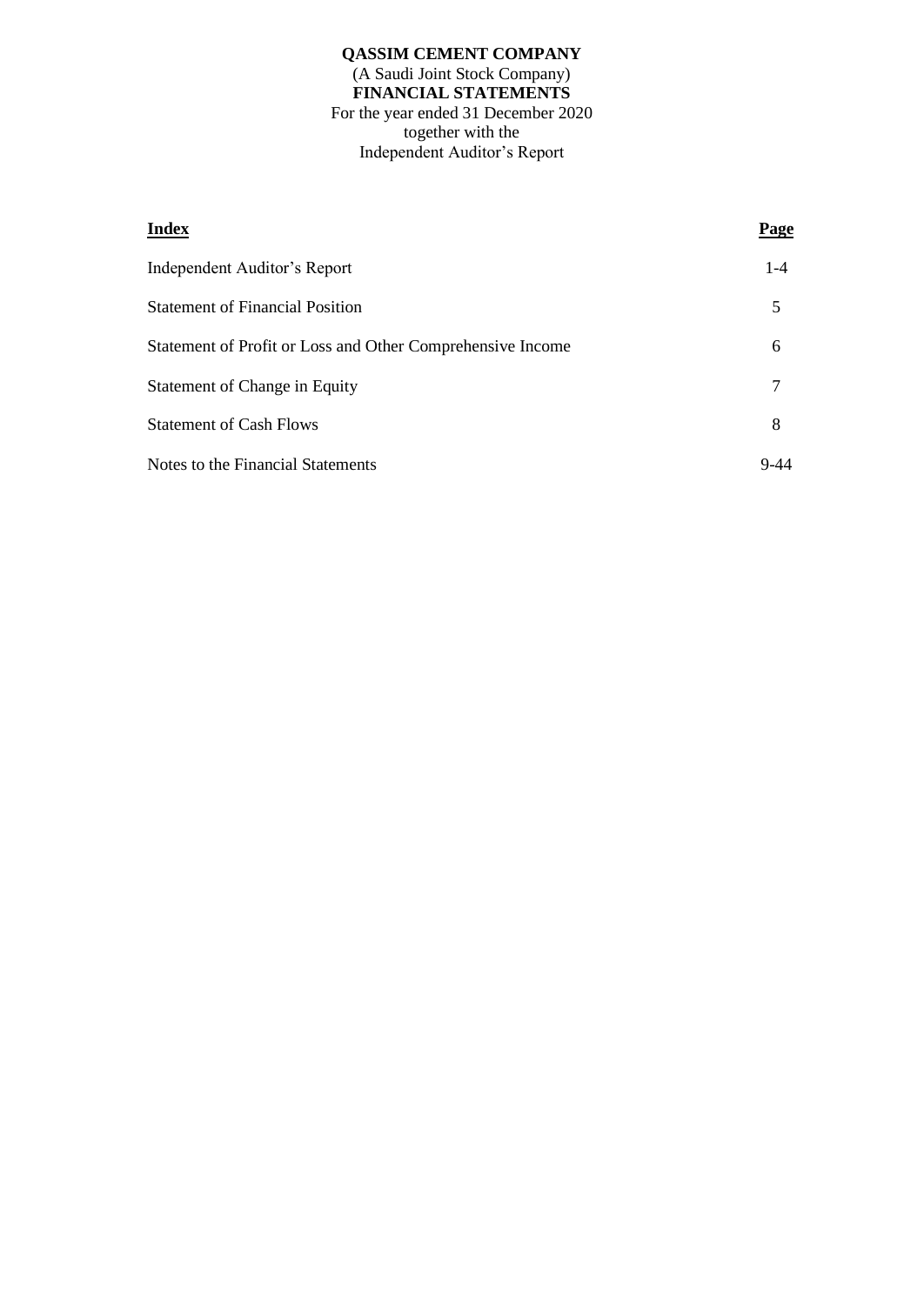

KPMG Al Fozan & Partners **Certified Public Accountants** Riyadh Front, Airport Road P O Box 92876 Riyadh 11663 Kingdom of Saudi Arabia

Telephone +966 11 874 8500 Fax +966 11 874 8600 Internet www.kpmg.com/sa

Licence No. 46/11/323 issued 11/3/1992

# Independent Auditor's Report

To the Shareholders of Qassim Cement Company

#### **Opinion**

We have audited the financial statements of Qassim Cement Company (A Saudi Joint Stock Company) ("the Company"), which comprise the statement of financial position as at 31 December 2020, the statements of profit or loss and other comprehensive income, changes in equity and cash flows for the year then ended, and notes to the financial statements, comprising significant accounting policies and other explanatory information.

In our opinion, the accompanying financial statements present fairly, in all material respects, the financial position of the Company as at 31 December 2020, and its financial performance and its cash flows for the year then ended in accordance with International Financial Reporting Standards (IFRS) that are endorsed in the Kingdom of Saudi Arabia and other standards and pronouncements issued by Saudi Organization for Certified Public Accountants (SOCPA).

#### **Basis for Opinion**

We conducted our audit in accordance with International Standards on Auditing that are endorsed in the Kingdom of Saudi Arabia. Our responsibilities under those standards are further described in the Auditor's Responsibilities for the Audit of the Financial Statements section of our report. We are independent of the Company in accordance with the professional code of conduct and ethics that are endorsed in the Kingdom of Saudi Arabia that are relevant to our audit of the financial statements, and we have fulfilled our other ethical responsibilities in accordance with these requirements. We believe that the audit evidence we have obtained is sufficient and appropriate to provide a basis for our opinion.

#### **Key Audit Matters**

Key audit matters are those matters that, in our professional judgment, were of most significance in our audit of the financial statements of the current period. These matters were addressed in the context of our audit of the financial statements as a whole, and in forming our opinion thereon, and we do not provide a separate opinion on these matters.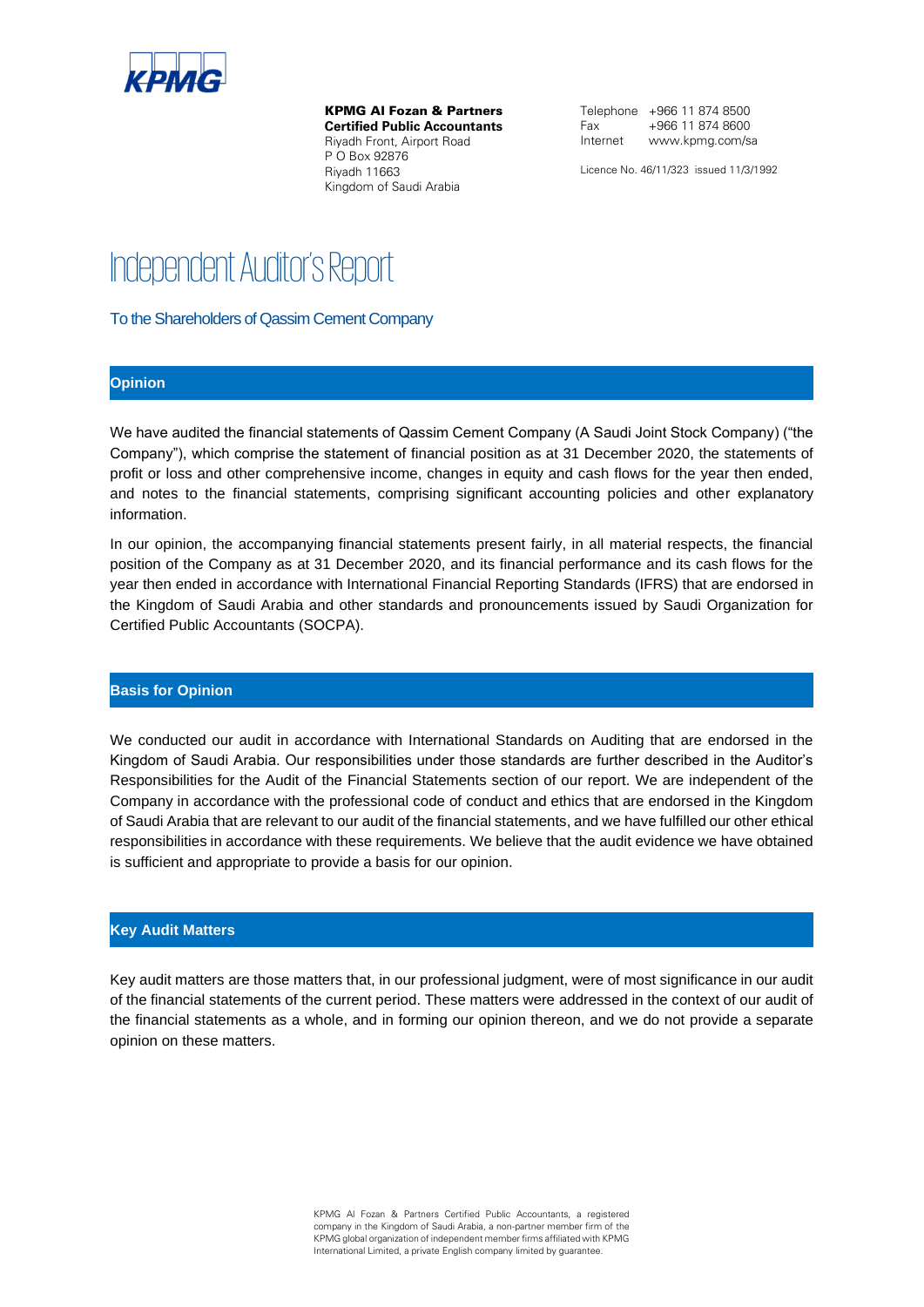

# Independent Auditor's Report

# To the Shareholders of Qassim Cement Company (continued)

| <b>Revenue recognition</b>                                                                                                                                                                                                                                                                                                                                                            |                                                                                                                                                                                                                                                                                                                                                                                                                                                                                                                                                                                                                                                                                                                                                                                                                                                                                                                                                                                                                                             |
|---------------------------------------------------------------------------------------------------------------------------------------------------------------------------------------------------------------------------------------------------------------------------------------------------------------------------------------------------------------------------------------|---------------------------------------------------------------------------------------------------------------------------------------------------------------------------------------------------------------------------------------------------------------------------------------------------------------------------------------------------------------------------------------------------------------------------------------------------------------------------------------------------------------------------------------------------------------------------------------------------------------------------------------------------------------------------------------------------------------------------------------------------------------------------------------------------------------------------------------------------------------------------------------------------------------------------------------------------------------------------------------------------------------------------------------------|
| well as Note (24) related to disclosure of contracts with customers.                                                                                                                                                                                                                                                                                                                  | With reference to Note (6) of the accounting policy related to revenue from contracts with customers, as                                                                                                                                                                                                                                                                                                                                                                                                                                                                                                                                                                                                                                                                                                                                                                                                                                                                                                                                    |
| <b>Key audit matter</b>                                                                                                                                                                                                                                                                                                                                                               | How the matter was addressed in our audit                                                                                                                                                                                                                                                                                                                                                                                                                                                                                                                                                                                                                                                                                                                                                                                                                                                                                                                                                                                                   |
| The Company applies IFRS 15.<br>The Company generated revenues of SR 898<br>million for the year ended 31 December 2020.<br>Revenue is a key indicator for measuring<br>performance, and this implies the presence of<br>inherent risks by overstatement of revenue<br>recognition to increase profitability. Therefore,<br>revenue recognition was considered a key audit<br>matter. | Our audit procedures included, among others,<br>based on our judgment, the following:<br>An examination of the revenue recognition<br>process, taking into account the requirements of<br>the relevant accounting standards, and an<br>assessment of the appropriateness of the<br>accounting policies used.<br>Test the design and implementation of internal<br>procedures<br>related<br>control<br>to<br>revenue<br>recognition and their operational effectiveness,<br>including anti-fraud control procedures.<br>Conducting analytical audit procedures for<br>revenues, by comparing sales quantities and<br>prices for the current year with the previous year,<br>determining whether there<br>are<br>and<br>any<br>significant trends or fluctuations that need<br>additional<br>examination<br>light<br>in<br>οf<br>our<br>understanding of the current market conditions.<br>On sample basis, test revenue transactions with<br>the supporting documents, to verify that the<br>revenues are recorded in their correct periods. |

# **Existence and evaluation of inventory**

With reference to Note (6) of the accounting policy related to recognition of inventories, as well as Note (13) related to disclosure of existence and evaluation of inventory.

| <b>Key audit matter</b>                                                                                                                                                                                                                                                                                                                                                                                                                                                                                                                                                                                                                                                                                                                                                                                                                                                                                                                                                                                                                                                                                              | How the matter was addressed in our audit                                                                                                                                                                                                                                                                                                                                                                                                                                                                                                                                                                                                                                                                                                                                                                                                                                                                                                                                                                                                                  |
|----------------------------------------------------------------------------------------------------------------------------------------------------------------------------------------------------------------------------------------------------------------------------------------------------------------------------------------------------------------------------------------------------------------------------------------------------------------------------------------------------------------------------------------------------------------------------------------------------------------------------------------------------------------------------------------------------------------------------------------------------------------------------------------------------------------------------------------------------------------------------------------------------------------------------------------------------------------------------------------------------------------------------------------------------------------------------------------------------------------------|------------------------------------------------------------------------------------------------------------------------------------------------------------------------------------------------------------------------------------------------------------------------------------------------------------------------------------------------------------------------------------------------------------------------------------------------------------------------------------------------------------------------------------------------------------------------------------------------------------------------------------------------------------------------------------------------------------------------------------------------------------------------------------------------------------------------------------------------------------------------------------------------------------------------------------------------------------------------------------------------------------------------------------------------------------|
| The Company applies IAS 2.<br>The stock of raw materials amounted to SR 19<br>million, and the work in-progress stock amounted to<br>SR 184 million (mainly consisting of clinkers stored<br>in the form of piles in yards built for this purpose) for<br>the year ended 31 December 2020.<br>Determining the weight of this inventory is not<br>practically possible, therefore, the management<br>estimates the quantities available at the end of the<br>year by measuring the inventory piles and<br>converting the measurements into unit volumes<br>using the angle of repose and quantitative density.<br>To do this, the management appoints<br>an<br>independent inspection expert to estimate the<br>quantities using some practical methodological<br>measurement calculations and apply density<br>conversion methods applied to similar types of<br>inventory that are used in the cement industry.<br>Given the importance of the inventory balances and<br>related estimates used in determining the quantities,<br>the existence and valuation of inventory was<br>considered as a key audit matter. | Our audit procedures included, among others,<br>based on our judgment, the following:<br>Attending the physical inventory<br>count<br>conducted by the Company and an independent<br>inspection expert.<br>Evaluating the efficiency, qualifications, and<br>objectivity of the independent inspection expert<br>in this field.<br>Obtaining the inventory count report submitted<br>by the independent inspection expert regarding<br>the main inventory items and checking them on<br>the sample basis.<br>Assessing the reasonableness of inventory piles<br>measurements carried out by management<br>during the physical count and recalculating the<br>conversion of volumes into quantities.<br>On a sample basis, testing the inventory<br>valuation at the end of the year, and assessing<br>judgments and estimates used in estimating the<br>damages and the net realizable value of<br>impairment by management.<br>Assessing the completeness and adequacy of<br>the disclosures related to inventory for the year<br>ended 31 December 2020. |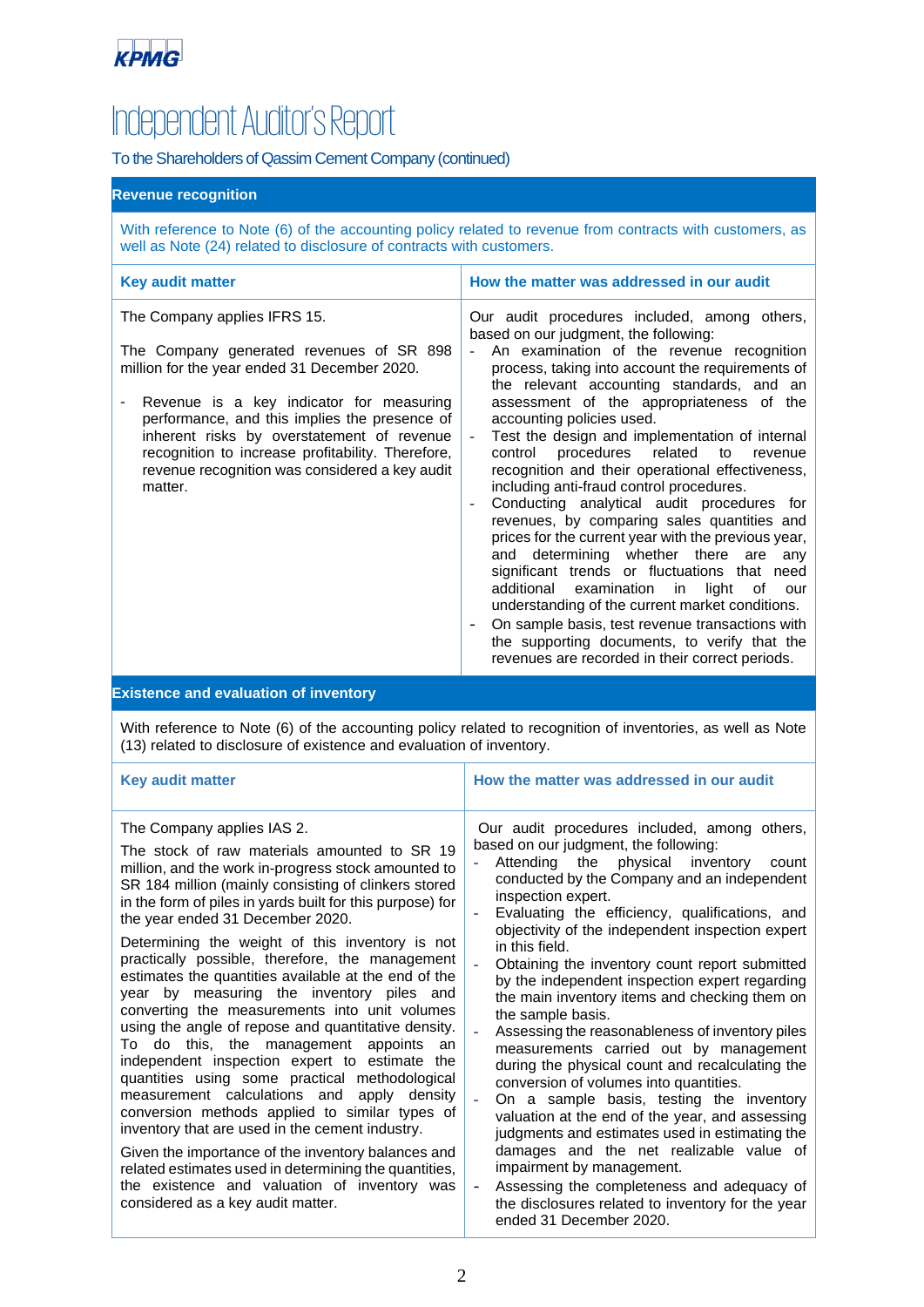

# Independent Auditor's Report

#### To the Shareholders of Qassim Cement Company (continued)

#### **Other matter**

The financial statements of the Company for the year ended 31 December 2019 have been audited by another auditor who expressed an unmodified opinion on those financial statements dated 29 January 2020.

#### **Other Information**

Management is responsible for the other information. The other information comprises the information included in the annual report but does not include the financial statements and our auditor's report thereon. The annual report is expected to be made available to us after the date of this auditor's report.

Our opinion on the financial statements does not cover the other information and we will not express any form of assurance conclusion thereon.

In connection with our audit of the financial statements, our responsibility is to read the other information identified above when it becomes available and, in doing so, consider whether the other information is materially inconsistent with the financial statements or our knowledge obtained in the audit, or otherwise appears to be materially misstated.

When we read the annual report, when made available to us, if we conclude that there is a material misstatement therein, we are required to communicate the matter to those charged with governance.

#### **Responsibilities of Management and those charged with governance for the Financial Statements**

Management is responsible for the preparation and fair presentation of the financial statements in accordance with IFRS that are endorsed in the Kingdom of Saudi Arabia and other standards and pronouncements issued by SOCPA, the applicable requirements of the Regulations for Companies, the Company's By-Laws and for such internal control as management determines is necessary to enable the preparation of financial statements that are free from material misstatement, whether due to fraud or error.

In preparing the financial statements, management is responsible for assessing the Company's ability to continue as a going concern, disclosing, as applicable, matters related to going concern and using the going concern basis of accounting unless management either intends to liquidate the Company or to cease operations, or has no realistic alternative but to do so.

Those charged with governance, the Audit Committee, are responsible for overseeing the Company's financial reporting process.

#### **Auditor's Responsibilities for the Audit of the Financial Statements**

Our objectives are to obtain reasonable assurance about whether the financial statements as a whole are free from material misstatement, whether due to fraud or error, and to issue an auditor's report that includes our opinion. 'Reasonable assurance' is a high level of assurance, but is not a guarantee that an audit conducted in accordance with International Standards on Auditing that are endorsed in the Kingdom of Saudi Arabia, will always detect a material misstatement when it exists. Misstatements can arise from fraud or error and are considered material if, individually or in aggregate, they could reasonably be expected to influence the economic decisions of users taken on the basis of these financial statements.

As part of an audit in accordance with International Standards on Auditing that are endorsed in the Kingdom of Saudi Arabia, we exercise professional judgement and maintain professional skepticism throughout the audit. We also:

- Identify and assess the risks of material misstatement of the financial statements, whether due to fraud or error, design and perform audit procedures responsive to those risks, and obtain audit evidence that is sufficient and appropriate to provide a basis for our opinion. The risk of not detecting a material misstatement resulting from fraud is higher than for one resulting from error, as fraud may involve collusion, forgery, intentional omissions, misrepresentations or the override of internal control.
- Obtain an understanding of internal control relevant to the audit in order to design audit procedures that are appropriate in the circumstances, but not for the purpose of expressing an opinion on the effectiveness of the Company's internal control.
- Evaluate the appropriateness of accounting policies used and the reasonableness of accounting estimates and related disclosures made by management.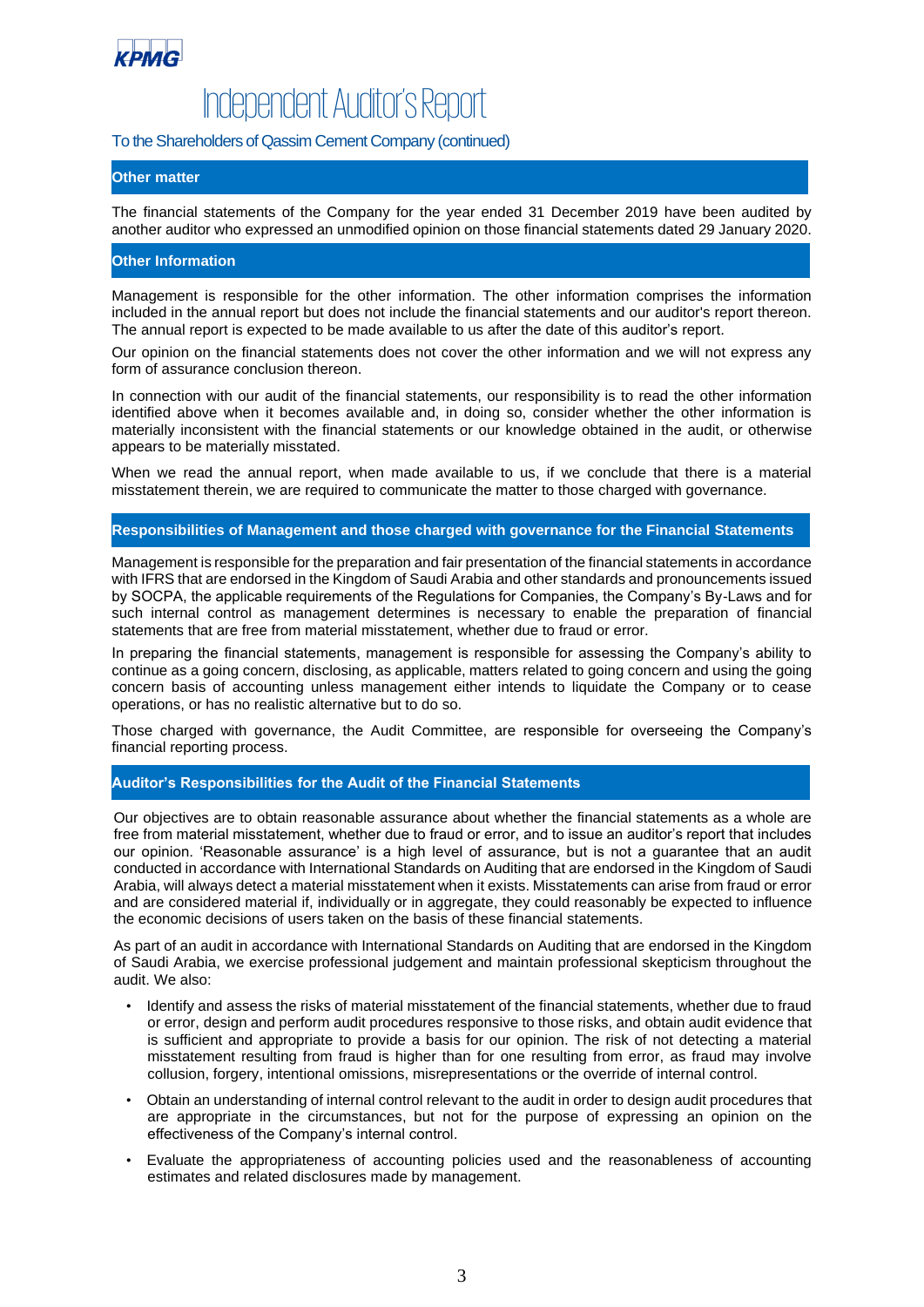

# Independent Auditor's Report

To the Shareholders of Qassim Cement Company (continued)

#### **Auditor's Responsibilities for the Audit of the Financial Statements (continued)**

- Conclude on the appropriateness of management's use of the going concern basis of accounting and, based on the audit evidence obtained, whether a material uncertainty exists related to events or conditions that may cast significant doubt on the Company's ability to continue as a going concern. If we conclude that a material uncertainty exists, then we are required to draw attention in our auditor's report to the related disclosures in the financial statements or, if such disclosures are inadequate, to modify our opinion. Our conclusions are based on the audit evidence obtained up to the date of our auditor's report. However, future events or conditions may cause the Company to cease to continue as a going concern.
- Evaluate the overall presentation, structure and content of the financial statements, including the disclosure, and whether the financial statements represent the underlying transactions and events in a manner that achieves fair presentation.

We communicate with those charged with governance regarding, among other matters, the planned scope and timing of the audit and significant audit findings, including any significant deficiencies in internal control that we identify during our audit of Qassim Cement Company ("the Company").

We also provide those charged with governance with a statement that we have complied with relevant ethical requirements regarding independence, and communicate with them all relationships and other matters that may reasonably be thought to bear on our independence and where applicable, related safeguards.

From the matters communicated with those charged with governance, we determine those matters that were of most significance in the audit of the financial statements of the current period and are therefore the key audit matters. We describe these matters in our auditor's report unless law or regulation precludes public disclosure about the matter or when, in extremely rare circumstances, we determine that a matter should not be communicated in our report because the adverse consequences of doing so would reasonably be expected to outweigh the public interest benefits of such communication.

#### **For KPMG Al Fozan & Partners Certified Public Accountants**

**Dr. Abdullah Hamad Al Fozan License No. 348**

Riyadh on 27 Jumada' II 1442H Corresponding to: 9 February 2021

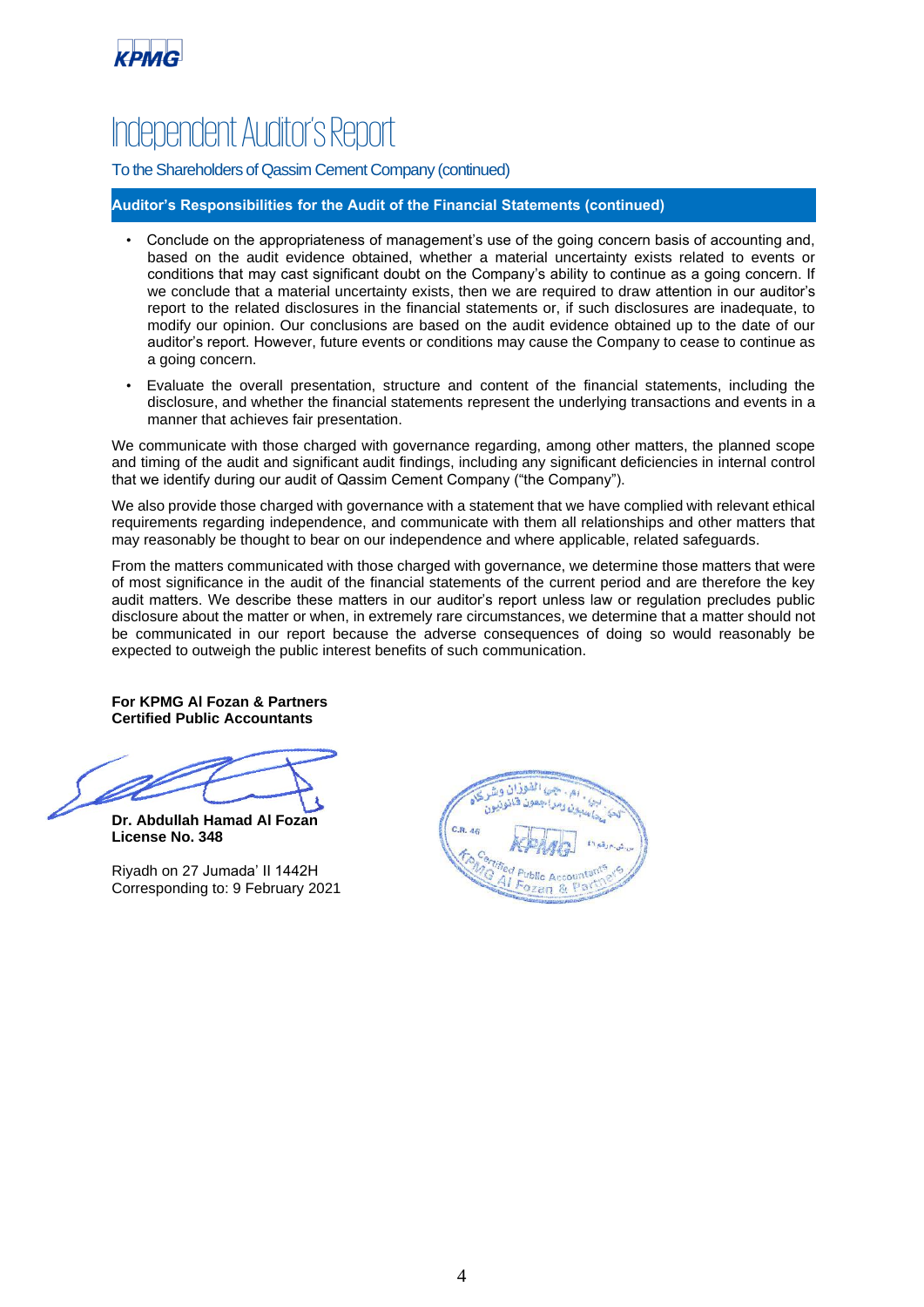# **QASSIM CEMENT COMPANY** (A Saudi Joint Stock Company) **STATEMENT OF FINANCIAL POSITION** As at 31 December 2020

(Saudi Riyals)

|                                                                  | Note     | 31 December   | 31 December   |
|------------------------------------------------------------------|----------|---------------|---------------|
|                                                                  |          | 2020          | 2019          |
| <b>ASSETS</b>                                                    |          |               |               |
| Property, plant and equipment                                    | 7        | 668,068,609   | 727,206,347   |
| Projects in progress                                             | 8        | 9,606,587     | 7,186,215     |
| Investment properties (lands)                                    | 9        | 9,516,450     | 9,516,450     |
| Financial investments at FVTPL                                   | 10       | 63,865,085    | 67,027,500    |
| Term Murabaha - non-current portion                              | 11       | 100,000,000   | 100,000,000   |
| Right-of-use assets                                              | 12       | 2,814,825     |               |
| <b>Non-current assets</b>                                        |          | 853, 871, 556 | 910,936,512   |
| Inventories                                                      | 13       | 295,676,450   | 339,154,822   |
| Term Murabaha - current portion                                  | 11       | 150,000,000   | 230,129,199   |
| Financial investments at FVTPL                                   | 10       | 621,178,885   | 468,075,993   |
| Trade receivables                                                | 14       | 41,952,913    | 32,436,667    |
| Prepaid expenses and other receivables                           | 15       | 85,695,032    | 13,492,723    |
| Cash and cash equivalents                                        | 16       | 66,893,586    | 62,445,100    |
| <b>Current assets</b>                                            |          | 1,261,396,866 |               |
|                                                                  |          |               | 1,145,734,504 |
| <b>Total assets</b>                                              |          | 2,115,268,422 | 2,056,671,016 |
| <b>EQUITY AND LIABILITIES</b>                                    |          |               |               |
| <b>Equity attributable to the Company's Shareholders</b>         |          |               |               |
| Share capital                                                    | 17<br>18 | 900,000,000   | 900,000,000   |
| Statutory reserve                                                |          | 270,000,000   | 270,000,000   |
| Cumulative changes in the items of other comprehensive<br>income |          | (4,081,829)   | (687, 349)    |
| Retained earnings                                                |          | 643,170,058   | 614,834,935   |
| <b>Total equity</b>                                              |          | 1,809,088,229 | 1,784,147,586 |
| <b>Liabilities</b>                                               |          |               |               |
| Provision for rehabilitation of areas subject to franchise       | 19       | 12,010,857    | 11,018,636    |
| license<br>Employees' benefits obligation                        | 20       | 40,054,832    | 35,544,061    |
| Long-term lease liabilities                                      | 12       | 2,007,078     |               |
| <b>Non-current liabilities</b>                                   |          | 54,072,767    | 46,562,697    |
| Trade and other accounts payable                                 | 21       | 111,297,101   | 92,725,227    |
| Dividend payable                                                 | 25       | 67,507,996    | 63,671,200    |
| Zakat provision                                                  | 22       | 29,077,532    | 25,282,442    |
| Other provisions                                                 | 23       | 43,404,537    | 44,281,864    |
| Short-term lease liabilities                                     | 12       | 820,260       |               |
| <b>Current liabilities</b>                                       |          | 252,107,426   | 225,960,733   |
| <b>Total liabilities</b>                                         |          | 306,180,193   | 272,523,430   |
| <b>Total equity and liabilities</b>                              |          | 2,115,268,422 | 2,056,671,016 |

The accompanying notes (1) through (37) form an integral part of these financial statements.

The financial statements have been approved for issuance by the Board of Directors on 3 February 2021 and signed on their behalf by:

| Mr. Alaa Abu-Ameereh    | Eng. Omar bin Abdullah Al Omar |          |
|-------------------------|--------------------------------|----------|
|                         |                                | Mutlag   |
| <b>Finance Director</b> | CEO and Board Member           | Chairman |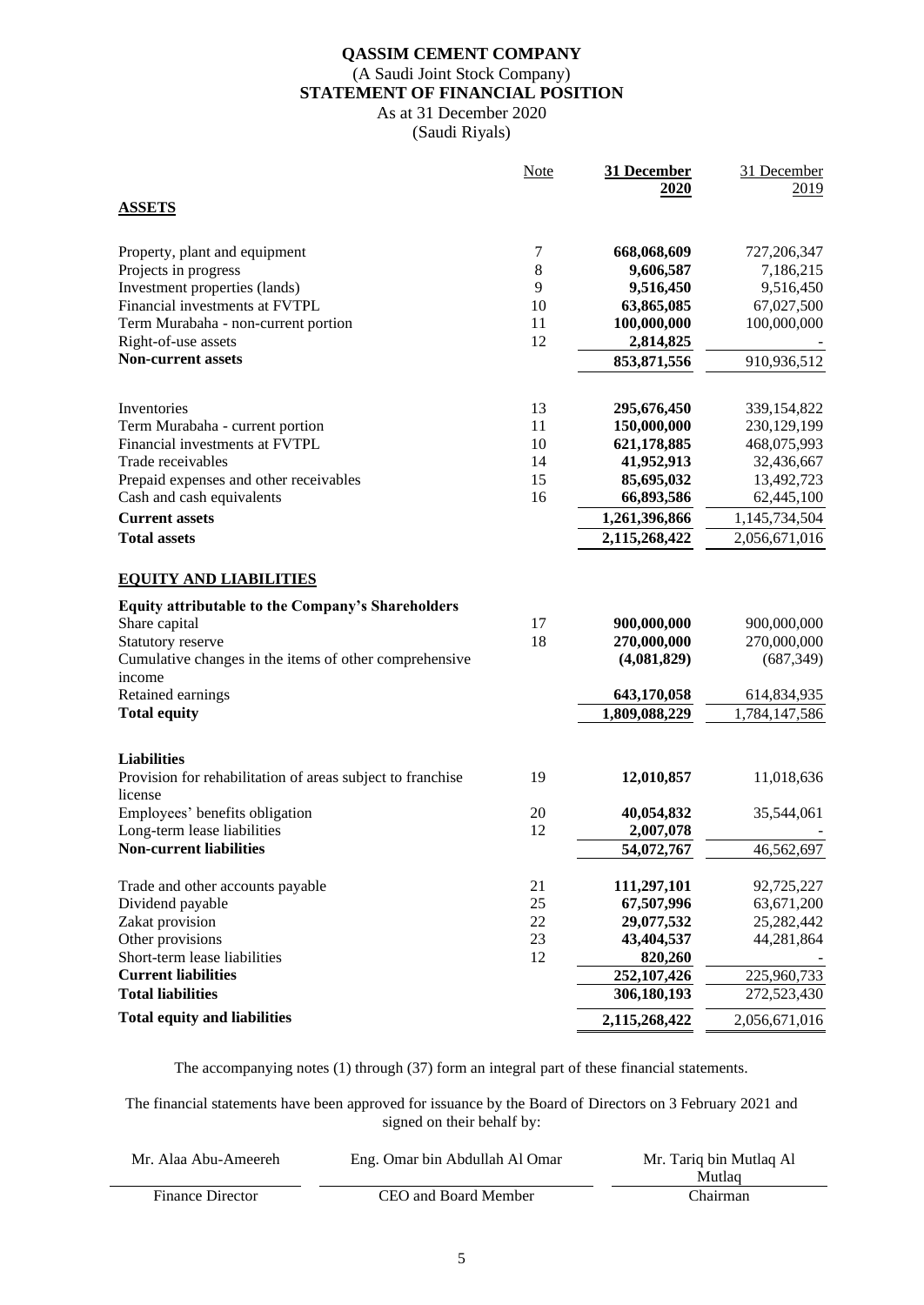(A Saudi Joint Stock Company)

# **STATEMENT OF PROFIT OR LOSS AND OTHER COMPREHENSIVE INCOME**

**For the year ended 31 December 2020**

**(Saudi Riyals)**

|                                                                            | Note | 31 December     | 31 December     |
|----------------------------------------------------------------------------|------|-----------------|-----------------|
|                                                                            |      | 2020            | 2019            |
| Revenues                                                                   | 24   | 898,421,860     | 791,793,487     |
| Cost of sales                                                              | 24   | (425, 190, 789) | (365, 350, 544) |
| <b>Gross profit</b>                                                        |      | 473,231,071     | 426,442,943     |
| Selling and marketing expenses                                             | 26   | (10, 636, 441)  | (25, 227, 012)  |
| General and administrative expenses                                        | 27   | (33, 183, 437)  | (20,518,485)    |
| Provision for impairment of accounts receivable                            | 14   | (7, 132, 860)   | (708, 573)      |
| <b>Operating profit</b>                                                    |      | 422,278,333     | 379,988,873     |
| Unrealized gains on investments at FVTPL, net                              |      | 4,102,391       | 7,977,134       |
| Dividends of investments at FVTPL                                          |      | 1,901,727       | 6,525,244       |
| Revenue from Murabaha returns                                              |      | 12,412,453      | 16,156,020      |
| Other income                                                               | 28   | 9,850,310       | 3,461,425       |
| Finance costs                                                              |      | (1,019,061)     | (1,025,374)     |
| Other expenses                                                             | 29   |                 | (27, 748, 227)  |
| Profit before zakat and income tax                                         |      | 449,526,153     | 385, 335, 095   |
| Zakat                                                                      | 22   | (29,691,030)    | (24,600,000)    |
| Profit for the year                                                        |      | 419,835,123     | 360,735,095     |
| Other comprehensive income:                                                |      |                 |                 |
| Items that will not be reclassified to profit or loss:                     |      |                 |                 |
| Actuarial loss on re-measurement of employees' end-<br>of-service benefits | 20   | (3,394,480)     | (2,523,920)     |
| Total other comprehensive income                                           |      | 416,440,643     | 358, 211, 175   |
| Earning per share of net income for the year                               | 32   |                 |                 |
| <b>Basic</b>                                                               |      | 4.66            | 4.01            |
| <b>Diluted</b>                                                             |      | 4.66            | 4.01            |
|                                                                            |      |                 |                 |

The accompanying notes (1) to (37) form an integral part of these financial statements.

The financial statements have been approved for issuance by the Board of Directors on 3 February 2021 and signed on their behalf by:

| Mr. Alaa Abu-Ameereh | Eng. Omar bin Abdullah Al Omar | Mr. Tariq bin Mutlaq Al<br>Mutlaɑ |
|----------------------|--------------------------------|-----------------------------------|
| Finance Director     | CEO and Board Member           | Chairman                          |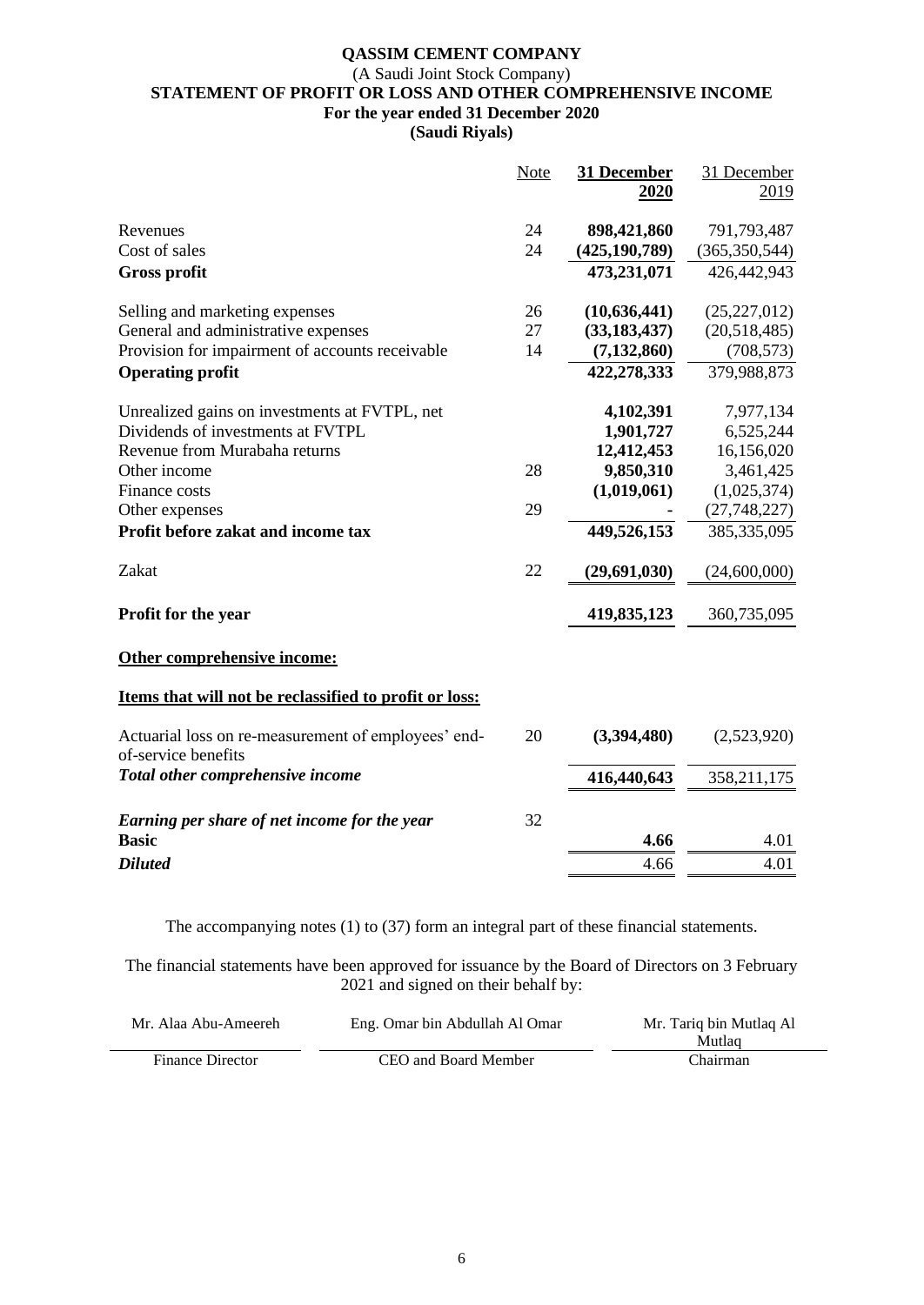(A Saudi Joint Stock Company)

# **STATEMENT OF CHANGES IN EQUITY For the year ended 31 December 2020**

# **(Saudi Riyals)**

|                                       | <b>Note</b> | <b>Share capital</b> | <b>Statutory reserve</b> | <b>Cumulative</b><br>changes in the<br>items of other<br>comprehensive<br>income | <b>Retained</b><br>earnings | <b>Total equity</b> |
|---------------------------------------|-------------|----------------------|--------------------------|----------------------------------------------------------------------------------|-----------------------------|---------------------|
| <b>Balance as at 1 January 2019</b>   |             | 900,000,000          | 270,000,000              | 1,836,571                                                                        | 465,599,840                 | 1,637,436,411       |
| Profit for the year                   |             |                      |                          |                                                                                  | 360,735,095                 | 360,735,095         |
| Other comprehensive income            |             |                      |                          | (2,523,920)                                                                      |                             | (2,523,920)         |
| <b>Total comprehensive income</b>     |             |                      |                          | (2,523,920)                                                                      | 360,735,095                 | 358, 211, 175       |
| Dividends                             | 25          |                      |                          |                                                                                  | (211,500,000)               | (211,500,000)       |
| <b>Balance at 31 December 2019</b>    |             | 900,000,000          | 270,000,000              | (687, 349)                                                                       | 614,834,935                 | 1,784,147,586       |
| <b>Balance as at 1 January 2020</b>   |             | 900,000,000          | 270,000,000              | (687,349)                                                                        | 614,834,935                 | 1,784,147,586       |
| Profit for the year                   |             |                      |                          |                                                                                  | 419,835,123                 | 419,835,123         |
| Other comprehensive income            |             |                      |                          | (3,394,480)                                                                      |                             | (3,394,480)         |
| <b>Total comprehensive income</b>     |             |                      |                          | (3,394,480)                                                                      | 419,835,123                 | 416,440,643         |
| Dividends                             | 25          |                      |                          |                                                                                  | (391, 500, 000)             | (391, 500, 000)     |
| <b>Balance as at 31 December 2020</b> |             | 900,000,000          | 270,000,000              | (4,081,829)                                                                      | 643,170,058                 | 1,809,088,229       |

The accompanying notes (1) to (37) form an integral part of these financial statements.

The financial statements have been approved for issuance by the Board of Directors on 3 February 2021 and signed on their behalf by:

Mr. Alaa Abu-Ameereh Eng. Omar bin Abdullah Al Omar Mr. Tariq bin Mutlaq Al Mutlaq

Finance Director CEO and Board Member CEO and Board Member Chairman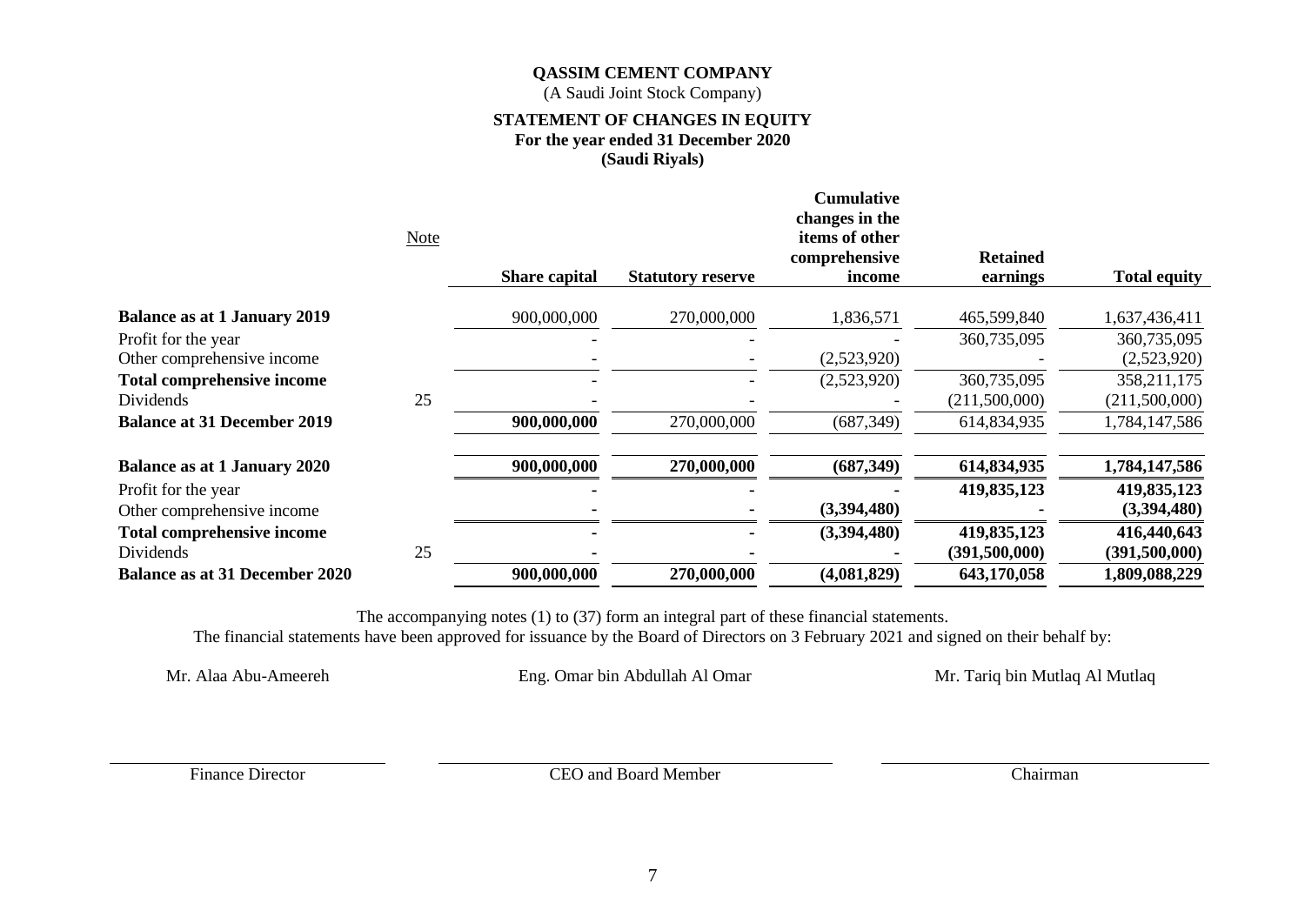(A Saudi Joint Stock Company)

#### **STATEMENT OF CASH FLOWS**

For the year ended 31 December 2020

(Saudi Riyals)

|                                                                        | 31 December     | 31 December     |
|------------------------------------------------------------------------|-----------------|-----------------|
|                                                                        | 2020            | 2019            |
| Profit for the year                                                    | 419,835,123     | 360,735,095     |
| <b>Adjustments:</b>                                                    |                 |                 |
| Zakat charge                                                           | 29,691,030      | 24,600,000      |
| Depreciation of property, plant and equipment                          | 74,182,624      | 72,363,316      |
| Depreciation of right-of-use assets                                    | 122,384         |                 |
| Allowance for expected credit losses for customers                     | 7,132,860       | 708,573         |
| Allowance for expected credit losses of accounts receivables           | 357,951         | 140,379         |
| Provision for obsolete and slow-moving inventory                       | 12,101,753      | 7,436,441       |
| Other provisions                                                       | 5,000,000       | 41,271,338      |
| Unrealized gains on investments at FVTPL                               | (4,102,391)     | (7, 977, 134)   |
| Revenue from Murabaha returns                                          | (12, 412, 453)  | (16, 156, 020)  |
| Employees' benefits obligation                                         | 4,311,093       | 4,205,423       |
| Adjustment of projects in progress within expenses                     | 30,060          | 1,741,231       |
| Finance costs for rehabilitation of areas subject to franchise license | 992,221         | 1,025,374       |
| Finance costs from leases                                              | 26,839          |                 |
| Loss on disposal of property, plant and equipment                      | 257,519         | 8,460           |
|                                                                        | 537,526,613     | 490,102,476     |
| Changes in working capital:                                            |                 |                 |
| Inventories                                                            | 30,332,099      | (17, 847, 594)  |
| Trade receivables                                                      | (16,649,106)    | 7,716,160       |
| Prepaid expenses and other receivables                                 | (30, 217, 908)  | (3,964,443)     |
| Accrued expenses and other payables                                    | 10,820,645      | 7,517,341       |
| Trade payables                                                         | 1,873,902       | (488, 725)      |
| End-of-service benefits paid                                           | (3, 194, 802)   | (2,734,426)     |
| Zakat paid                                                             | (25,895,940)    | (22, 648, 311)  |
| Net cash generated from operating activities                           | 504,595,503     | 457,652,478     |
| <b>Investing activities</b>                                            |                 |                 |
| Payment for purchase property, plant and equipment                     | (16,800,417)    | (18, 649, 893)  |
| Proceeds from disposal of property, plant and equipment                | 92,100          |                 |
| Payment for purchase of investments at FVTPL                           | (555, 245, 761) | (765, 795, 410) |
| Proceeds from sale of investments at FVTPL                             | 362,782,080     | 339,169,513     |
| Proceeds from term Murabaha                                            | 321,824,895     | 678, 785, 139   |
| Paid to purchase term Murabaha                                         | (225,000,000)   | (463,002,734)   |
| Net cash used in investing activities                                  | (112, 347, 103) | (229, 493, 385) |
|                                                                        |                 |                 |
| <b>Financing Activities</b>                                            |                 |                 |
| Lease payments                                                         | (136,710)       |                 |
| Dividends distributed                                                  | (387, 663, 204) | (255, 299, 648) |
| Net cash used in financing activities                                  | (387,799,914)   | (255, 299, 648) |
| Change in cash and cash equivalents during the year                    | 4,448,486       | (27, 140, 555)  |
| Cash and cash equivalents at the beginning of the year                 | 62,445,100      | 89,585,655      |
| Cash and cash equivalents as at the end of the year                    | 66,893,586      | 62,445,100      |
|                                                                        |                 |                 |

Non-cash transactions are disclosed in Note (35).

The accompanying notes (1) to (37) form an integral part of these financial statements. The financial statements have been approved for issuance by the Board of Directors on 3 February 2021 and signed on their behalf by:

| Mr. Alaa Abu-Ameereh | Eng. Omar bin Abdullah Al Omar | Mr. Tariq bin Mutlaq Al<br>Mutlag |
|----------------------|--------------------------------|-----------------------------------|
|                      |                                |                                   |

Finance Director CEO and Board Member Chairman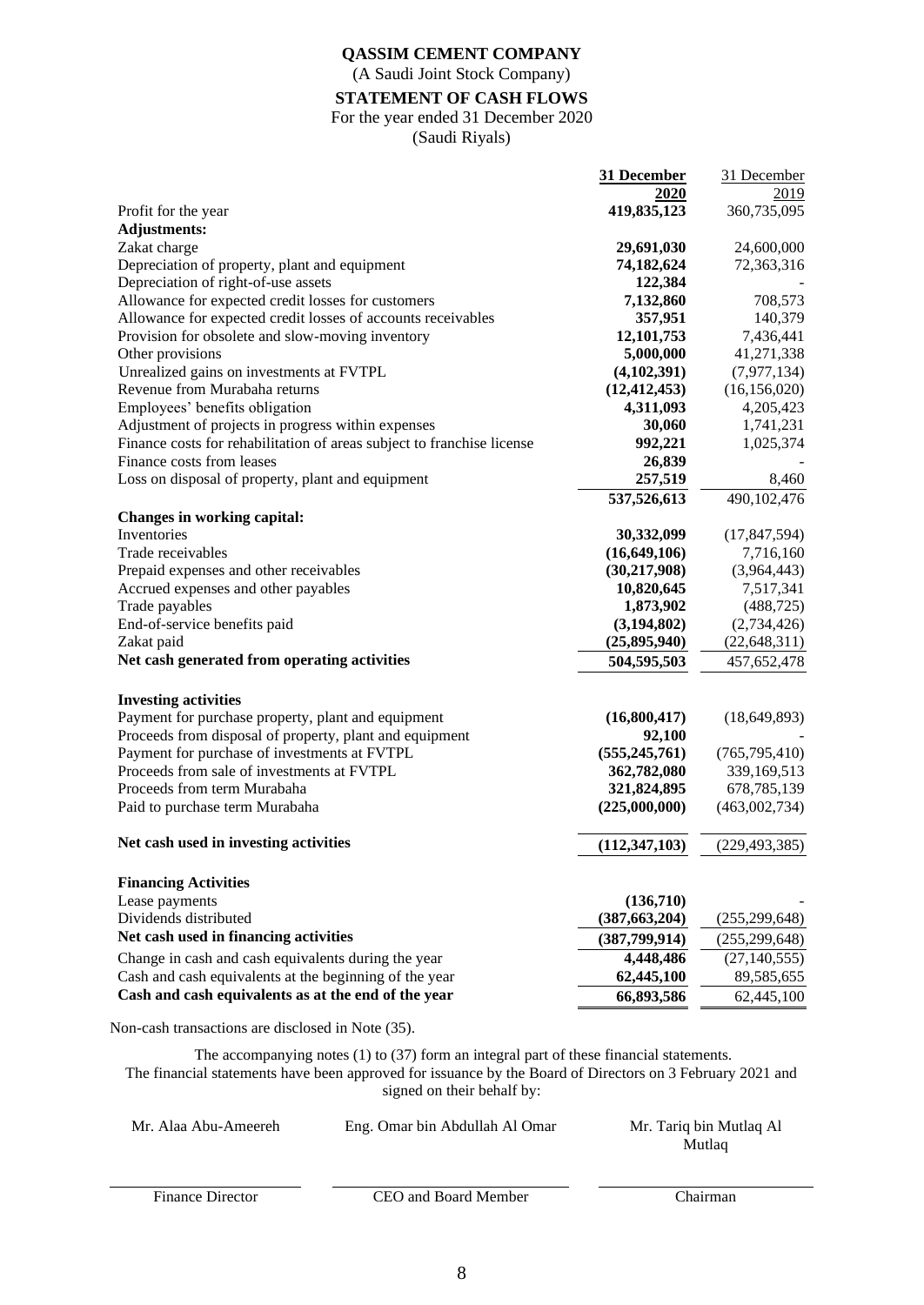# **1- COMPANY INFORMATION**

Qassim Cement Company (the "Company") is a Saudi joint stock company listed on the financial market in the Kingdom of Saudi Arabia and operates under the Commercial Registration No. (1131001224) issued in the city of Buraydah on 28 Sha'aban 1398H (corresponding to 02 August 1978). The Company was incorporated in accordance with the Regulations for Companies by the Royal Decree No. M/62 dated 15 Sha'aban 1396H (corresponding to 11 August 1976).

The Company is engaged in manufacturing and producing cement, its derivatives and supplements, the trade of these products, and carrying out all works directly and indirectly related to this purpose. The Company carries out its activities through its factory located in Buraydah - Qassim, which is registered at the address (4266, unit No. 1 - Buraydah 52271 - 6735).

The Company's fiscal year shall begin on 1st January and end on the 31 December of each Gregorian year.

# **2- PREPARATION OF THE FINANCIAL STATEMENTS**

#### **2-1 Statement of compliance**

The financial statements have been prepared in accordance with International Financial Reporting Standards (IFRS) as adopted in Saudi Arabia and other standards and pronouncements as endorsed by SOCPA, using the same accounting policies in preparing the annual financial statements for the year 2019, which were detailed in Note (6).

#### **2-2 Basis of measurement**

The financial statements have been prepared under the historical cost convention except for the following material items mentioned in the statement of financial position:

- Financial investments at FVTPL are measured at fair value.
- Defined benefit financial obligation receivables for future liabilities are recognized based on the projected unit credit method.

# **3- FUNCTIONAL AND PRESENTATION CURRENCY**

These financial statements are prepared in Saudi Riyals (SR) which is the Company's functional and presentation currency.

# **4- USE OF ESTIMATES AND JUDGMENTS**

The preparation of financial statements requires management to make judgments and estimates that affect the application of accounting policies and the reported amounts of assets, liabilities, income and expenses. Uncertainty about these assumptions and estimates could result in outcomes that require a material adjustment to the carrying amount of the asset or liability affected in future periods.

The key assumptions concerning the future and other key sources of estimation uncertainty at the reporting date, that have a significant risk of causing a material adjustment to the carrying amounts of assets and liabilities within the next financial year, are described below. The Company based its assumptions and estimates on parameters available when the financial statements were prepared. Existing circumstances and assumptions about future developments, however, may change due to market changes or circumstances arising beyond the control of the Company. These changes are reflected in the assumptions when they occur.

In particular, information about significant areas of estimated uncertainty and critical judgments in applying accounting policies that have the most significant effect on the amount recognized in the financial statements are described in the following notes: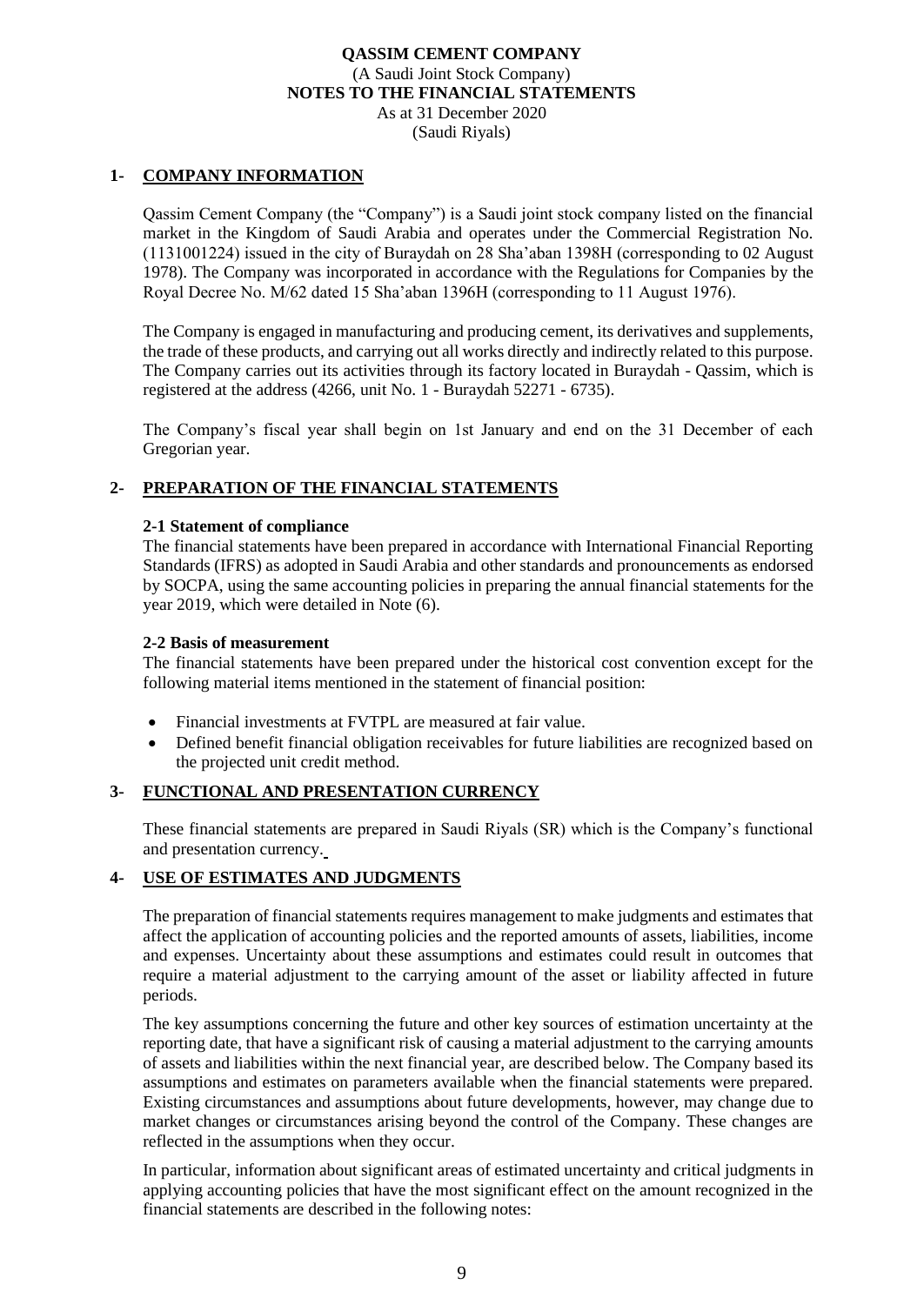# **4- USE OF JUDGMENTS AND ESTIMATES (CONTINUED)**

#### **Measurement of employees' benefits obligations**

The Company's obligation in respect of defined benefit plan is calculated by estimating the amount of future benefits that employees have earned in the current and prior periods and discounting that amount to arrive at present value. The calculation is performed annually by an independent actuary using the projected unit credit method. Judgments have been used in the estimation of actuarial assumptions. Key assumptions are disclosed in Note (20).

# **Impairment of inventories**

The management estimates the impairment in the inventory to reach the net realizable value if its cost is not recoverable or it becomes damaged as a whole or a part of it, or if its selling price is less than its cost or if there are any other factors that may lead to a decrease in its realizable value for less than its cost. Estimates of net realizable value of inventories are based on the most reliable evidence at the time the estimates are made. These estimates take into consideration fluctuations of price or cost directly related to events occurring subsequent to the financial statements date to the extent that such events confirm conditions existing at the end of period.

# **Impairment of non-financial assets**

At each reporting date, the Company reviews the carrying amounts of its non-financial assets (other than inventories) to determine whether there is any indication of impairment. When such indicator exists, the recoverable amount of the asset is estimated.

For the purpose of assessing impairment, assets are grouped at the lowest levels for which there are cash inflows resulting from continuous use that are largely independent from other assets and cashgenerating units.

The recoverable amount of an asset or cash-generating unit is the higher of its fair value less costs to sell and value in use. Value of use is based on future cash flows deducted from its current value using a discount rate reflects the current market assessments of current value of money and risks related to an asset or cash-generating unit.

Impairment loss is recognized when the book value of an asset or cash-generating unit exceeds its recoverable amount.

Impairment losses are recognized in the statement of profit or loss. An impairment loss is reversed only to the extent that the carrying amount of the asset does not exceed its carrying amount, net of depreciation or amortization, which would have been determined if the impairment losses had not been recognized.

# **Useful life of property, plant and equipment**

The management determines the estimated useful lives of property, plant and equipment for calculating depreciation. This estimate is determined after considering expected usage of the assets and physical wear and tear. Management reviews the residual value and useful lives annually and change in depreciation charges, if any, are adjusted in current and future periods.

# **Impairment of accounts receivable**

These are disclosed in Note (6) - Financial Instruments.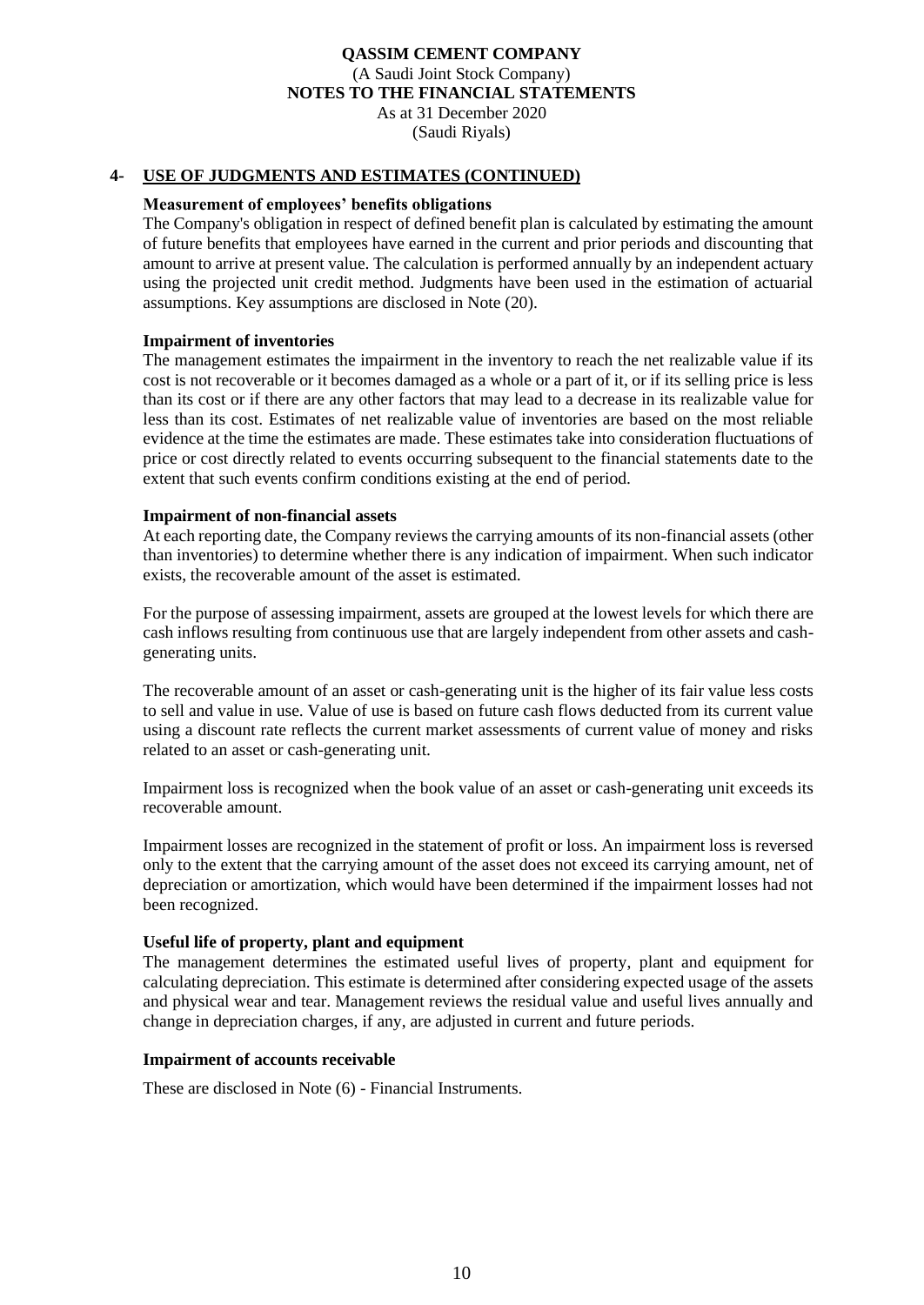# **4- USE OF JUDGMENTS AND ESTIMATES (CONTINUED)**

#### **Fair value of assets and liabilities**

Fair value is the selling price received to sell an asset or paid to transfer a liability within an orderly transaction between market participants on the measurement date or in the absence of that market, the best market available at that date. The fair value of a liability reflects its non-performance risk.

When measuring the fair value of an asset or a liability, the Company uses observable market data as far as possible. The fair values are categorized into hierarchical levels based on the data used in the valuation techniques as follows:

• Level 1: Quoted prices (unadjusted) in active markets for identical assets or liabilities that may be obtained on the measurement date.

• Level 2: Inputs other than quoted prices that are not included in the first level and that can be observed for assets and liabilities directly (such as prices) or indirectly (that are derived from prices).

• Level 3: inputs for the asset or liability that are not based on observable market data (unobservable inputs).

If the inputs used to measure the fair value of an asset or liability are at different levels of the fair value hierarchy, the entire measurement is categorized under the lowest level of inputs that is significant to the measurement as a whole.

The Company recognizes transfers between levels of the fair value hierarchy at the end of the reporting period in which the change occurred. As of 31 December 2020 and 31 December 2019, there were no transfers between levels.

The carrying amounts and fair value of financial assets and financial liabilities, including their levels in the fair value hierarchy have been disclosed in Note 34. It does not include fair value information for financial assets and financial liabilities not measured at fair value if the carrying amount is a reasonable equivalent to the fair value.

#### **Going concern**

The management of the Company has assessed the Company's ability to continue as a going concern, and concluded that the Company has sufficient resources to continue its business in the foreseeable future. In addition, the management does not have any material doubts about the Company's ability to continue as a going concern. Accordingly, the financial statements have been prepared on a going concern basis.

# **5- NEW STANDARDS ISSUED**

# **5-1 New standards, interpretations and amendments adopted by the Company**

The accounting policies applied by the Company in preparing the financial statements are consistent with those followed in preparing the annual financial statements of the Company for the year ended 31 December 2019, except for the adoption of the new standards that effective on 1 January 2020 and have no material effect on these financial statements.

| <b>Effective from</b> | New standards and amendments                                            |
|-----------------------|-------------------------------------------------------------------------|
| 1 January 2020        | Definition of Material (Amendments to IAS1 and IAS8).                   |
| 1 January 2020        | Definition of a Business (Amendments to IFRS 3.                         |
| 1 January 2020        | Amendments to the References Conceptual Framework in IFRS<br>standards. |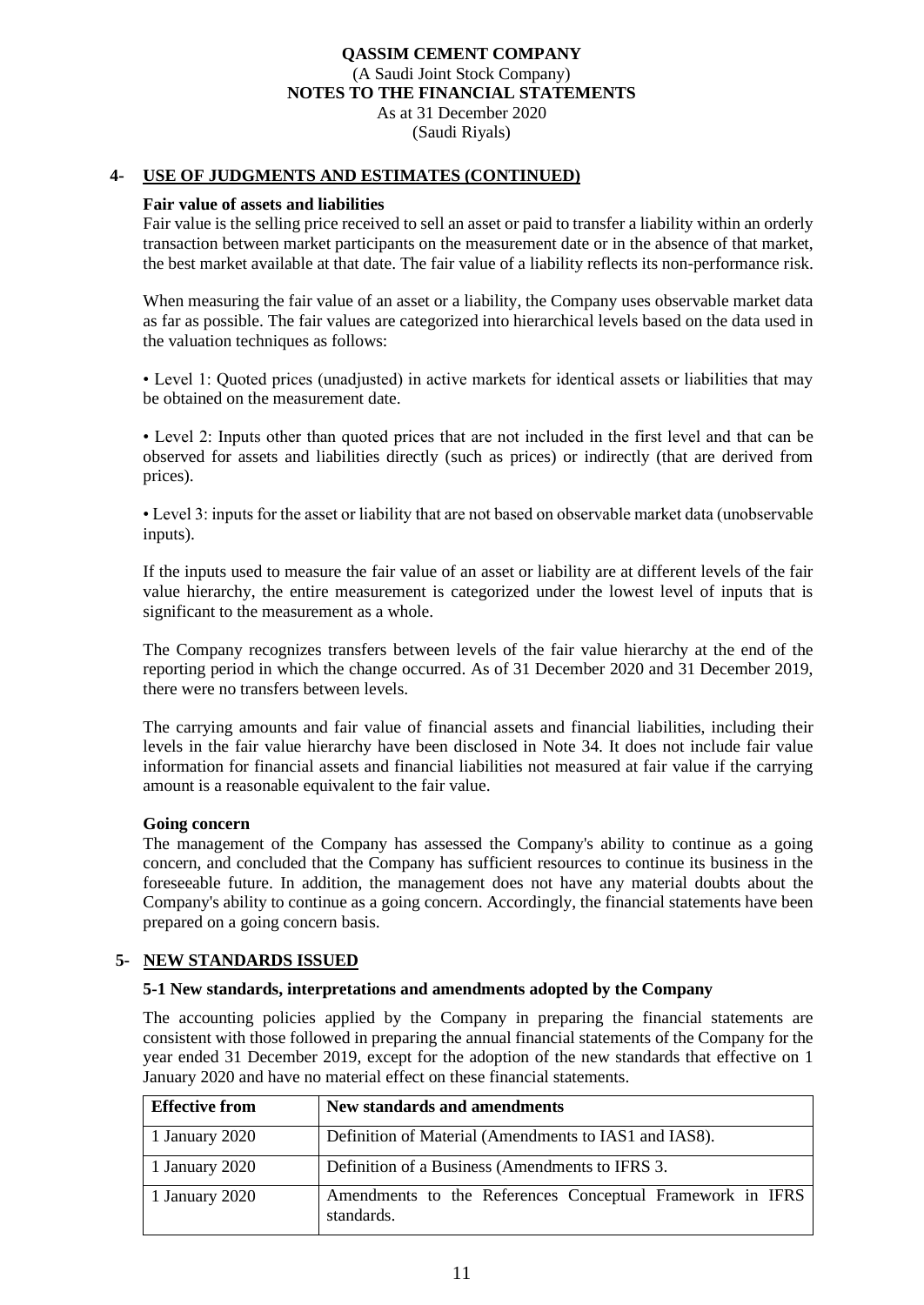# **5- CHANGES IN SIGNIFICANT ACCOUNTING POLICIES (CONTINUED)**

#### **5-2 Standards issued but not adopted**

Following are the standards and amendments that were issued but not yet effective. The Company does not expect to have a material impact on the financial statements if the below standards and amendments are adopted.

| Effective for annual periods<br>beginning on or after                        | New standards and amendments                                                                                                   |
|------------------------------------------------------------------------------|--------------------------------------------------------------------------------------------------------------------------------|
| 1 January 2021                                                               | <b>IFRS</b> -17 Insurance Contracts                                                                                            |
| 1 January 2022                                                               | Classification of obligations (Amendments to IAS 1)<br>"presentation of financial statements")                                 |
| Available for optional<br>adoption / effective date<br>deferred indefinitely | Sale or Contribution of Assets between an Investor and its<br>Associate or Joint Venture (Amendments to IFRS 10 and IAS<br>28) |

# **6- SIGNIFICANT ACCOUNTING POLICIES**

The following accounting policies have been consistently applied the following accounting policies to all periods presented in these financial statements, except for what is indicated in Note (5).

# **Revenue from contracts with customers**

The Company recognizes revenue from contracts with customers based on a five-step model as set out in IFRS 15 'Revenue from Contracts with Customers'.

Step 1 - Identify the contract(s) with a customer: A contract is defined as an agreement between two or more parties that creates enforceable rights and obligations and sets out the criteria for every contract that must be met.

Step 2 - Identify performance obligations in the contract: A performance obligation is a promise in a contract with a customer to transfer a good or service to the customer.

Step 3 - Determine the transaction price: The transaction price is the amount of consideration to which the Company expects to be entitled in exchange for transferring promised goods or services to a customer, excluding amounts collected on behalf of third parties.

Step 4 - Allocate the transaction price to the performance obligations in the contract: For a contract that has more than one performance obligation, the Company will allocate the transaction price to each performance obligation in an amount that depicts the amount of consideration to which the Company expects to be entitled in exchange for satisfying each performance obligation.

Step 5 - Recognize revenue when the entity satisfies a performance obligation.

If the amount to be paid in the contract includes a variable amount, the Company estimates the amount to which the Company is entitled in exchange for transferring the goods or services promised to provide to the customer.

An amount of consideration can vary because of discounts, rebates, refunds, credits, price concessions, incentives, performance bonuses, penalties or other similar items. The amount of the promised consideration may also vary if the Company's entitlement to the consideration is conditional on the occurrence or non-occurrence of a future event.

The Company sells clinker and bulk and packaged cement, where the sale is made according to sales invoices and / or independent specific contracts concluded with the clients.

(a) Sale of goods

For contracts with customers in which the sale of cement is generally expected to be the only performance obligation, revenue from the sale is recognized at the time that control of the asset is transferred to the customer at a point in time, which is usually upon delivery.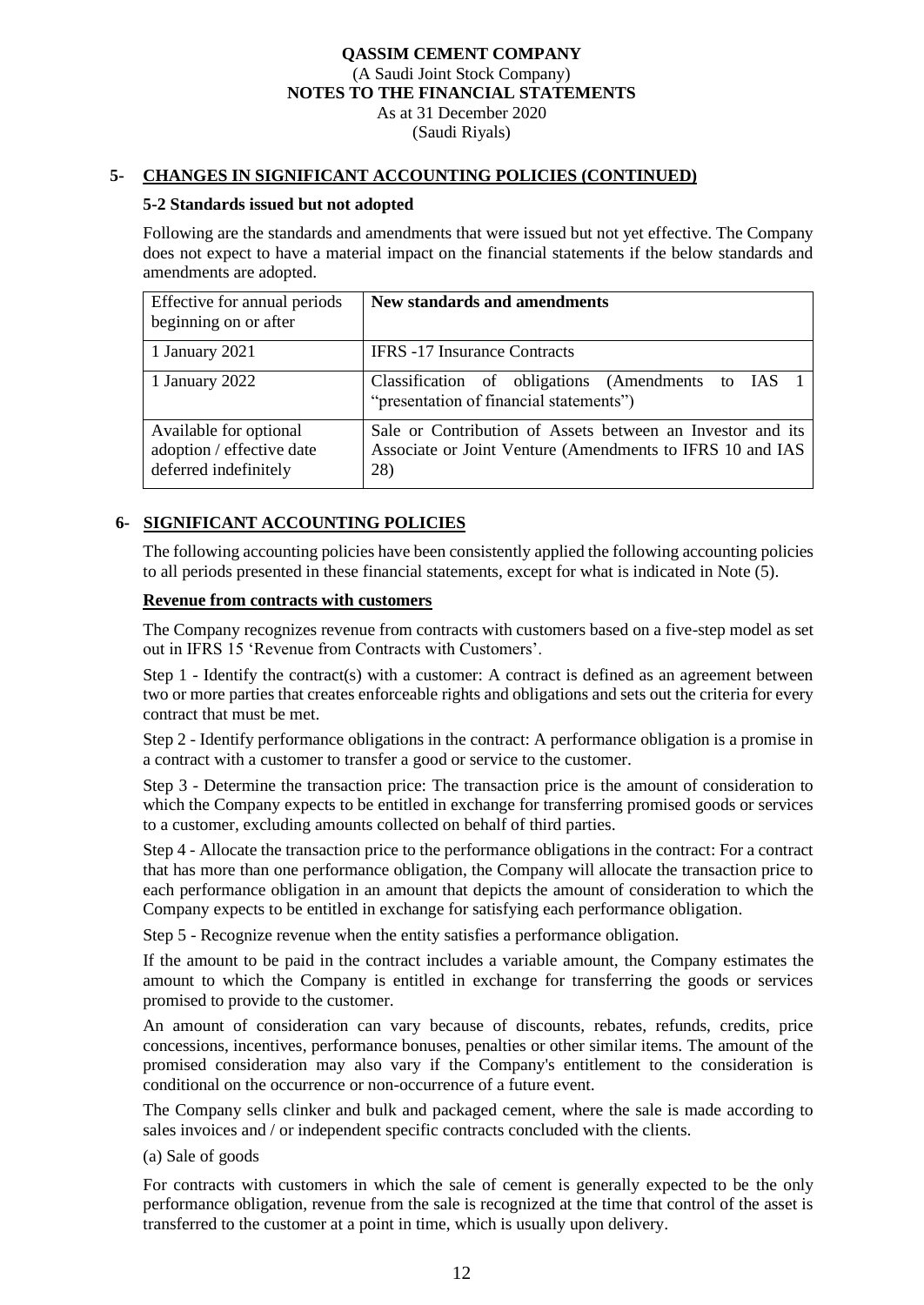# **6- SIGNIFICANT ACCOUNTING POLICIES (CONTINUED)**

#### **Revenue from contracts with customers (continued)**

The Company recognizes revenue at the point in time at which the customer obtains control of a promised asset and the entity satisfies the performance obligations. The Company takes into account the below-mentioned indicators in assessing the transfer of control over the promised asset:

- The Company has a present right to payment for the asset
- The customer has legal title to the asset
- The Company has transferred physical possession of the asset
- The customer has the significant risks and rewards of ownership of the asset
- The customer has accepted the asset

# **Leases**

# a) Definition of a lease

The Company assesses whether the arrangement represents or contains a lease in accordance with the new lease definition. Under IFRS 16, a contract is, or contains, a lease if the contract conveys a right to control the use of an identified asset for a period of time in exchange for consideration.

At inception or on reassessment of an arrangement that contains a lease component, the Company allocates the consideration in the contract to each lease and non-lease component on the basis of their relative stand-alone prices.

#### b) As a lessee

Lease liabilities were measured at the present value of the remaining lease payments, discounted at the Company's incremental borrowing rate as at the date of the lease. Right-to-use assets are measured using an amount equal to the lease liability adjusted for prepayments or accrued leases. The Company has applied this method to all leases.

The Company used the permissible exemption in not recognizing right-of-use assets and lease liabilities for leases of less than 12 months.

The lease liability is re-measured when there is a change in future lease payments.

# **Employee benefits**

# Defined employee benefit plans

According to the Saudi Labor Law in the Kingdom of Saudi Arabia, the Company is required to pay end-of-service benefits (a defined benefit plan), which are calculated based on the half of the last month's salary of each year of the first five years of service, including the fractions of the year plus the full last month's salary for each year of the next or remaining service includes fractions of the year. End-of-service benefit plan is unfunded.

# Valuation technique and key assumptions for the actuarial study

Under requirements of IAS 19 "Employees' benefits", end-of-service benefit obligations are calculated using the actuarial valuation and using the projected unit credit method at the end of each fiscal year. Gains or losses arising from the actuarial revaluation are recorded in the statement of comprehensive income for the period in which the revaluation occurred. The recognized remeasurement in OCI is immediately included under retained earnings and is not included under profit or loss. Past service cost is calculated in profit or loss during the plan amendment period. The interest is calculated using the discount rate at the beginning of the period, on the employees' defined benefits obligations.

The current service cost of the defined benefit plan is recognized in the statement of profit or loss under employee's benefits expense, to reflect the increase in the liability resulting from employee services for the current year and cases of change, curtail or settlement of benefits. The cost of services for previous years is included immediately in the statement of profit or loss.

Actuarial gains and losses resulting from adjustments and changes in actuarial assumptions are charged and included in the equity in the statement of other comprehensive income in the period in which they arise.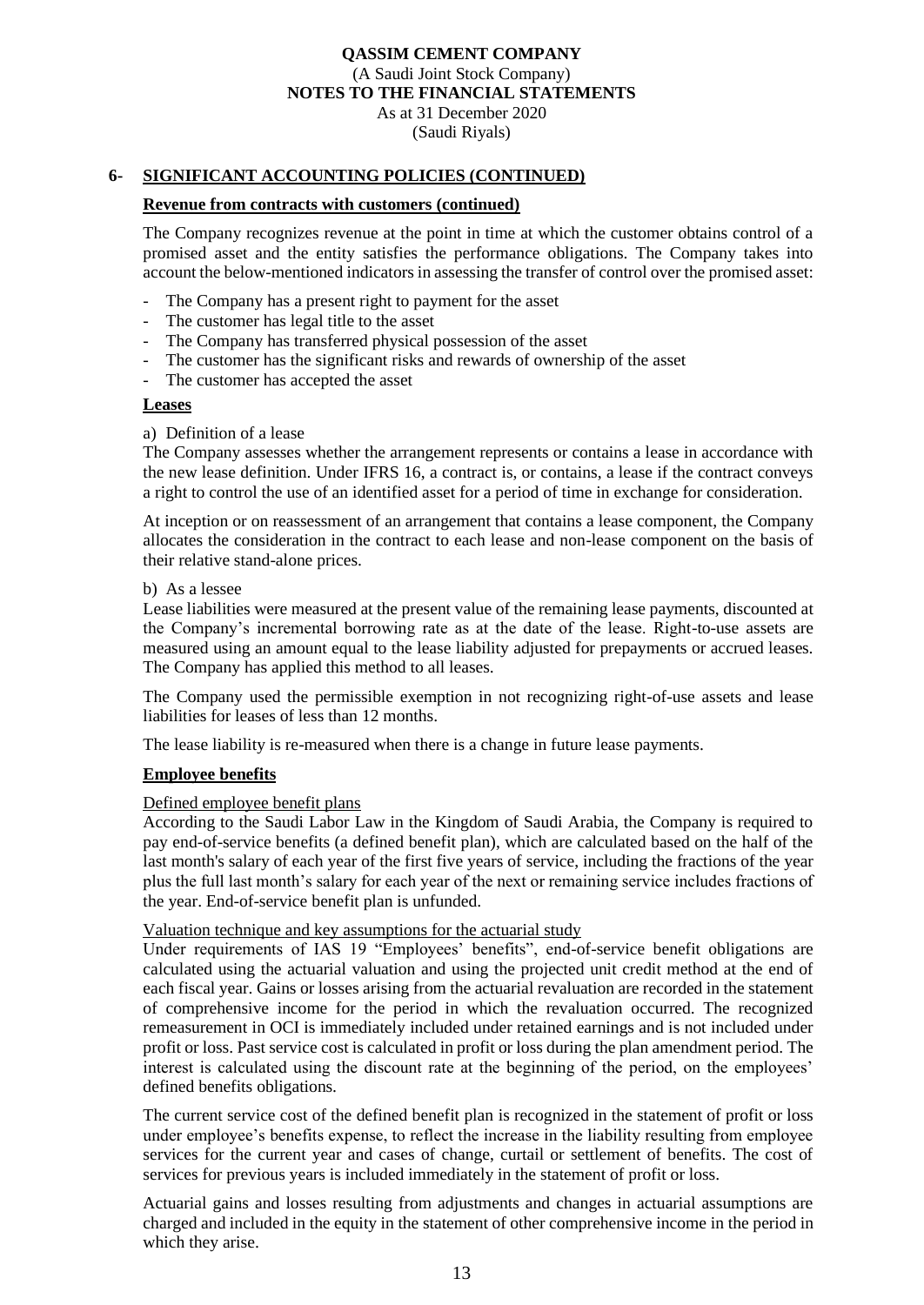# **6- SIGNIFICANT ACCOUNTING POLICIES (CONTINUED)**

### **Employee benefits**

Defined benefit costs are classified as follows:

- Service cost (including current service costs and past service costs, in addition to gains and losses resulting from employees' promotions and reimbursements);

- Interest cost, and
- Re-measurement.

#### Short-term employees' benefits

The liability is recognized and measured for benefits related to wages, salaries, annual leave and sick-leave in the period in which the service is provided on the undiscounted amounts of the benefits expected to be paid in exchange for those services.

# **Finance income**

Finance income consists of Islamic Murabaha income on the amounts invested, which are recognized in profit or loss. Revenues from Islamic Murabaha are recognized as they become due in profit or loss, using the effective interest method.

# **Zakat**

Zakat provision is calculated in accordance with the regulations of the General Authority for Zakat and Income ("GAZT") in the Kingdom of Saudi Arabia. Zakat is calculated for the period in an estimate, and the provision for Zakat is charged in a separate item in the statement of profit or loss. Additional Zakat liabilities, if any, related to prior years' assessments are accounted for in the period in which the final assessments are finalized.

# **Inventories**

Inventories are held at the lower of cost or net realizable value. The cost of inventory is calculated according to the weighted average method, which includes the expenditures incurred in bringing the inventory to the location in its current condition. In the case of manufactured inventory and inprogress inventory, inventory is charged with its appropriate share of indirect costs based on the Company's normal operating capacity. Net realizable value is the estimated selling price in the Company's ordinary course of business less estimated costs to complete the sale.

#### **Foreign currencies**

# **Foreign currency transactions**

Transactions denominated in foreign currencies are translated to the functional currency of the Company at the exchange rates ruling at the date of the transactions.

Monetary assets and liabilities denominated in foreign currencies are translated into the functional currency at the exchange rates prevailing at the reporting date. For non-financial assets and liabilities that are measured at fair value in a foreign currency, they are retranslated into the functional currency according to the exchange rates prevailing on the date of determining the fair value. Non-monetary items that are measured in terms of historical cost in a foreign currency are translated using the exchange rate ruling on the date of the transaction. Foreign currency differences arising on retranslation are recognized in profit or loss.

# **Provision for rehabilitation of areas subject to franchise license**

The provision for the rehabilitation of areas subject to a franchise license is measured at the present value of the expected cost of re-settlement of the Company's franchise site, using the discount rate as at the start date of the franchise license contract.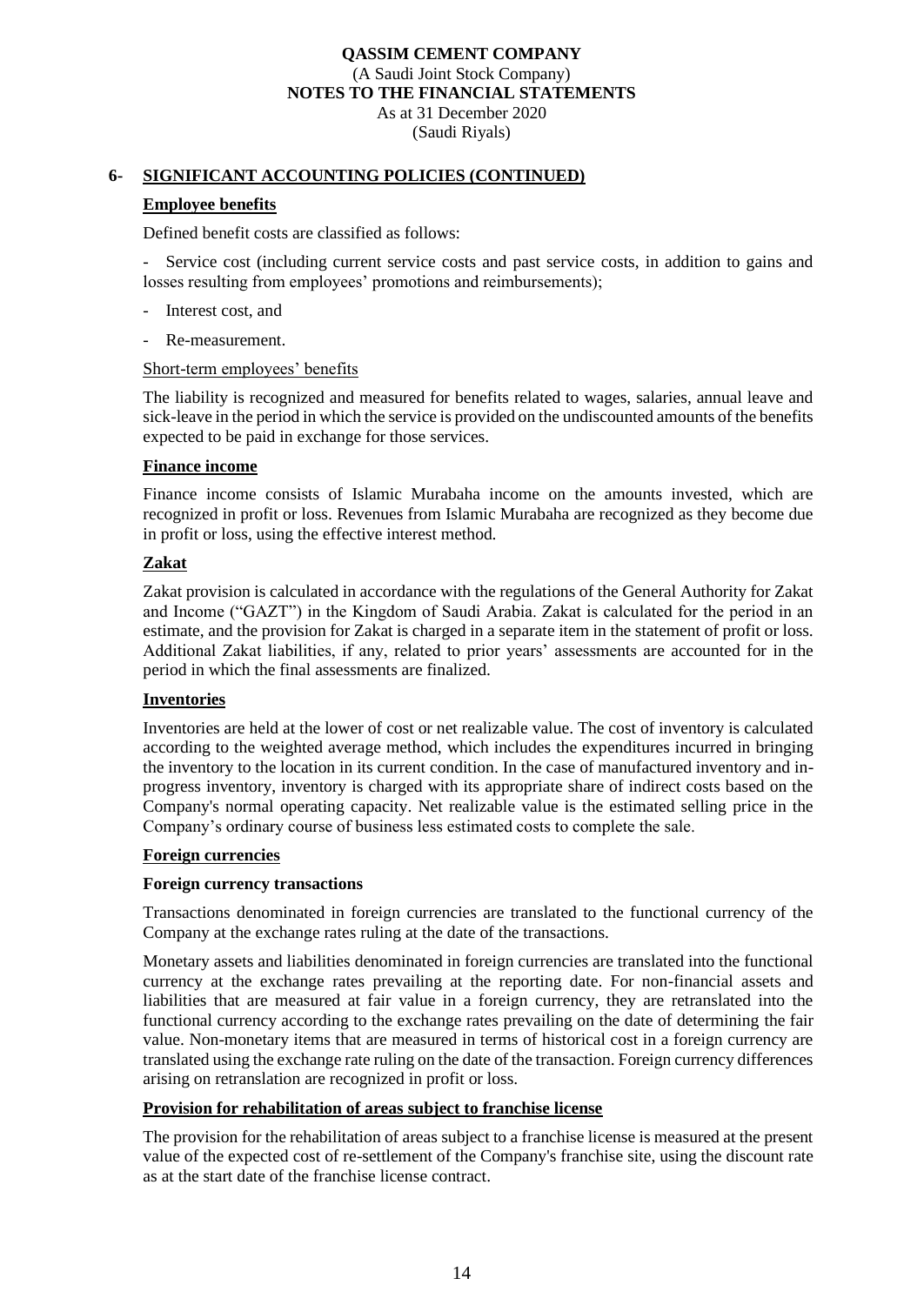# **6- SIGNIFICANT ACCOUNTING POLICIES (CONTINUED)**

### **Property, plant and equipment**

#### Recognition and measurement

Property, plant and equipment are recorded at cost less accumulated depreciation and impairment losses, if any.

Cost includes expenditure that is directly attributable to the acquisition of the asset. For internally constructed assets, the cost of the asset includes the cost of materials, direct labor and other direct costs that are required to prepare them to the condition in which they are operated at their location and for the purpose for which they were acquired.

Major or essential components of an item of property, plant and equipment that have different useful lives are accounted for as separate items (major components) within property, plant and equipment.

Profits or losses arising from the disposal of an item of property, plant and equipment are determined on the basis of the difference between the net proceeds of sale and the book value of the disposed items of property, plant and equipment, and are included in the statement of profit or loss in the period in which the disposal is made.

#### Subsequent costs

The costs of replacing a part of an item of property, plant and equipment are recognized in the carrying cost of this item if it is probable that the future economic benefits inherent in that part will flow to the Company, in addition to the possibility of measuring this cost reliably. The carrying value of the replaced part is eliminated. The costs of the day-to-day servicing of property, plant and equipment are recognized in profit as loss as incurred.

Major inspections and maintenance are accounted for as a separate component if they are used in more than one financial period. The carrying value of these components is determined by reference to the current market price of these repairs.

# **Depreciation**

Depreciation is the systematic allocation of the depreciable value of items of property, plant and equipment (the cost of the asset less the residual value of the asset) over its useful life.

Depreciation charge is recognized in the statement of profit or loss on the straight-line method over the estimated useful life of each item of property, plant and equipment. Leased assets are depreciated over the lower of lease term or the useful lives of the assets. Unless there is reasonable assurance that the Company will acquire ownership of these assets at the end of the lease term. Freehold land of the Company is not depreciated.

When the useful life of an item of property, plant and equipment differs it is accounted for as separate items.

The estimated useful lives of main items of property, plant and equipment for current and comparative periods are as follows:

| Asset                  | <b>Useful lives</b><br>(Years) |
|------------------------|--------------------------------|
|                        |                                |
| <b>Buildings</b>       | $20 - 33$                      |
| Plant and equipment    | $20 - 30$                      |
| Tools and instruments  | $5-20$                         |
| Furniture and fixtures | $5-10$                         |
| Vehicles               |                                |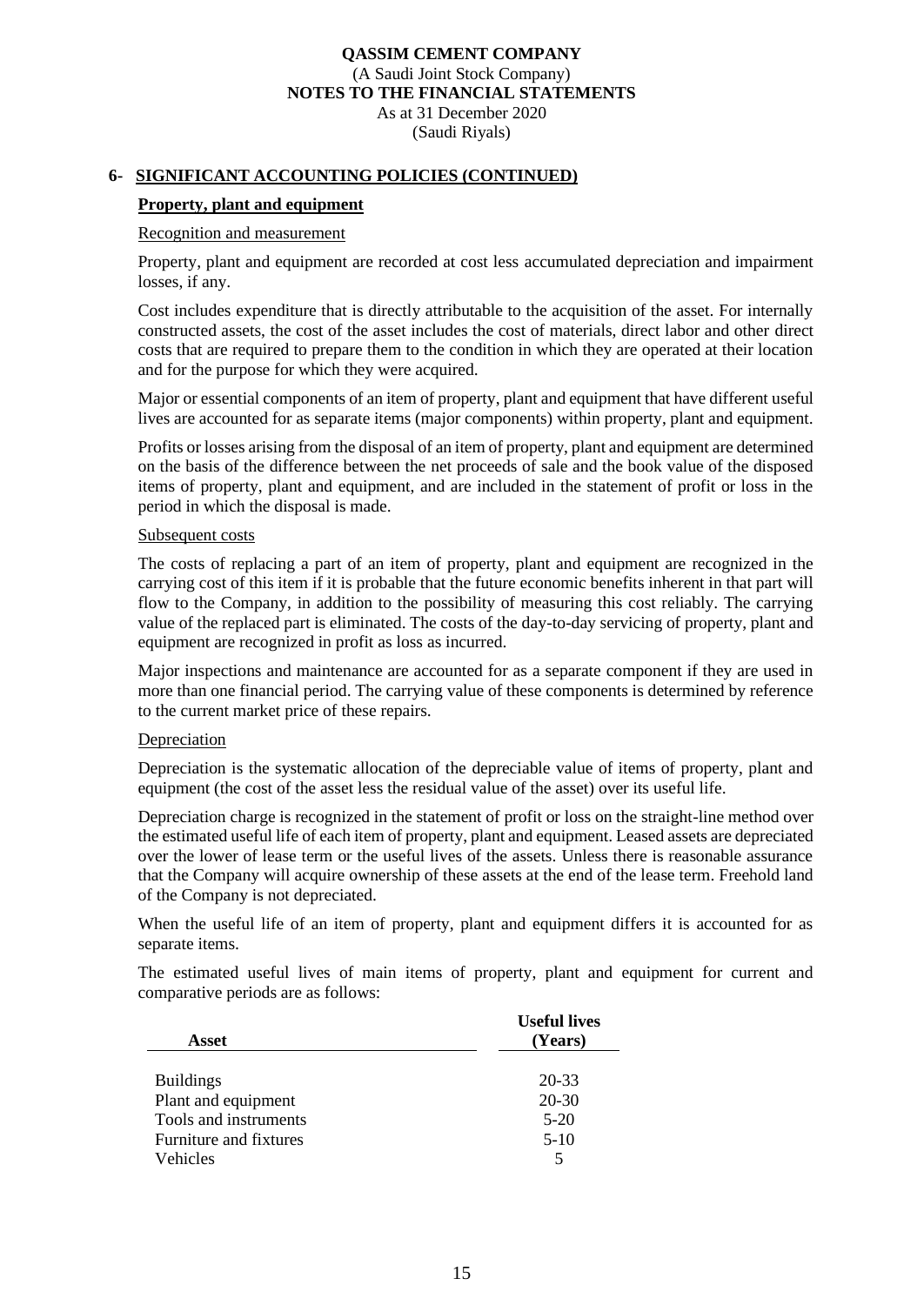# **6- SIGNIFICANT ACCOUNTING POLICIES (CONTINUED)**

# **Depreciation (continued)**

Depreciation methods, useful lives and residual values of property, plant and equipment are reviewed by the Company at each financial year-end. In the event that there is a difference, it is treated as changes in the accounting estimates (in the year of change and subsequent years).

# **Projects in progress**

The cost of projects in progress is calculated on the basis of the actual cost and is presented separately from the item of property, plant and equipment until they are ready for use, and then transferred to property, plant and equipment and the calculation of their depreciation is performed according to their estimated useful lives.

# **Intangible assets**

Intangible assets acquired separately are measured on initial recognition at cost. Following initial recognition, intangible assets are carried at cost less any accumulated amortization and any accumulated impairment losses, if any. For intangible assets developed internally (except for capitalized development costs), they are not capitalized and the expenses are recognized in the statement of profit or loss at the time in which these expenses are accrued.

Gains or losses arising from derecognition of intangible assets are measured as the difference between the net disposal proceeds and the carrying amount of the asset and are recognized in the statement of profit and loss when the asset is derecognized.

The estimated useful lives of intangible assets are as follows:

|                                | <b>Useful lives</b> |
|--------------------------------|---------------------|
| Asset                          | (Years)             |
| Computer and intangible assets | $3-5$               |

# **Investment properties**

Investment properties are properties or lands held either to earn rental income or for capital appreciation or both, and they are not used in production or the supply of goods or services or for administrative purposes. Investment properties are initially carried at cost, and transaction costs are recognized in the initial measurement, and are subsequently measured according to the cost model (at historical cost less accumulated depreciation - except for lands, which are carried at its cost - and the accumulated impairment losses, if any).

# **Financial instruments**

The Company has applied the following classification and measurement requirements for financial instruments.

# Recognition of financial instruments

The financial asset and liability are recognized when the Company becomes a party to the contractual obligations of the instrument, and this generally occurs on the trade date. The Company derecognizes the financial assets when the contractual cash flows of those assets expire or when the Company transfers the right to obtain contractual cash flows from the financial asset in a transaction in which all the risks and rewards of ownership of the financial assets are substantially transferred. Any interest arising from the transferred financial assets that the Company creates or retains is recognized as a separate asset or liability.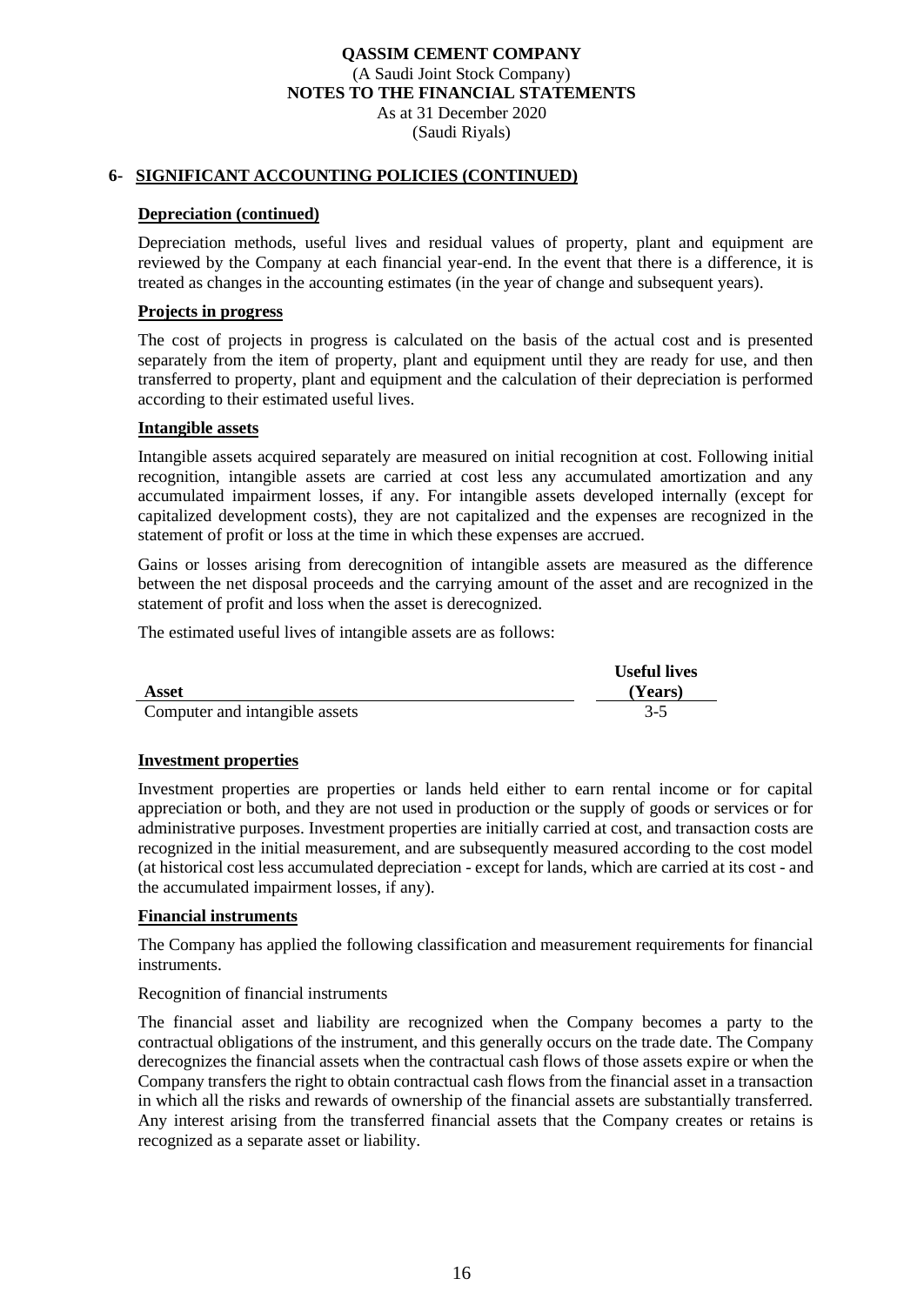# **6- SIGNIFICANT ACCOUNTING POLICIES (CONTINUED)**

### **Financial instruments (continued)**

Derecognition

On derecognition of a financial asset, the difference between the carrying amount of the asset and the sum of (i) the consideration received (including any new asset obtained less any new liability assumed) and (ii) any cumulative gain or loss that had been recognized in OCI is recognized in the statement of profit or loss. However, in respect of equity securities designated as at FVOCI, any cumulative gain / loss recognized in OCI is not recognized in the profit or loss on de-recognition.

The financial liability is derecognized from the statement of financial position when the Company pays the obligation arising, the contract is canceled or expired.

Classification of financial instruments

The Company classifies its financial assets in the following measurement categories:

- 1) Assets to be measured at amortized cost; or
- 2) Fair value through profit or loss (FVTPL).
- 3) Fair value through other comprehensive income (FVOCI).

The classification depends on the Company's business model for managing financial assets and the contractual terms of the financial assets' cash flows.

Financial assets are not reclassified after initial recognition, unless the Company changes its business model to manage the financial assets. In this case, all financial assets that will be affected are reclassified on the first day of the first financial period following the change of the business model.

A financial asset is measured at amortized cost if it meets both of the following conditions and is not designated at FVTPL:

is held within a business model whose objective is to hold assets to collect contractual cash flows; and

its contractual terms give rise on specified dates to cash flows that are solely payments of principal and interest on the principal amount outstanding.

On initial measurement of investments in financial instruments that the Company does not hold for the trading purposes, the Company may elect to present any subsequent changes in the fair value of those investments in the statement of other comprehensive income. This election is made on an investment-by-investment basis.

Any other financial assets not classified and measured at amortized cost or FVOCI as described above are measured at FVTPL. This includes all derivative financial assets.

Financial assets – Subsequent measurement and gains and losses:

Financial assets at amortized cost

These assets are subsequently measured at amortized cost using the effective interest method. Amortized value is reduced by impairment losses. Interest income, foreign exchange gains and losses and impairment are recognized in profit or loss. Any gain or loss on derecognition is recognized in profit or loss.

Financial assets at FVTPL

These assets are subsequently measured at fair value. Net gains and losses, including any interest or dividends, are recognized in statement of profit or loss.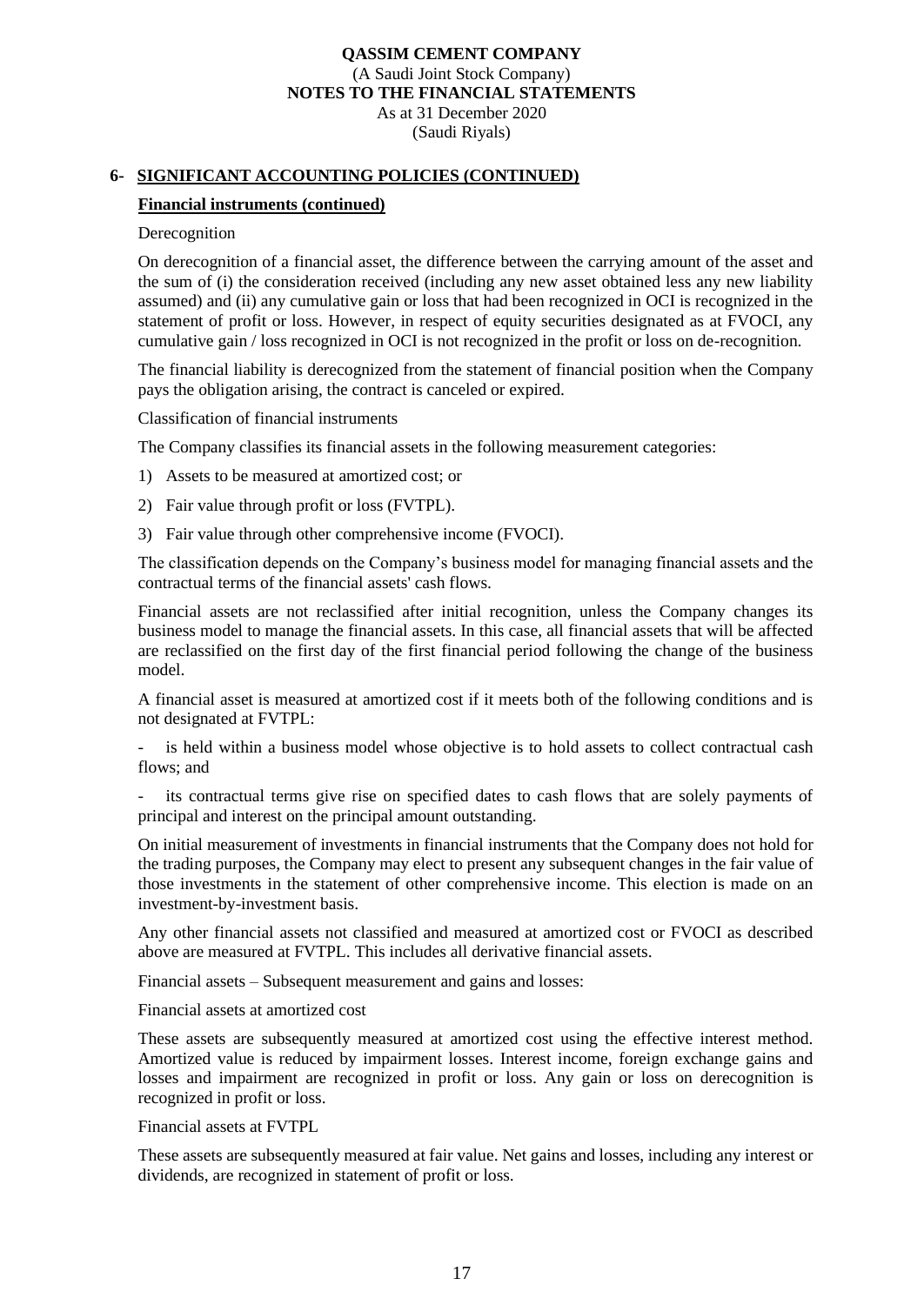# **6- SIGNIFICANT ACCOUNTING POLICIES (CONTINUED)**

# **Financial instruments (continued)**

#### Accounts receivable

Account receivable are non-derivative financial assets with fixed or determinable payments that are not listed in an active market, and arise primarily by providing goods and services to customers (such as trade receivables). It also includes other types of contractual financial assets that are initially recognized at fair value plus direct costs associated with obtaining it, and they are subsequently recognized at amortized cost using the effective interest method less provision for impairment.

Trade receivables are shown net less the provision that is recorded in a separate account against the loss that is recorded in the statement of profit or loss. When it is certain that the trade receivables are uncollectable, their total carrying value is written off against the related provision.

#### Reclassification

When an entity changes its business model for managing financial assets it shall reclassify all affected financial assets in accordance with the above-mentioned classification requirements.

# Offsetting financial instruments

Financial assets and financial liabilities are offset with the net amount reported in the statement of financial position only if there is an enforceable legal right to offset the recognized amounts and an intent to settle on a net basis, or to realize the assets and settle the liabilities simultaneously

#### **Financial liabilities**

Financial liabilities are classified as measured at amortized cost or at FVTPL. A financial liability is classified as at FVTPL if it is classified as held-for-trading, it is a derivative or it is designated as such on initial recognition. Financial liabilities at FVTPL are measured at fair value and net gains and losses, including any interest expense, are recognized in profit or loss. Other financial liabilities are subsequently measured at amortized cost using the effective interest method. Interest expense and foreign exchange gains and losses are recognized in profit or loss. Any gain or loss on derecognition is also recognized in profit or loss.

#### Trade and other payables

Trade payables and other payables are initially recognized at fair value and subsequently carried at amortized cost using the effective interest method. The Company derecognizes a financial liability (or part of the financial liability) from its statement of financial position when, and only when its contractual obligations are discharged or cancelled, or expired.

#### **Share capital**

Instruments issued by the Company are classified as equity (shareholders' equity) only to the extent that they do not meet the definition of an asset or liability. The Company's ordinary shares are classified as equity instruments (shareholders' equity).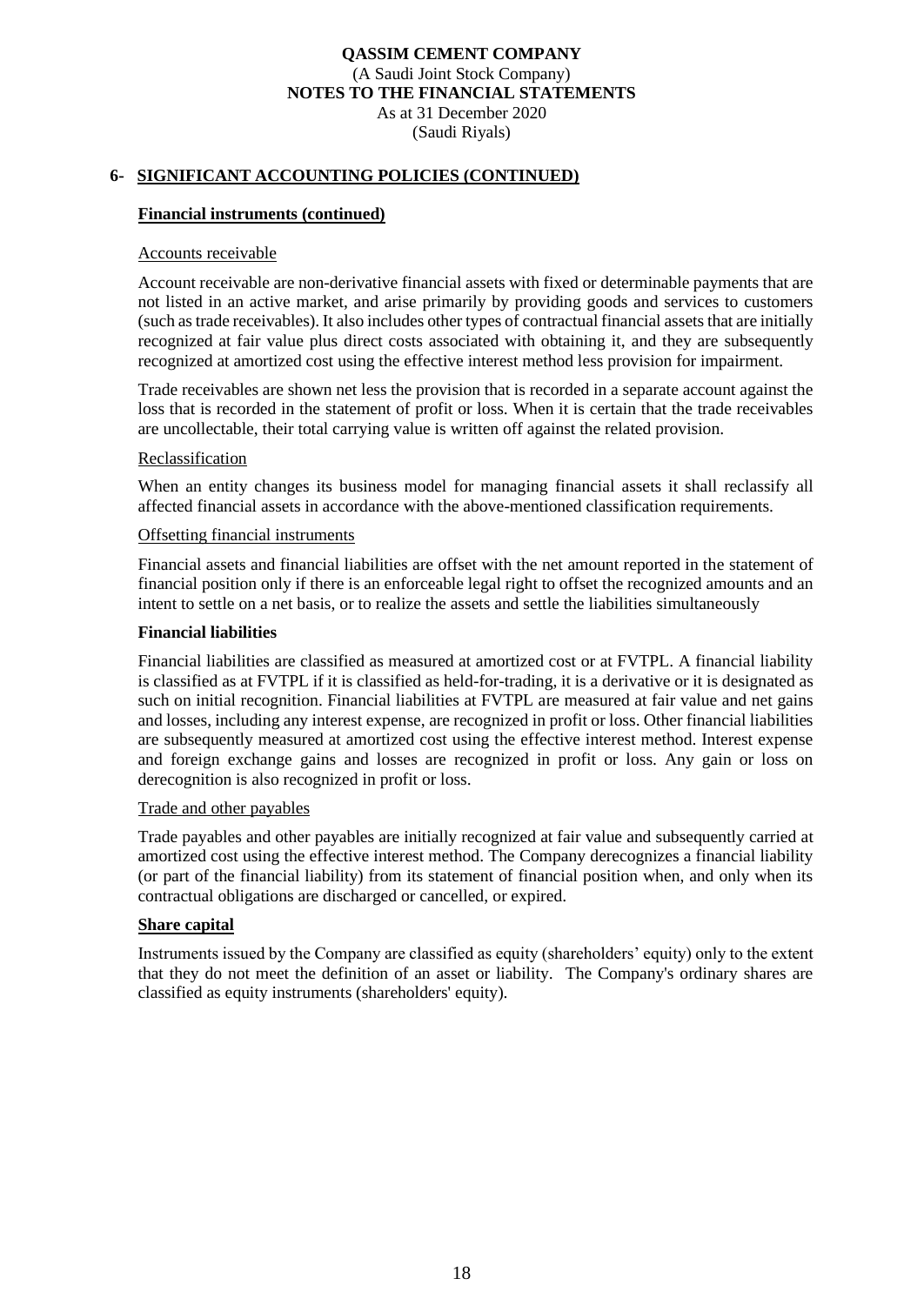# **6- SIGNIFICANT ACCOUNTING POLICIES (CONTINUED)**

#### **Impairment**

#### **Impairment of financial assets**

IFRS 9 requires an entity to follow an expected credit loss model for the impairment of financial assets.

ECLs shall be measured for financial assets measured at amortized cost or FVOCI.

Under IFRS 9, loss allowances will be measured on either of the following bases:

12-month ECLs. These are ECLs that result from possible default events within the 12 months after the reporting date.

lifetime ECLs. These are ECLs that result from all possible default events over the expected life of a financial instrument.

Lifetime ECL measurement applies if the credit risk of a financial asset at the reporting date has increased significantly since initial recognition and 12-month ECL measurement applies if it has not. The Company may determine that a financial asset's credit risk has not increased significantly if the asset has low credit risk at the reporting date. However, lifetime ECL measurement always applies for trade receivables and contract assets without a significant financing component; the Company may choose to apply this policy also for trade receivables and contract assets with no significant financing component. The Company has elected to measure loss allowances for trade receivables at an amount equal to 12-month ECLs.

The carrying amount of financial asset is reduced through the use of an allowance account and the amount of the loss is recognized in the profit or loss. Interest income continues to be accrued on the reduced carrying amount using the rate of interest used to discount the future cash flows for the purpose of measuring the impairment loss. If, in a subsequent year, the amount of the estimated impairment loss increases or decreases because of an event occurring after the impairment was recognized, the previously recognized impairment loss is increased or reduced by adjusting the allowance account. If a write-off is reversed at a later time, it is recorded in profit or loss in the period in which it is recovered.

#### **Impairment of non-financial assets**

At each reporting date, the Company reviews the carrying amounts of its non-financial assets to determine whether there is any indication of impairment. If any such indication exists, then the asset's recoverable amount is estimated.

An impairment exists when the carrying value of the asset or cash-generating unit exceeds the recoverable value, which is the higher of the fair value of the asset less costs to sell or the value in use. The recoverable value of an asset is determined unless the asset is generating cash flows that are largely independent of the cash flows from other assets or groups of assets. When the carrying amount of an asset or cash-generating unit exceeds its recoverable amount, the asset is considered to be impaired and reduced to the recoverable amount. In determining fair value less costs to sell, the most recent market transactions are taken into consideration. If no such transactions can be identified, an appropriate valuation model is used. Value in use is based on a discounted cash flow model, whereby the expected future cash flows are discounted using a discount rate that reflects current market assessments of the time value of money and the risks specific to the asset.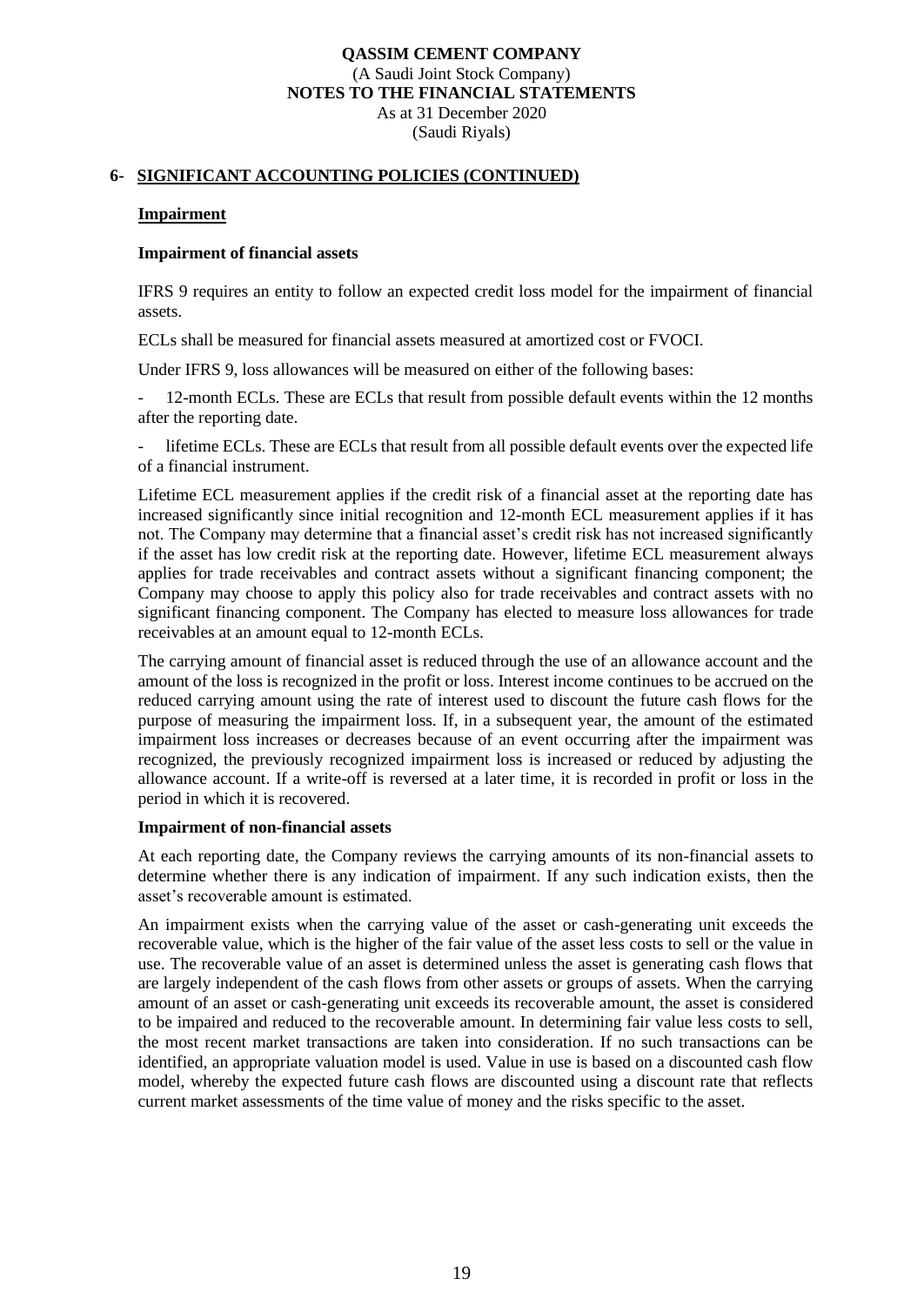# **6- SIGNIFICANT ACCOUNTING POLICIES (CONTINUED)**

# **Impairment (continued)**

Impairment loss are recognized in the statement of profit or loss. Impairment losses recognized in respect of CGUs are allocated first to reduce the carrying amount of any goodwill allocated to the units, and then to reduce the carrying amounts of the other assets. in the unit (group of units) on a pro-rata basis.

At each reporting date, an assessment is made to determine whether there is evidence that previously recognized impairment losses have no or decreased. If such evidence exists, the Company estimates the recoverable amount of the asset or cash-generating unit. An impairment loss recognized previously is reversed only if there has been a change in the assumptions used to determine the recoverable amount since the date of recognition of last impairment loss. The reversal is limited so that the carrying amount of the asset does not exceed its recoverable amount, nor exceed the carrying amount that would have been determined, net of depreciation, had no impairment loss been recognized for the asset in prior years. Such reversal is recognized in the statement of profit or loss.

Any impaired non-financial assets - other than goodwill, if any - are examined for possible reversal of this impairment at the end of each financial reporting period.

#### **Provisions**

Provisions are recognized when the Company has an obligation (legal or constructive) at the statement of financial position date arising from a past event, and the costs to settle the obligation are both probable and can be measured reliably. Provisions are determined by discounting the expected future cash flows at a rate that reflects current market assessments of the time value of money and the risks specific to that liability.

Provisions are measured at the present value of management's best estimate of the expenditure required to settle the present obligation at the end of the reporting period.

The discount rate used to determine the present value is a pre-zakat rate that reflects current market assessments of the time value of money and the risks specific to liability.

The increase in the provision due to the passage of time is recognized as interest expense.

#### **Cash and cash equivalents**

Cash and cash equivalents include cash in hand, demand deposits with banks, and other short-term, highly liquid investments whose maturity dates are within three months or less of the original investment date and available to the company without restrictions, and the cash flow statement is prepared according to the indirect method.

# **Expenses**

Selling and marketing expenses are those arising from the Company's efforts underlying the marketing and selling functions. All other expenses, excluding cost of sales and financial charges, are classified as administrative expenses. Allocations of common expenses between cost of sales and selling, marketing and administrative expenses, when required, are made reasonably based on the nature and function of expenses.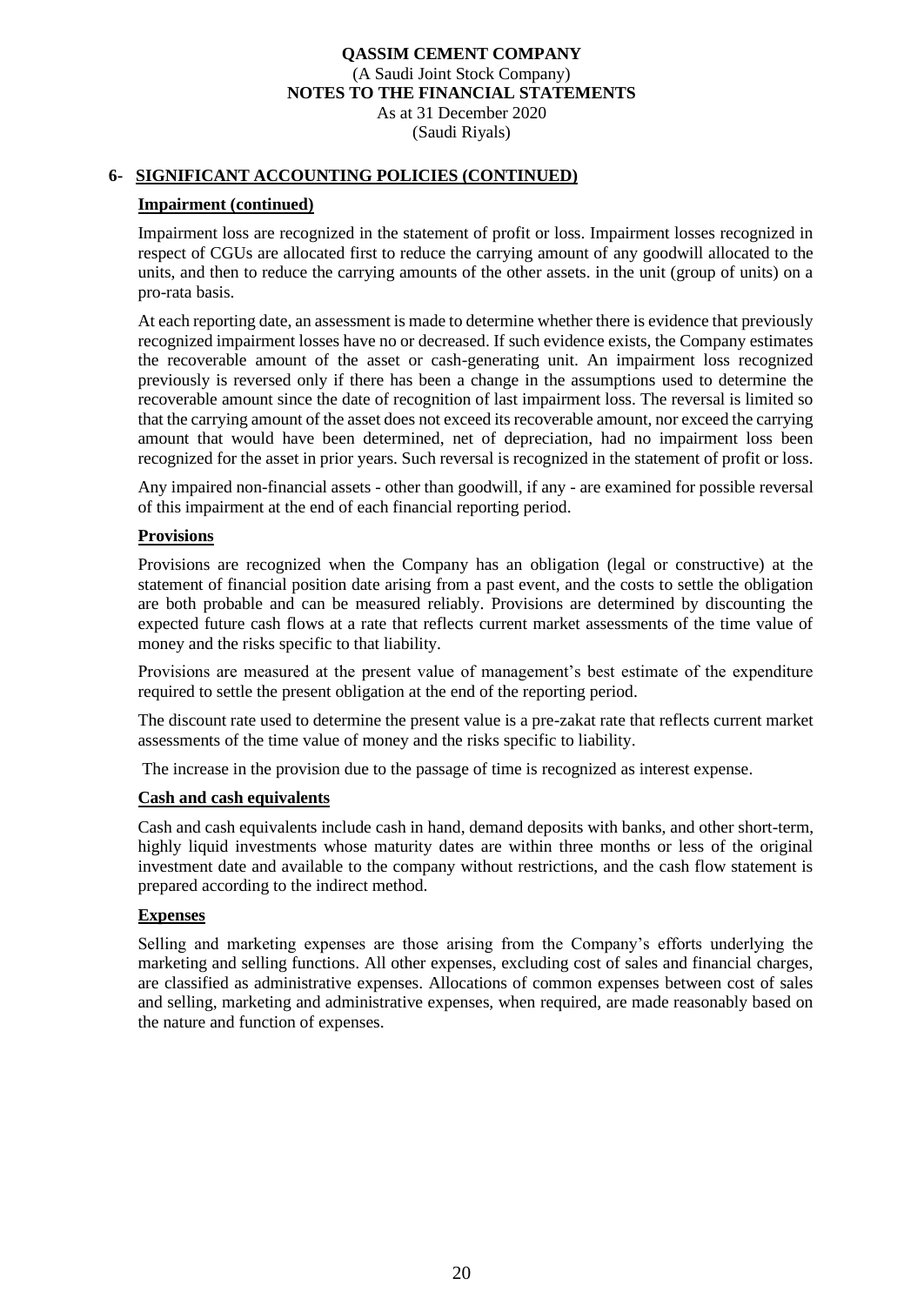# **6- SIGNIFICANT ACCOUNTING POLICIES (CONTINUED)**

### **Current/non-current classification**

The Company classifies assets and liabilities in the statement of financial position as current/noncurrent. An asset is classified as current when it is:

- Expected to be realized or intended to be sold or consumed in the normal operating cycle;
- Held primarily for the purpose of trading;
- Expected to be realized within twelve months after the reporting period; or
- Cash or cash equivalents unless restricted from being exchanged or used to settle a liability for at least twelve months after the reporting period.

All other assets are classified as non-current.

A liability is current when:

- It is expected to be settled in the normal operating cycle;
- Held primarily for the purpose of trading;
- It is due to be settled within twelve months after the reporting period; or
- There is no unconditional right to defer the settlement of the liability for at least twelve months after the reporting period.

The Company classifies all other liabilities as non-current.

### **Segment information**

An operating segment is a group of assets and processes that jointly engage in the rendering of products or services subject to risks and rewards that differ from those of other business segments which are measured in accordance with the reports used by the executive management.

The Company mainly operates in an operating sector, which is the manufacturing and selling of cement (packed/ bulk) and it is mainly sold to local customers and an investing sector.

The Company conducts most of its activities inside the Kingdom of Saudi Arabia, and therefore the financial information is not separated into geographical sectors.

# **Dividends**

Interim and final dividends are recorded in the period in which they are approved by the Board of Directors delegated by the shareholders' General Assembly.

#### **Statutory reserve**

The Company's Bylaws require that 10% of the net annual income be transferred to the statutory reserve. Such setting aside may be discontinued by the Ordinary General Assembly when said reserve totals (30%) of paid-up capital.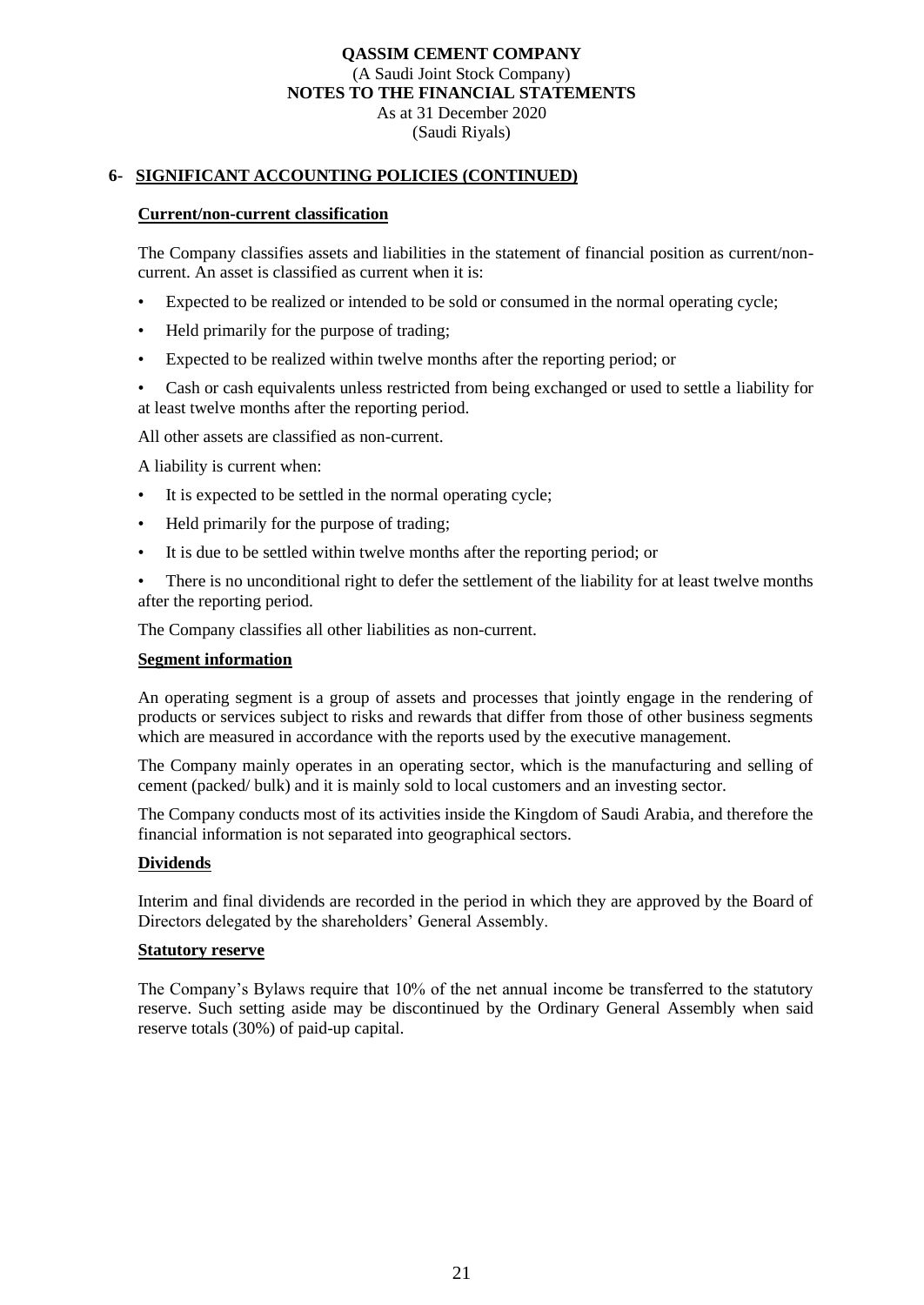# **7- PROPERTY, PLANT AND EQUIPMENT**

7-1 The movement in property, plant and equipment during the year ended 31 December 2020 is as follows:

|                                       | Land       | <b>Buildings</b> | <b>Plant</b> and<br>equipment | <b>Vehicles</b> | <b>Computer and</b><br>intangible<br>assets | <b>Furniture and</b><br>fixtures | <b>Tools and</b><br>instruments | <b>Total</b>    |
|---------------------------------------|------------|------------------|-------------------------------|-----------------|---------------------------------------------|----------------------------------|---------------------------------|-----------------|
|                                       |            |                  |                               |                 |                                             |                                  |                                 |                 |
| Cost:                                 |            |                  |                               |                 |                                             |                                  |                                 |                 |
| Balance at 1 January                  | 10,507,750 | 712,482,335      | 1,601,563,432                 | 469,783         | 12,735,865                                  | 11,548,046                       | 11,529,789                      | 2,360,837,000   |
| 2020<br><b>Additions</b>              |            |                  | 4,284,237                     | 725,600         | 173,377                                     | 177,785                          | 161,408                         | 5,522,407       |
| <b>Transferred</b> from               |            |                  |                               |                 |                                             |                                  |                                 |                 |
| projects in progress                  |            | 1,675,776        | 6,977,571                     | $\overline{a}$  | 174,231                                     |                                  |                                 | 8,827,578       |
| Adjustments and                       |            | (202, 213)       | 1,273,156                     |                 |                                             | 14,050                           |                                 | 1,084,993       |
| reclassification                      |            |                  |                               |                 |                                             |                                  |                                 |                 |
| Transferred from<br>inventories       |            |                  | 1,044,520                     |                 |                                             |                                  |                                 | 1,044,520       |
| Disposals during the year             |            |                  | (4, 563, 548)                 | (283, 583)      | (1,129,003)                                 | (212, 431)                       | (88,004)                        | (6,276,569)     |
| <b>Balance at 31</b>                  |            |                  |                               |                 |                                             |                                  |                                 |                 |
| December 2020                         | 10,507,750 | 713,955,898      | 1,610,579,368                 | 911,800         | 11,954,470                                  | 11,527,450                       | 11,603,193                      | 2,371,039,929   |
| <b>Accumulated</b>                    |            |                  |                               |                 |                                             |                                  |                                 |                 |
| depreciation:                         |            |                  |                               |                 |                                             |                                  |                                 |                 |
| Balance at 1 January<br>2020          |            | (450, 307, 144)  | (1, 153, 391, 087)            | (463, 257)      | (10, 738, 331)                              | (10,997,319)                     | (7, 733, 515)                   | (1,633,630,653) |
| Depreciation charged for              |            |                  |                               |                 |                                             |                                  |                                 |                 |
| the year                              |            | (15,865,076)     | (56, 475, 988)                | (111,064)       | (762, 565)                                  | (165, 972)                       | (801,959)                       | (74, 182, 624)  |
| Adjustments and                       |            |                  | (1,084,999)                   |                 |                                             |                                  |                                 | (1,084,999)     |
| reclassification                      |            |                  |                               |                 |                                             |                                  |                                 |                 |
| Disposal                              |            |                  | 4,232,246                     | 283,581         | 1,128,932                                   | 211,968                          | 70,229                          | 5,926,956       |
| <b>Balance at 31 December</b><br>2020 |            | (466, 172, 220)  | (1,206,719,828)               | (290,740)       | (10,371,964)                                | (10,951,323)                     | (8,465,245)                     | (1,702,971,320) |
| Net book value:                       |            |                  |                               |                 |                                             |                                  |                                 |                 |
| At 31 December 2020                   | 10,507,750 | 247,783,678      | 403,859,540                   | 621,060         | 1,582,506                                   | 576,127                          | 3,137,948                       | 668,068,609     |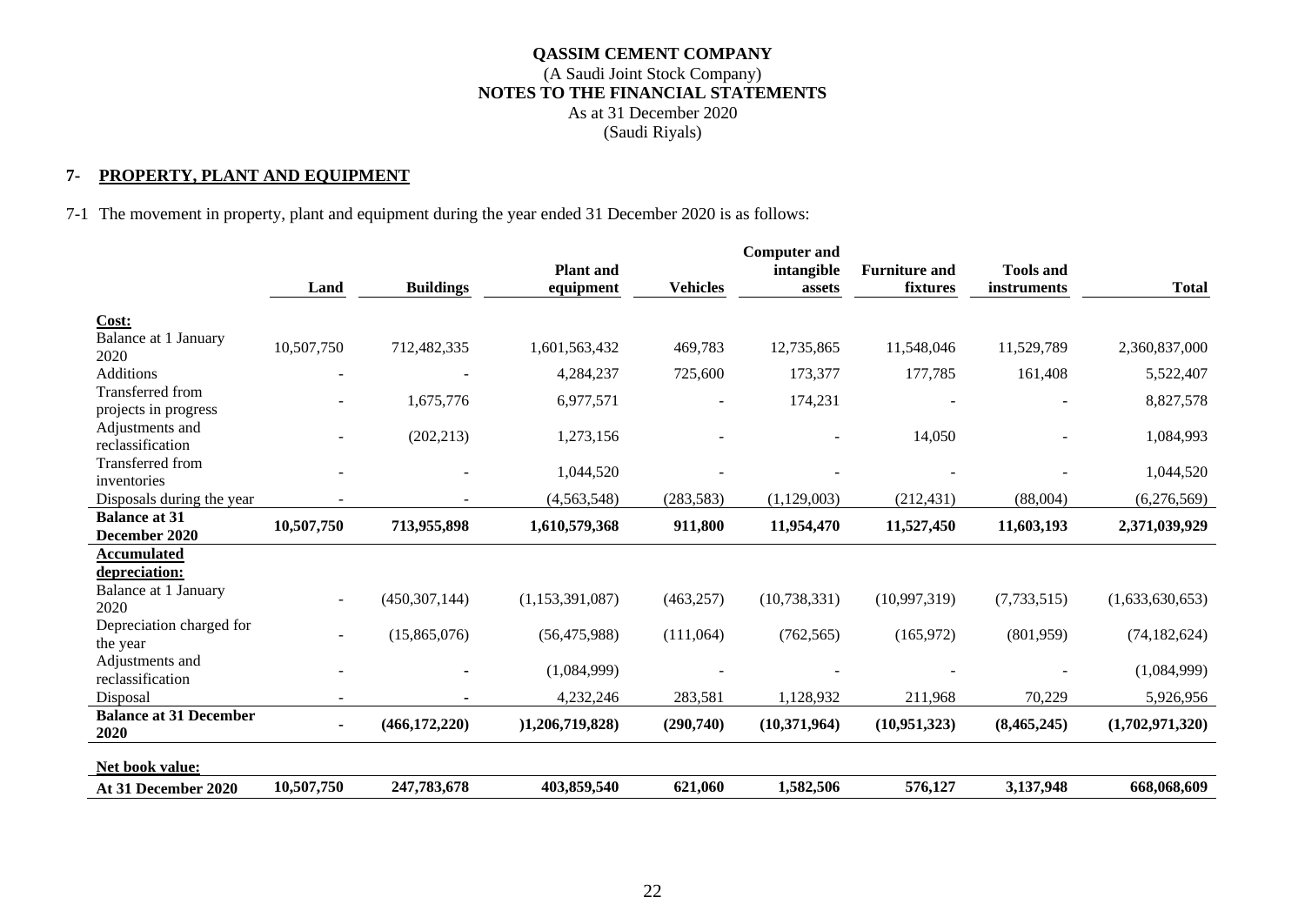# **7- PROPERTY, PLANT AND EQUIPMENT (CONTINUED)**

The movement in property, plant and equipment during the year ended 31 December 2019 is as follows:

|                                    | Land                     | <b>Buildings</b> | <b>Plant</b> and<br>equipment | <b>Vehicles</b> | <b>Computer and</b><br>intangible<br>assets | <b>Furniture and</b><br>fixtures | <b>Tools and</b><br>instruments | <b>Total</b>    |
|------------------------------------|--------------------------|------------------|-------------------------------|-----------------|---------------------------------------------|----------------------------------|---------------------------------|-----------------|
| Cost:                              |                          |                  |                               |                 |                                             |                                  |                                 |                 |
| Balance at 1 January 2019          | 10,507,750               | 711,349,833      | 1,577,499,830                 | 467,083         | 10,817,311                                  | 11,409,623                       | 11,258,147                      | 2,333,309,577   |
| <b>Additions</b>                   |                          |                  | 12,291,749                    | 2,700           | 521,266                                     | 163,238                          | 370,785                         | 13,349,738      |
| Transferred from projects in       |                          | 1,132,502        |                               |                 | 1,370,897                                   |                                  |                                 | 2,503,399       |
| progress                           |                          |                  |                               |                 |                                             |                                  |                                 |                 |
| Adjustments and reclassification   |                          |                  | (15,876)                      |                 | 26,391                                      | (10,515)                         |                                 |                 |
| Transferred from inventories       |                          |                  | 11,787,729                    |                 |                                             |                                  |                                 | 11,787,729      |
| Disposals during the year          |                          |                  |                               |                 |                                             | (14,300)                         | (99, 143)                       | (113, 443)      |
| <b>Balance at 31 December 2019</b> | 10,507,750               | 712,482,335      | 1,601,563,432                 | 469,783         | 12,735,865                                  | 11,548,046                       | 11,529,789                      | 2,360,837,000   |
| <b>Accumulated depreciation:</b>   |                          |                  |                               |                 |                                             |                                  |                                 |                 |
| Balance at 1 January 2019          |                          | (434, 484, 457)  | (1,098,703,766)               | (459,901)       | (9,898,388)                                 | (10, 842, 560)                   | (6,983,248)                     | (1,561,372,320) |
| Depreciation charged for the year  | $\overline{\phantom{0}}$ | (15,822,687)     | (54,687,387)                  | (3,356)         | (839,745)                                   | (169, 191)                       | (840,950)                       | (72, 363, 316)  |
| Adjustments and reclassification   |                          |                  | 66                            |                 | (198)                                       | 132                              |                                 |                 |
| Disposal                           |                          |                  |                               |                 |                                             | 14,300                           | 90,683                          | 104,983         |
| <b>Balance at 31 December 2019</b> | $\overline{\phantom{0}}$ | (450, 307, 144)  | (1,153,391,087)               | (463, 257)      | (10, 738, 331)                              | (10,997,319)                     | (7,733,515)                     | (1,633,630,653) |
| <u>Net book value:</u>             |                          |                  |                               |                 |                                             |                                  |                                 |                 |
| At 31 December 2019                | 10,507,750               | 262,175,191      | 448,172,345                   | 6,526           | 1,997,534                                   | 550,727                          | 3,796,274                       | 727,206,347     |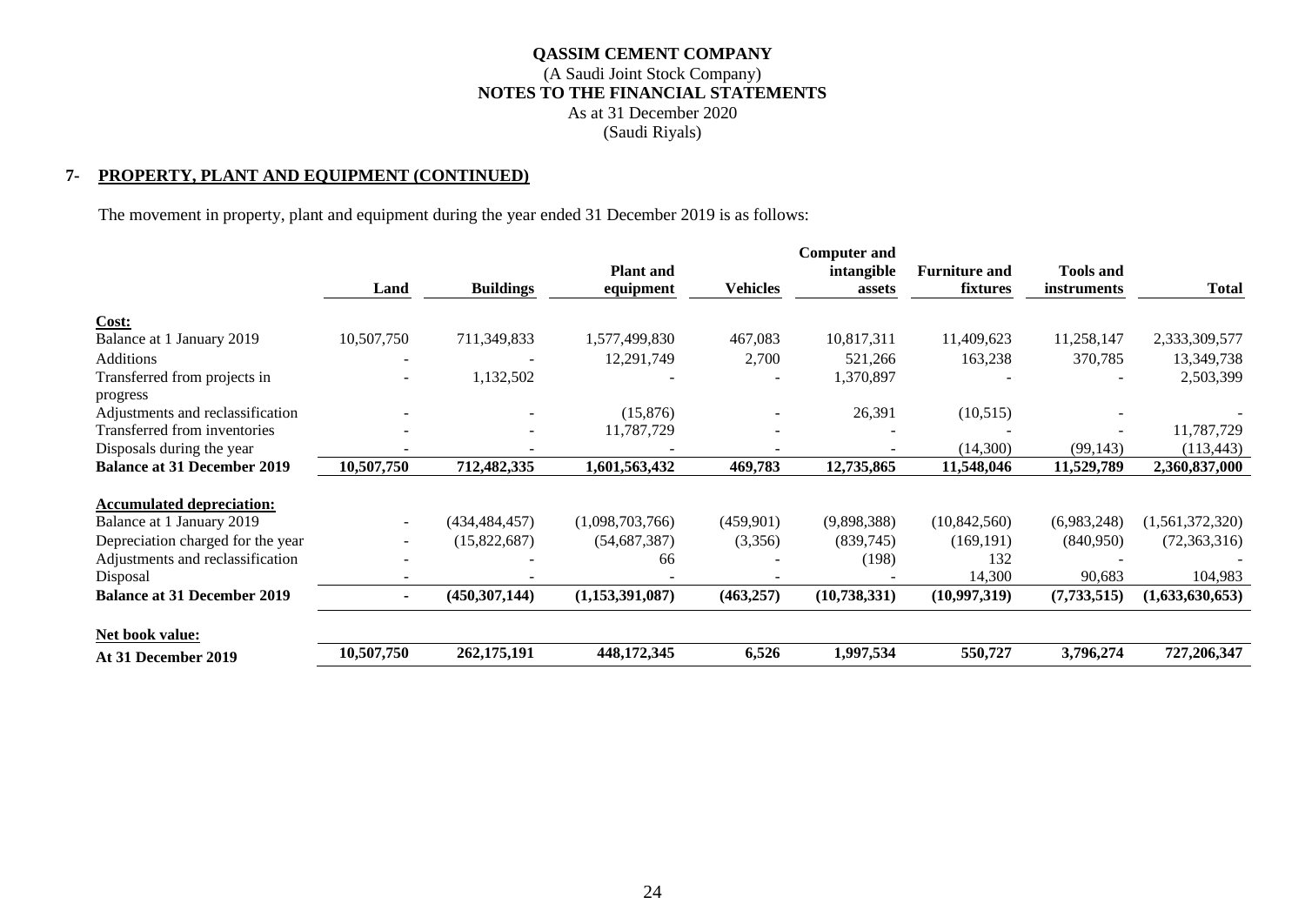# **7- PROPERTY, PLANT AND EQUIPMENT (CONTINUED)**

- 7-1 The Company obtained a mining concession in the Jabal Al-Quwaiter area, north of Buraidah, on which the Company's buildings, machines and facilities were built, according to Royal Decree No. M/9, dated 4/3/1398H, for a period of (30) Hijri years, renewable if the Company so desired in return for an annual fee. The license to exploit the limestone was renewed according to Ministerial Resolution No. 93 / s dated 10/17/1428, which is valid for 30 years, starting from 03/03/1428.
- 7-2 Depreciation for the year was allocated as follows:

|                                     | <b>Note</b> | 31 December | 31 December |
|-------------------------------------|-------------|-------------|-------------|
|                                     |             | 2020        | 2019        |
| Costs of sales                      |             | 73,698,791  | 71,981,372  |
| General and administrative expenses | 27          | 294,336     | 190,338     |
| Selling and marketing expenses      | 26          | 189,497     | 191,606     |
|                                     |             | 74,182,624  | 72,363,316  |

7-3 There are no mortgages on the property, plant and equipment owned by the Company as at 31 December 2020.

# **8- PROJECTS IN PROGRESS**

As at 31 December 2020, the balance of projects in progress amounted to SR 9.61 million (2019: SR 7.19 million), which mainly represent projects of improvement of production lines and civil works.

# **9- INVESTMENT PROPERTIES (LANDS)**

Investments properties represent plots of lands owned by the Company for the purpose of leasing or reselling them in the future. As at 31 December 2020, the fair value of these lands amounted to SR 20,947,980 according to an approved valuer (Qeima Aqaria), who is an independent expert certified and licensed by the Saudi Authority for Accredited Valuers (License number 1210000338). The valuation techniques used were in the second level of fair value based on the prevailing market prices of similar investments.

|                | 31 December | 31 December |
|----------------|-------------|-------------|
|                | 2020        | 2019        |
| Carrying value | 9,516,450   | 9,516,450   |
| Fair value     | 20,947,980  | 20,947,980  |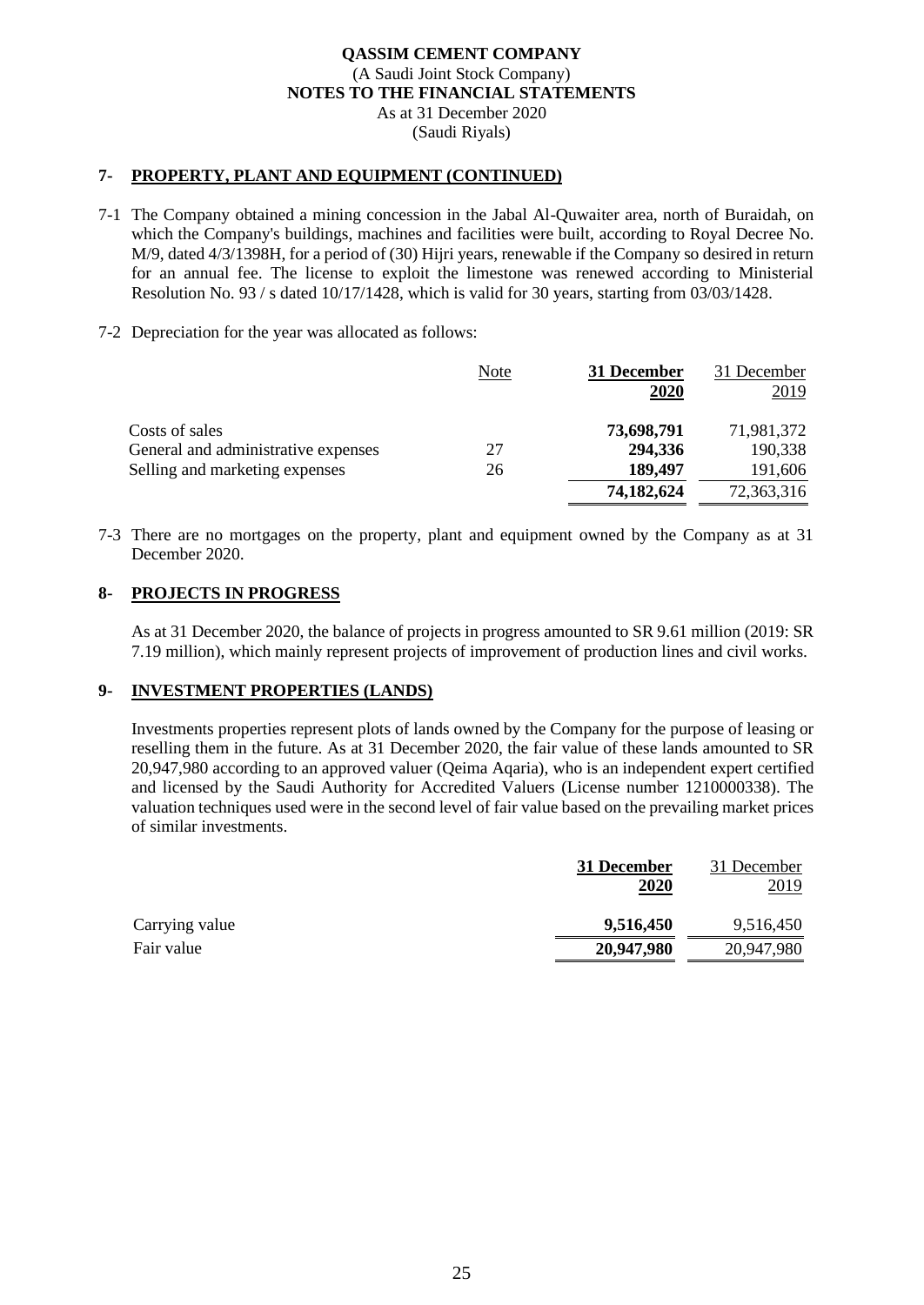# **10- FINANCIAL INVESTMENTS AT FAIR VALUE THROUGH PROFIT OR LOSS**

|                                                 | 31 December | 31 December |
|-------------------------------------------------|-------------|-------------|
|                                                 | <b>2020</b> | 2019        |
| Investments at FVTPL - non-current (10-1)       | 63.865.085  | 67.027.500  |
| Financial investments at FVTPL - current (10-2) | 621,178,885 | 468,075,993 |

#### 10-1 **Financial investments at FVTPL - non-current**

|                                      | 31 December<br>2020 | 31 December<br>2019 |
|--------------------------------------|---------------------|---------------------|
| Balance at the beginning of the year | 67,027,500          | 34,166,990          |
| Additions during the year            | 4,654,940           | 32,860,510          |
| Unrealized losses from investments   | (7,817,355)         |                     |
|                                      | 63,865,085          | 67,027,500          |

The above investments are represented in shares of real estate funds, and these investments are valued by funds managers at their fair value.

# 10-2 **Financial investments at FVTPL - current**

|                                          | 31 December   | 31 December     |
|------------------------------------------|---------------|-----------------|
|                                          | 2020          | 2019            |
| Balance at the beginning of the year     | 468,075,993   | 66,333,472      |
| Additions during the year                | 550,590,821   | 732,934,900     |
| Disposals during the year                | (411,309,402) | (345, 694, 757) |
| Dividends of investments at FVTPL        | 1,901,727     | 6,525,244       |
| Unrealized gains on investments at FVTPL | 11,919,746    | 7,977,134       |
|                                          | 621,178,885   | 468,075,993     |

- The above investments represent shares of commodity trading funds and trading finance funds with financial companies, and they are valued at fair value.
- The above investments included transactions with related parties that represent an investment in Ijara funds for the benefit of NBK Wealth Management. The type of relationship is the participation of the Chairman of the Company in chairing the Board of Directors of NBK Wealth Management. As at 31 December 2020, the balance amounted to SR 32 million (31 December 2019: SR 19.5 million) and unrealized gains year ended 31 December 2020 amounted to SR 1.2 million (31 December 2019: Nil).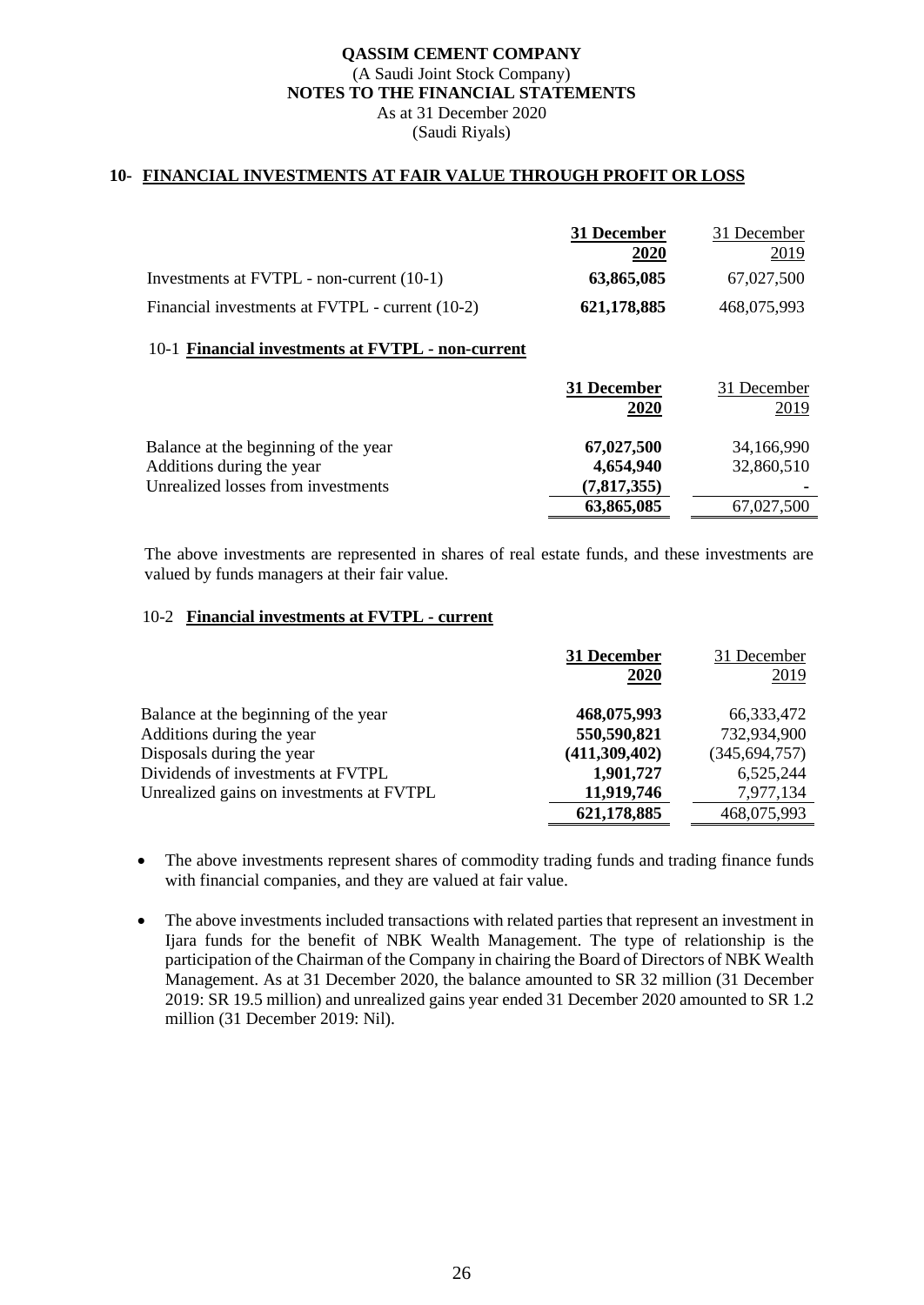(Saudi Riyals)

# **11- TERM MURABAHA**

|                                      | 31 December<br>2020 | 31 December<br>2019 |
|--------------------------------------|---------------------|---------------------|
| Balance at the beginning of the year | 330,129,199         | 530,000,000         |
| Additions during the year            | 225,000,000         | 463,002,734         |
| Disposals during the year            | (305, 129, 199)     | (662, 873, 535)     |
|                                      | 250,000,000         | 330, 129, 199       |
|                                      |                     |                     |

Term Murabaha as at the end of the year was classified as follows:

| Non-current portion of term Murabaha (*) | 100,000,000 | 100.000.000 |
|------------------------------------------|-------------|-------------|
| Current portion of term Murabaha         | 150,000,000 | 230.129.199 |

The above investments are represented in Murabaha compliant with the provisions of Sharia', and a return is due. The average commission is 4.64% annually (2019: 4.76%). During the year ended 31 December 2020, total Murabaha revenue amounted to SR 12.4 million has been charged to the statement of profit or loss (31 December 2019: SR 16.2 million).

(\*) Non-current portion of term Murabaha due on December 2022.

# **12- LEASES**

### **a) Right-of-use assets:**

|                                      | 31 December<br>2020 | 31 December<br>2019 |
|--------------------------------------|---------------------|---------------------|
| Balance at the beginning of the year |                     |                     |
| <b>Additions during the year</b>     | 2,937,209           |                     |
| Depreciation during the year         | (122, 384)          |                     |
|                                      | 2,814,825           |                     |

Right-of-use assets represent the present value of the discounted payments of a long-term car rental contract signed with Al-Jomaih Company on 07/09/2020, which is extended for a period of four years, with a total value of SR 3,281,040. The discount rate used is 5.5%.

# **b) Lease liabilities**

Lease liabilities have been presented in statement of financial position as follows:

|                                     | 31 December<br>2020 | 31 December<br>2019 |
|-------------------------------------|---------------------|---------------------|
| Long-term lease liabilities         | 2,007,078           |                     |
| <b>Short-term lease liabilities</b> | 820,260             |                     |
|                                     | 2,827,338           |                     |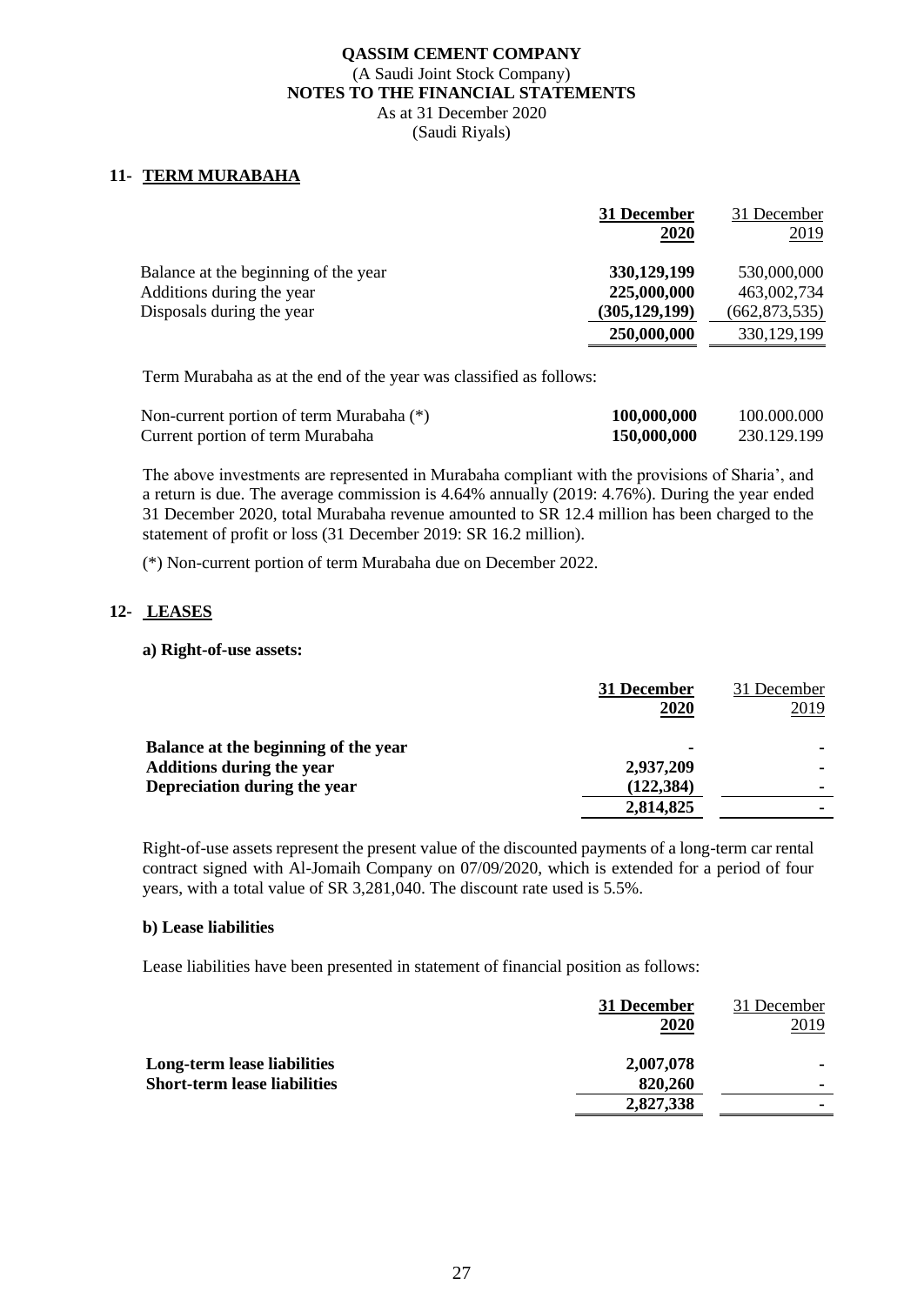# **13- INVENTORIES**

Inventories as at December 31 comprise the following:

|                                                          | 31 December    | 31 December  |
|----------------------------------------------------------|----------------|--------------|
|                                                          | 2020           | 2019         |
| Spare parts                                              | 111,134,367    | 116,761,295  |
| Raw materials                                            | 19,130,220     | 29,231,171   |
| Work in progress                                         | 183,515,635    | 203,288,230  |
| Finished goods                                           | 3,680,467      | 6,031,241    |
| Packing materials                                        | 3,333,593      | 2,108,350    |
| Consumables and supplies                                 | 3,465,919      | 3,238,125    |
| Goods-in-transit                                         | 2,445,689      | 297,143      |
|                                                          | 326,705,890    | 360,955,555  |
| Less: Provision for obsolete and slow-moving inventories | (31, 029, 440) | (21,800,733) |
|                                                          | 295,676,450    | 339,154,822  |

Movement in provisions for obsolete and slow-moving inventories is as follows:

|                                      | 31 December<br>2020 | 31 December<br>2019 |
|--------------------------------------|---------------------|---------------------|
| Balance at the beginning of the year | 21,800,733          | 18,383,752          |
| Provided during the year $(*)$       | 12, 101, 753        | 7,436,441           |
| Utilized during the year             | (2,873,046)         | (4,019,460)         |
|                                      | 31,029,440          | 21,800,733          |
|                                      |                     |                     |

During the year ended 31 December 2020, the Company established an allowance for inventory of slow moving spare parts and raw materials in the amount of SR 7.25 million (31 December 2019: SR 7,44 million), in addition to a provision for impairment of clinker inventory during the year ended 31 December 2020 in the amount of SR 4,85 million (31 December 2019: Nil).

# **14- TRADE RECEIVABLES, NET**

a) Trade receivables comprise the following:

|                                            | Note | 31 December<br>2020 | 31 December<br>2019 |
|--------------------------------------------|------|---------------------|---------------------|
| Trade receivables                          |      | 52,363,670          | 35,714,564          |
| Less: Allowance for expected credit losses |      | (10, 410, 757)      | (3,277,897)         |
|                                            |      | 41,952,913          | 32,436,667          |

b) Movement in provision for expected credit losses on trade receivables is as follows:

|                                      | Note | 31 December<br>2020 | 31 December<br>2019 |
|--------------------------------------|------|---------------------|---------------------|
| Balance at the beginning of the year |      | 3,277,897           | 2,569,324           |
| Provided during the year             |      | 7,132,860           | 708,573             |
|                                      |      | 10,410,757          | 3,277,897           |

Additional information related to credit and market risk exposures is disclosed in Note (34).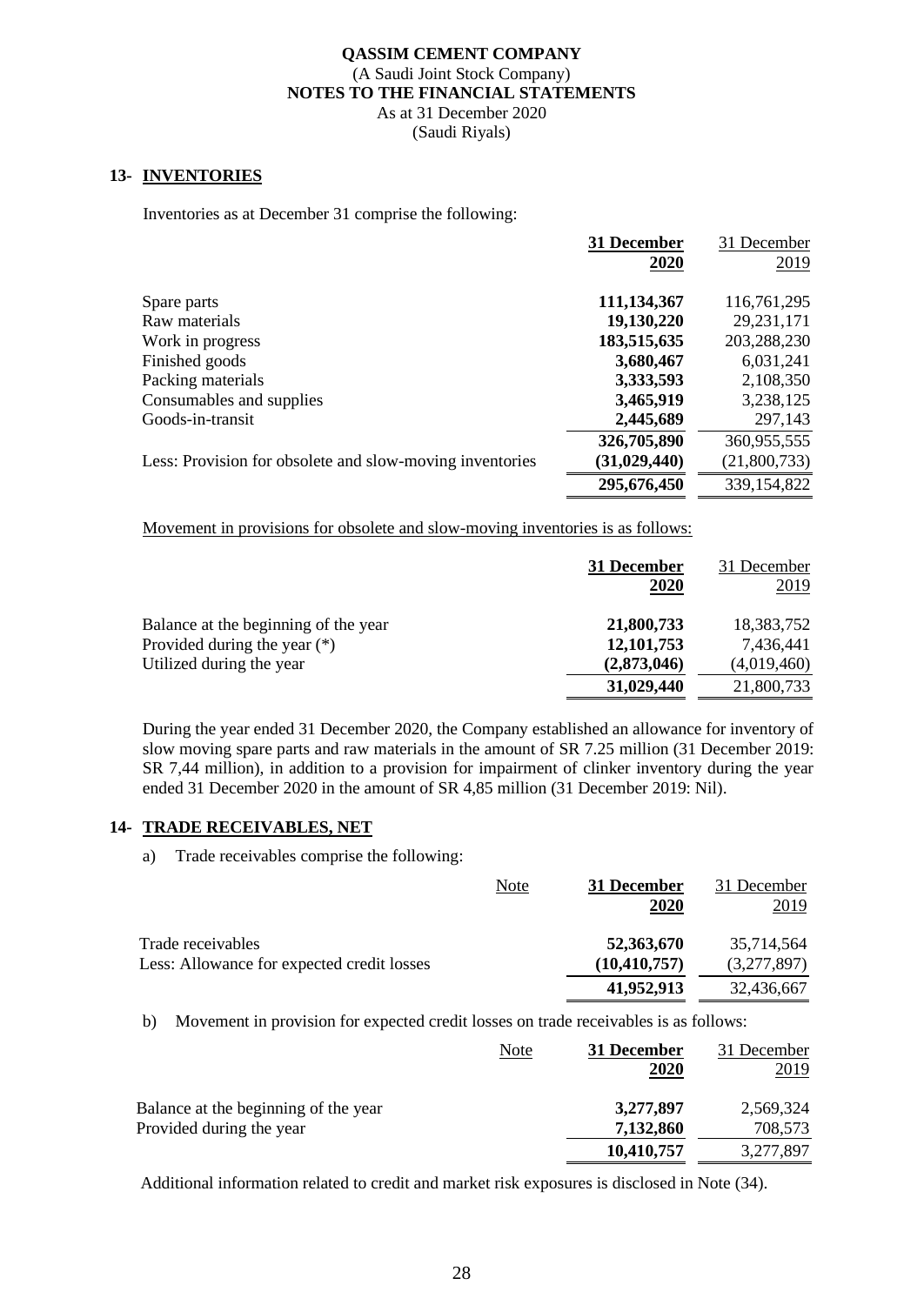# **15- PREPAID EXPENSES AND OTHER RECEIVABLES**

Prepaid expenses and other receivables comprise the following:

|                                            | Note | 31 December | 31 December |
|--------------------------------------------|------|-------------|-------------|
|                                            |      | 2020        | 2019        |
| Accrued recoverable investments (*)        |      | 46,625,595  |             |
| Advance payments under an investment       |      | 25,250,000  |             |
| account                                    |      |             |             |
| Advances to suppliers                      |      | 6,501,448   | 4,996,663   |
| Pre-paid expenses                          |      | 3,494,095   | 3,599,667   |
| Revenue receivable                         |      | 2,068,140   | 3,006,522   |
| Employees' receivables                     |      | 1,058,940   | 868,224     |
| Refundable customs deposits                |      | 757,582     | 313,260     |
| Car ownership program for staff            |      |             | 36,598      |
| Other debit balances                       |      | 567,016     | 982,820     |
|                                            |      | 86,322,816  | 13,803,754  |
| Less: Allowance for expected credit losses |      | (627, 784)  | (311, 031)  |
|                                            |      | 85,695,032  | 13,492,723  |

Movement in provision for expected credit losses on other receivables is as follows:

|                                      | <b>Note</b> | 31 December<br>2020 | 31 December<br>2019 |
|--------------------------------------|-------------|---------------------|---------------------|
| Balance at the beginning of the year |             | 311,031             | 1,539,949           |
| Provided during the year             |             | 357,951             | 140,379             |
| Utilized during the year             |             | (41, 198)           | (1,369,297)         |
|                                      |             | 627,784             | 311,031             |

(\*) The accrued recoverable investments represent the remaining amounts from the disposal of financial investments at FVTPL and have not yet been collected.

# **16- CASH AND CASH EQUIVALENTS**

|                                     | <b>Note</b> | 31 December<br>2020 | 31 December<br>2019 |
|-------------------------------------|-------------|---------------------|---------------------|
| Cash in hand                        |             | 20,996              | 355,156             |
| Cash at banks in local currency     |             | 65,407,526          | 60,585,167          |
| Cash at banks in foreign currencies |             | 1,465,064           | 1,504,777           |
|                                     |             | 66,893,586          | 62,445,100          |

# **17- SHARE CAPITAL**

The authorized and paid up share capital of the Company is SR 900 million divided into 90 million shares of SR 10 each.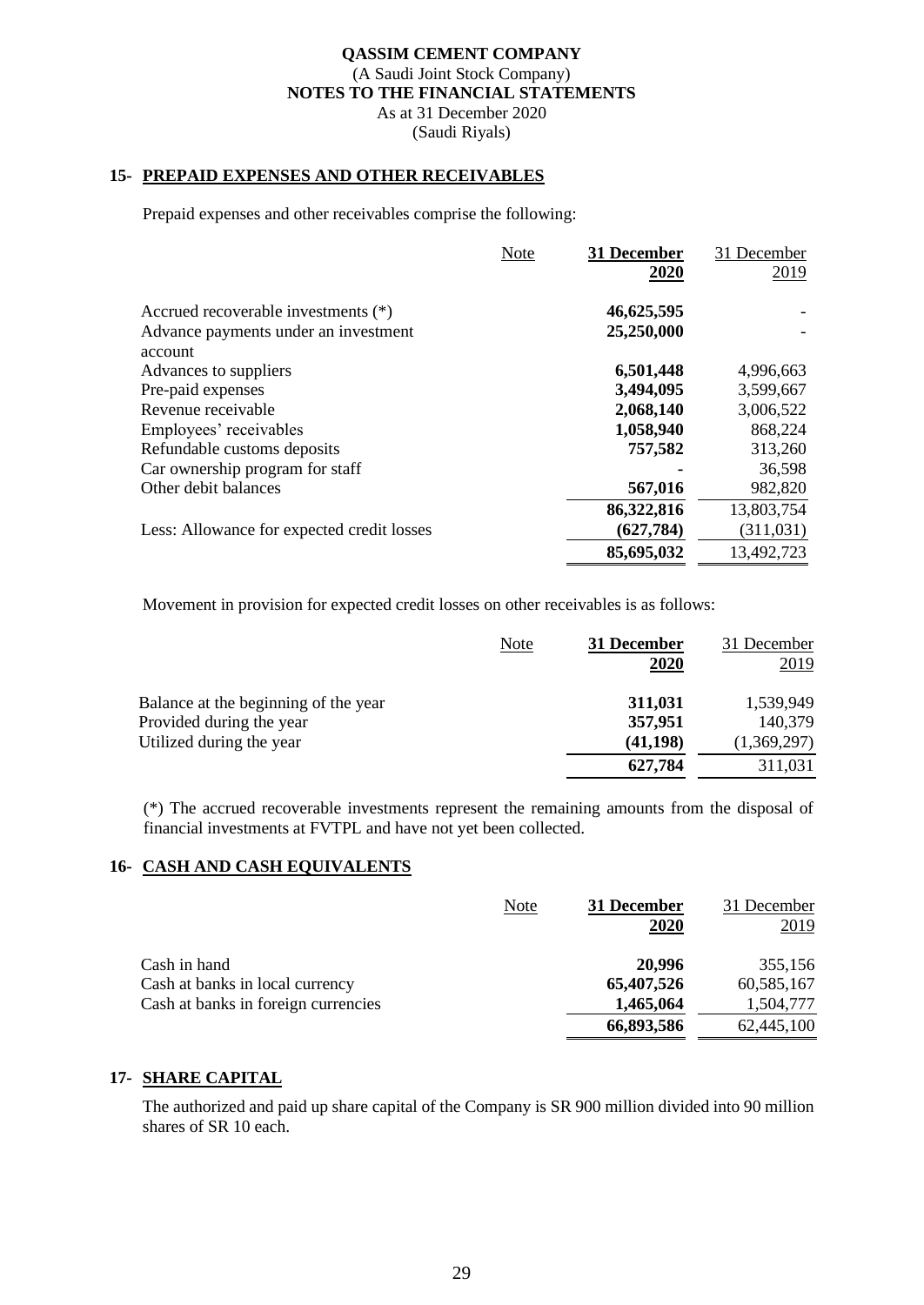# **18- STATUTORY RESERVE**

In accordance with the requirements of the Regulations for Companies and the Bylaws, the Company set aside (10%) of the annual net income until the forty extraordinary general assembly decided to amend the Company's Bylaws on 30 Rabi` I 1438H (corresponding to 29 December 2016)in accordance with the new Regulations for Companies 1437/2015.

It also decided to transfer an amount of SR 150,148,023 from the statutory reserve to retained earnings and to stop setting aside a percentage of the net income to the statutory reserve. Thus, the balance of the statutory reserve as at 31 December 2020 represents (30%) of the paid-up capital. This balance is not distributed as dividends.

# **19- PROVISION FOR REHABILITATION OF AREAS SUBJECT TO FRANCHISE LICENSE**

The provision for the rehabilitation of areas subject to a franchise license represents the present value of the expected cost of re-settlement of the Company's franchise site. Movement in provision for rehabilitation of areas subject to franchise license is as follows:

|                                                                           | 31 December | 31 December |
|---------------------------------------------------------------------------|-------------|-------------|
|                                                                           | 2020        | 2019        |
| Balance at the beginning of the year                                      | 11,018,636  | 9,993,262   |
| Finance costs for rehabilitation of areas subject to<br>franchise license | 992,221     | 1,025,374   |
|                                                                           | 12,010,857  | 11,018,636  |

# **20- EMPLOYEES' BENEFITS OBLIGATIONS**

# **a) Movement in the employees' benefits obligation is as follows:**

|                                                                                     | 31 December<br>2020 | 31 December<br>2019 |
|-------------------------------------------------------------------------------------|---------------------|---------------------|
| Balance at the beginning of the year                                                | 35,544,061          | 31,549,144          |
| Additions during the year $(*)$                                                     | 4,311,093           | 4,205,423           |
| Payments made during the year<br>Actuarial losses from re-measurement of employees' | (3, 194, 802)       | (2,734,426)         |
| benefits obligations                                                                | 3,394,480           | 2,523,920           |
|                                                                                     | 40,054,832          | 35,544,061          |

(\*) The additions (current service cost and interest expense) were distributed as follows:

|                                     | 31 December<br>2020 | 31 December<br>2019 |
|-------------------------------------|---------------------|---------------------|
| Cost of sales                       | 3,270,360           | 3,094,201           |
| General and administrative expenses | 679,393             | 753,052             |
| Selling and marketing expenses      | 361,340             | 358,170             |
|                                     | 4,311,093           | 4,205,423           |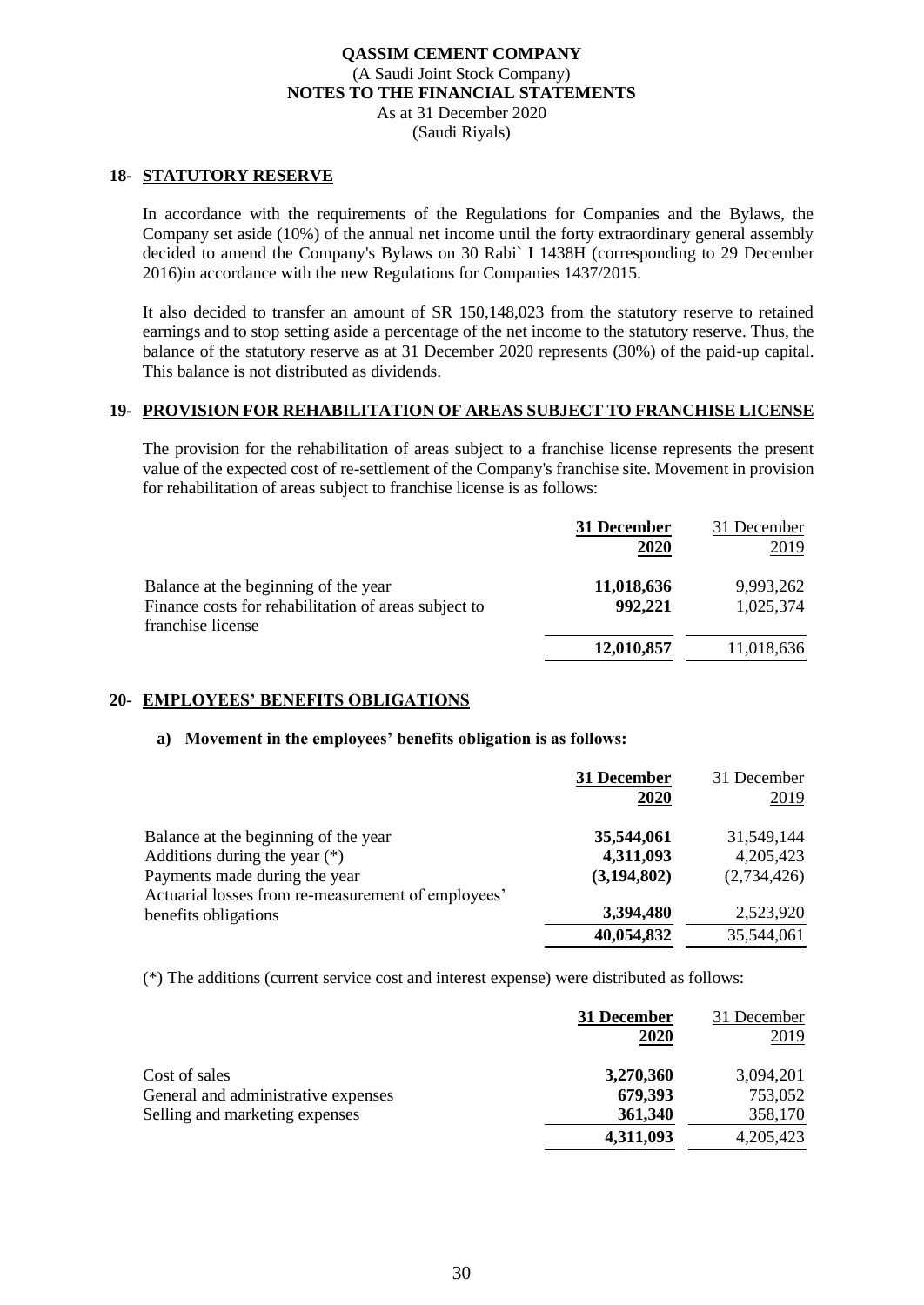# **20- EMPLOYEES' BENEFITS OBLIGATIONS (C0NTINUED)**

**b) The significant actuarial assumptions used by an independent external actuary are as follows:**

|                          | 31 December<br>2020 | 31 December<br>2019 |
|--------------------------|---------------------|---------------------|
| Discount rate            | 2.208%              | 3.075%              |
| Salary increase rate     | $3.5\%$             | 3.5%                |
| Employees' turnover rate | Medium              | Medium              |

# **c) Sensitivity in defined benefit obligation**

|                                      |              | 31 December | 31 December |
|--------------------------------------|--------------|-------------|-------------|
|                                      |              | 2020        | 2019        |
|                                      | Base         |             |             |
| Change in salary rate                | 1\% increase | 42,903,324  | 33,058,911  |
|                                      | 1% Decrease  | 37,492,213  | 28,669,858  |
|                                      | Base         |             |             |
| Discount rate                        | 1\% increase | 37,618,896  | 28,802,795  |
|                                      | 1% Decrease  | 42,814,438  | 32,951,448  |
| Assumption of a statistical study of |              |             |             |
| employees                            |              |             |             |
| Membership data                      |              |             |             |
| Employees average entry age (years)  |              | 41          | 40          |
| Average years of past service        |              | 8.6         | 8.8         |

# **21- TRADE AND OTHER ACCOUNTS PAYABLES**

Trade and other payables comprise the following:

|                         | 31 December | 31 December |
|-------------------------|-------------|-------------|
|                         | 2020        | 2019        |
| Trade payables          | 18,301,405  | 16,427,503  |
| Accrued expenses        | 39,140,347  | 39,946,893  |
| Accrued quarry fees     | 26,847,297  | 22,917,340  |
| Advances from customers | 8,639,625   | 5,908,514   |
| Retention payable       | 6,630,834   | 3,961,991   |
| VAT payable             | 8,019,313   | 2,666,786   |
| Accrued withholding tax | 2,328       | 196,469     |
| Other payables          | 3,715,952   | 699,731     |
|                         | 111,297,101 | 92,725,227  |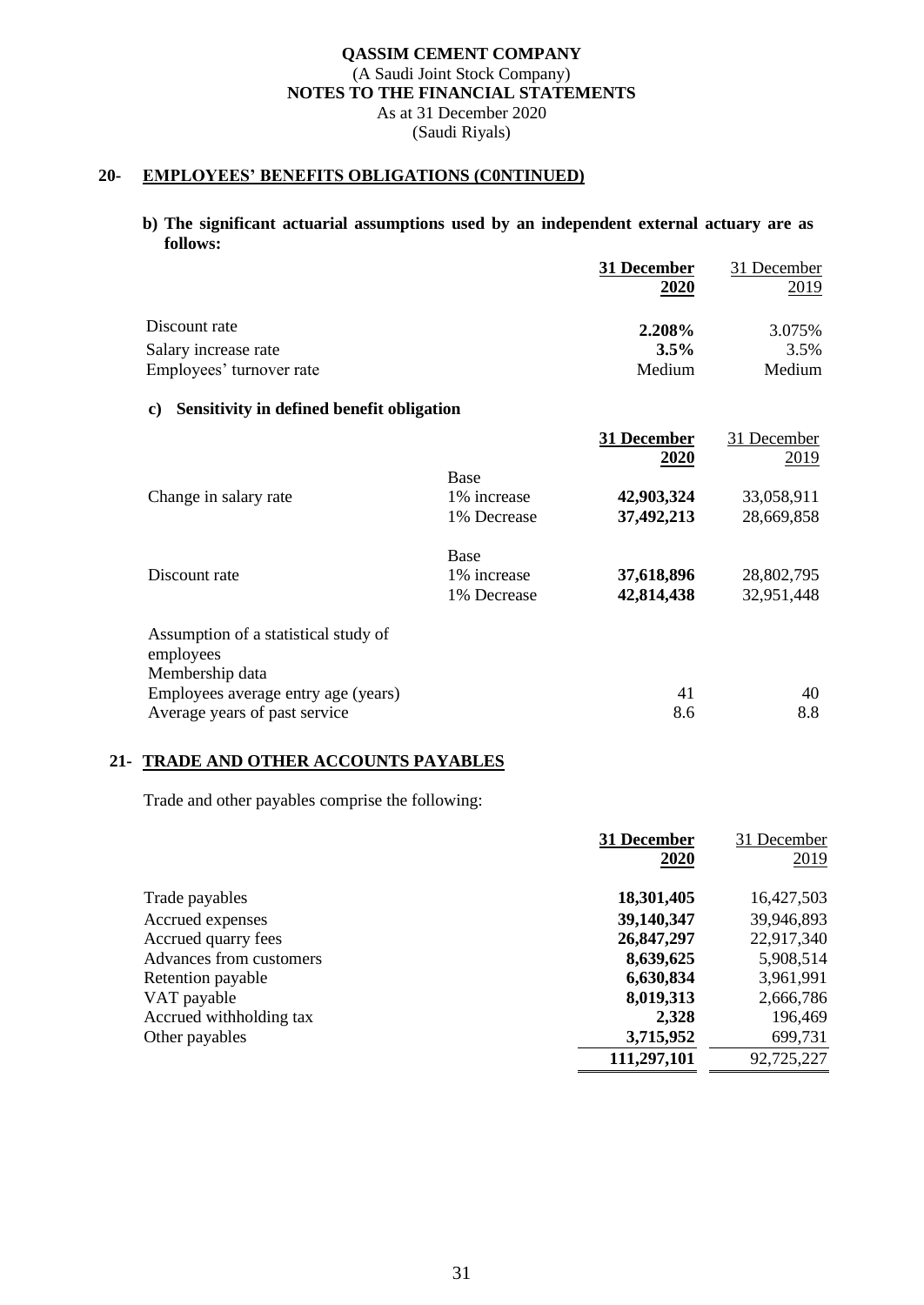# **22- ZAKAT PROVISION**

a) Zakat base of the Company comprises the following:

|                                                     | 31 December     | 31 December     |
|-----------------------------------------------------|-----------------|-----------------|
|                                                     | 2020            | 2019            |
| Equity at beginning of the year                     | 1,784,834,935   | 1,380,300,193   |
| <b>Additions</b>                                    | 183,746,969     | 151, 545, 172   |
| Deductions                                          | (1,285,923,640) | (960, 670, 307) |
| Basis for calculation of Zakat                      | 682, 658, 264   | 571,175,058     |
| Adjusted net income for the year subject to Zakat   | 483,770,395     | 440,122,624     |
|                                                     | 1,166,428,659   | 1,011,297,682   |
| Zakat base (equity method) (a)                      | 1,166,428,659   | 1,011,297,682   |
| Zakat base (adjusted net income) (b)                | 483,770,395     | 440,122,624     |
| Zakat payable, higher of $(a)$ or $(b)$             | 29,691,030      | 25, 282, 442    |
| Less: carried forward balance from previous periods |                 | (682, 442)      |
| Zakat charge made during the year                   | 29,691,030      | 24,600,000      |

b) Movement in Zakat Provision during the year is as follows:

|                                      | 31 December  | 31 December    |
|--------------------------------------|--------------|----------------|
|                                      | 2020         | 2019           |
| Balance at the beginning of the year | 25, 282, 442 | 23,330,753     |
| Provided during the year             | 29,691,030   | 24,600,000     |
| Repayments during the year           | (25,895,940) | (22, 648, 311) |
|                                      | 29,077,532   | 25, 282, 442   |

c) Zakat status:

The Company obtained the Zakat certificate for the year 2019 from the General Authority of Zakat and Tax (GAZT).

#### d-1) Zakat

The Company has filed all due zakat declarations up to the year ended 31 December 2019. On 2 Sha'aban 1441H (corresponding to 26 March 2020), the Company has obtained a final certificate for the year ended 31 December 2019 to enable it to complete all its transactions, including the payment of its final accruals for contracts under the initiatives of GAZT in support of the private sector in light of the impacts associated with the outbreak of Coronavirus.

The Company has finalized Zakat assessment with 2018 up to the financial year ended 31 December 2007, and received final certificates from GAZT up to this date. The Company also received restricted certificates for the years from 2008 to 2018.

Despite of that, the Company received a letter from GAZT on 16 Rabi' II 1437H (corresponding to 26 January 2016) stating that there is an additional assessment for the period from 2003 to 2007 amounting to SR 4.353.758.

The Company has filed an objection against the additional assessment memorandum on 13 Jumada' II 1437H (corresponding to 22 March 2016), and a decision of the third Primary appeal committee for Zakat & Tax in Riyadh No. (3) for the year 1439H dated 5 Safar 1439H (corresponding to 25 October 2017) was issued to support Company's stand to not reopen the additional Zakat assessment for the aforementioned years.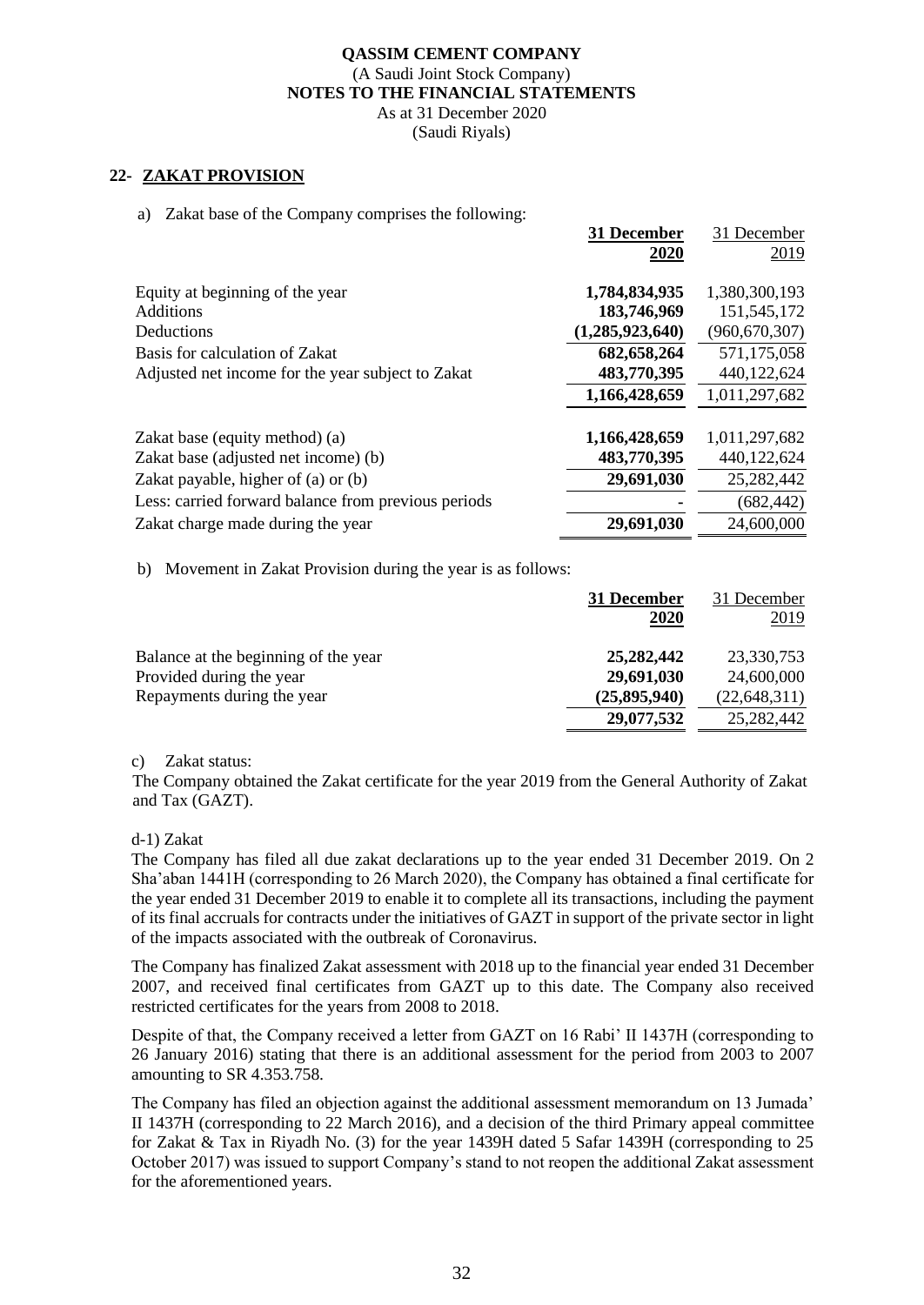# **22- ZAKAT PROVISION (CONTINUED)**

Further, the Company received through the electronic system "ERAD" on 10 Jumada' I 1438H (corresponding to 7 February 2017) amended zakat declarations for the years from 2008 to 2014 based on the results of the field investigation.

The Company, on 5 Sha'aban 1438H (corresponding to 1 May 2017), paid the differences for the years from 2009 to 2014. It has filed an objection to the differences resulting from the amendment of the declaration for the fiscal year ended 31 December 2008 amounted to SR 9.432.885 during the permitted statutory time through an external advisor.

The Company attended a hearing session on Sunday 20 Sha'aban 1439H (corresponding to 6 May 2018) before the third preliminary Zakat and tax objection committee in Riyadh to discuss the objection and the Company obtained the decision of the aforementioned committee on 5 Dhul 1439H (corresponding to 18 July 2018) which supported the Company's opinion on all the items except for its objection to the item of payables.

GAZT has partially appealed the decision. The appeal is currently being reviewed by the General Secretariat of Tax Committees.

As for the years from 2015 through 2018, the Company has submitted Zakat returns and financial statements for those years, paid Zakat due accordingly and obtained a restricted certificate for 2018.

During the year 2020, GAZT also has reviewed the Zakat returns filed for that period. Based on the review outcomes, GAZT issued letters of amendment on 11 Rabi` I 1442H (corresponding to 28 October 2020), whereby the Company paid the undisputed due differences of SR 596,609. The Company also filed a partial objection on 30 Rabi` II 1442H (corresponding to 15 December 2020) with a total amount of SR 1,533,328 in relation to the 2015 and 2018 amendments.

#### d-2) Value Added Tax (VAT)

Since the implementation of the value-added tax system on 01/01/2018 until 31/12/2020, the Company has filed monthly VAT returns during the statutory period and has paid tax amount due.

The Company has benefited from the adjourning the payment of the value-added tax for several months as part of GAZT initiatives that support private sector in light of the impacts associated with COVID-19 outbreak.

The Company has updated its systems and procedures to comply with the application of increase of value-added tax rate to 15% as of 1 July 2020, and in light of the transitional provisions issued by GAZT.

# **23- OTHER PROVISIONS**

|                                                         | 31 December | 31 December |
|---------------------------------------------------------|-------------|-------------|
|                                                         | 2020        | 2019        |
| Provision for incentive program for dedicated customers | 14,554,011  | 15,258,038  |
| Provision for legal claims and objections               | 23,850,526  | 29,023,826  |
| Provision for donations and social responsibility       | 5,000,000   |             |
|                                                         | 43,404,537  | 44,281,864  |

Movement in other provisions during the year is as follows:

|                                      | 31 December   | 31 December |
|--------------------------------------|---------------|-------------|
|                                      | 2020          | 2019        |
| Balance at the beginning of the year | 44,281,864    | 3,010,526   |
| Utilized during the year             | (1,733,490)   |             |
| Reversal during the year             | (4, 143, 837) |             |
| Provided during the year             | 5,000,000     | 41,271,338  |
|                                      | 43,404,537    | 44,281,864  |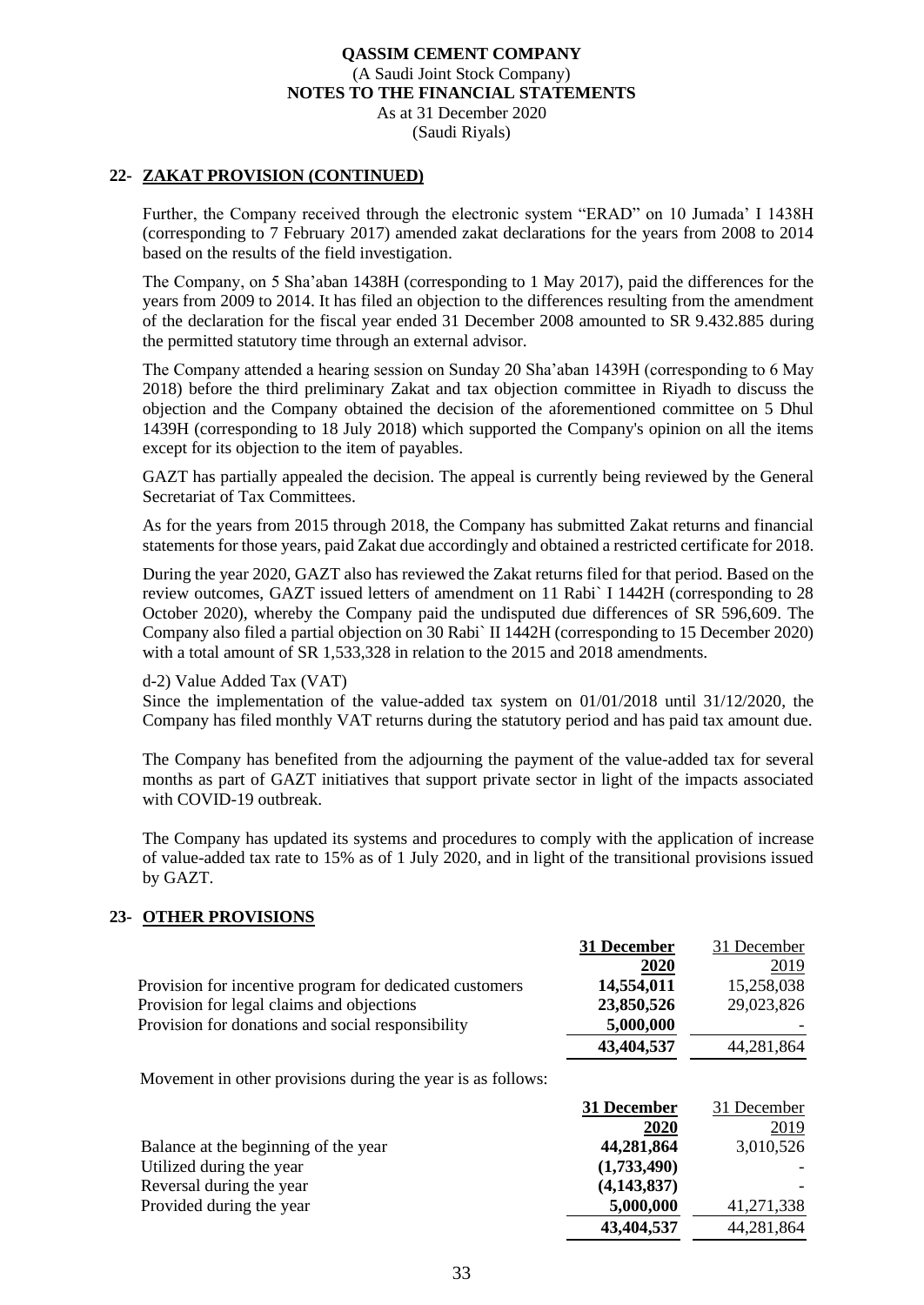# **24- REVENUES AND COST OF SALES**

• No other revenue classifications have been disclosed as the entire amount of revenue is a result of cement sales within the Kingdom of Saudi Arabia and there are no other products for the Company, and there is no key difference between the selling prices or the production cost of the two types of bulk or packed cement.

The Company also sells its entire products through distributors. The sale takes place at a point in time and not over time.

• The cost of sales represent mainly the cost of raw materials, electricity, spare parts and consumables.

# **25- DIVIDENDS**

On 4 Jumada' II 1441H (corresponding to 29 January 2020), the Board of Directors decided to distribute cash dividends to shareholders in a total amount of SR 99 million at SR 1.10 per share for the fourth quarter of 2019, representing 11% of the face value of the share.

On 11 Jumada' II 1441H (corresponding to 4 March 2020), the Ordinary General Assembly of the Company's shareholders at its forty-fifth meeting decided to approve the decisions of the Board of Directors issued during 2019 regarding the distribution of dividends to the shareholders in the amount of SR 310.5 million at SR (3.45) per share for 2019.

On 11 Ramadan 1441H (corresponding to 4 May 2020), the Board of Directors decided to distribute cash dividends to shareholders in a total amount of SR 90 million at SR 1 per share for the first quarter of 2020, representing 10% of the face value of the share.

On 4 Muharram 1442H (corresponding to 23 August 2020), the Board of Directors decided to distribute cash dividends to shareholders in a total amount of SR 90 million at SR 1 per share for the second quarter of 2020, representing 10% of the face value of the share.

On 15 Rabi' I 1442H (corresponding to 1 November 2020), the Board of Directors decided to distribute cash dividends to shareholders in a total amount of SR 112.5 million at SR 1.25 per share for the third quarter of 2020, representing 12.5% of the face value of the share.

Movement in dividends payable during the year is as follows:

|                                      | 31 December<br>2020 | 31 December<br>2019 |
|--------------------------------------|---------------------|---------------------|
| Balance at the beginning of the year | 63,671,200          | 107,470,848         |
| Announced during the year            | 391,500,000         | 211,500,000         |
| Payment made during the year         | (387, 663, 204)     | (255, 299, 648)     |
|                                      | 67,507,996          | 63,671,200          |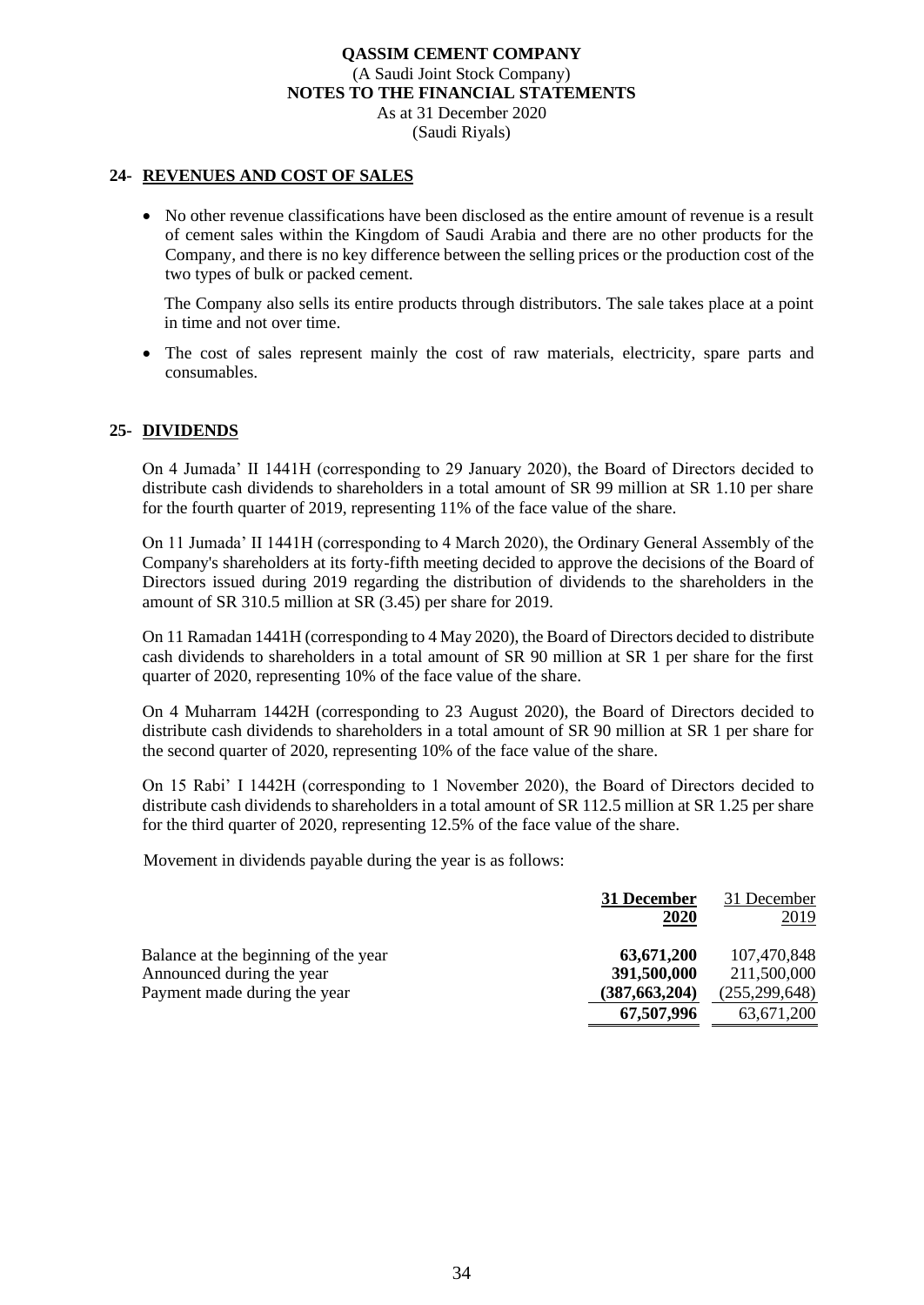# **26- SELLING AND MARKETING EXPENSES**

Selling and marketing expenses for the year ended December 31 comprise the following:

|                                                         | 31 December | 31 December |
|---------------------------------------------------------|-------------|-------------|
|                                                         | 2020        | 2019        |
| Salaries, wages and equivalents                         | 6,044,240   | 5,631,596   |
| Other employees' benefits and medical                   | 529,338     | 534,973     |
| insurance                                               |             |             |
| Assignments and business trips costs                    | 160,885     | 157,727     |
| Maintenance and fuel                                    | 285,654     | 247,308     |
| Depreciations                                           | 189,497     | 191,606     |
| Stationery and publications                             | 145,071     | 130,098     |
| Other charges                                           | 74,640      | 69,281      |
| Communications                                          | 8,609       | 7,191       |
| Expenses charged from cost of common service<br>centers | 3,198,507   | 2,999,194   |
| Incentive program expenses                              |             | 15,258,038  |
|                                                         | 10,636,441  | 25,227,012  |

# **27- GENERAL AND ADMINISTRATIVE EXPENSES**

General and administrative expenses for the year ended December 31 comprise the following:

|                                                              | 31 December  | 31 December |
|--------------------------------------------------------------|--------------|-------------|
|                                                              | 2020         | 2019        |
| Salaries, wages and equivalents                              | 15,834,397   | 11,229,056  |
| Other employees' benefits and medical insurance              | 525,715      | 572,268     |
| Training, assignments and business trips costs               | 110,840      | 186,865     |
| Board of Directors' remuneration                             | 2,701,918    | 2,800,000   |
| Remuneration of committee members from outside the board     |              |             |
| of directors                                                 | 398,356      | 300,000     |
| Allowance to attend meeting of the Board of Directors and    |              |             |
| Committees                                                   | 367,000      | 373,000     |
| Maintenance, fuel and electricity                            | 139,284      | 150,101     |
| Listing and deposit center fees                              | 739,255      | 677,335     |
| Depreciations                                                | 294,336      | 190,338     |
|                                                              |              |             |
| Legal and financial consultancy                              | 2,838,052    | 496,757     |
| Donations and social responsibility                          | 260,705      | 321,707     |
| Telecommunication and postage                                | 39,214       | 30,284      |
| <b>Bank</b> commissions                                      | 188,232      | 154,911     |
| Stationery and publications                                  | 108,662      | 95,332      |
| Insurance expense                                            | 41,328       | 14,825      |
| Out-of-pocket expenses                                       | 79,981       | 47,783      |
| Expenses charged from cost of common service centers         | 3,158,211    | 2,737,544   |
| Allowance for expected credit losses of accounts receivables |              |             |
| expenses                                                     | 357,951      | 140,379     |
| Donation allowance                                           | 5,000,000    |             |
|                                                              | 33, 183, 437 | 20,518,485  |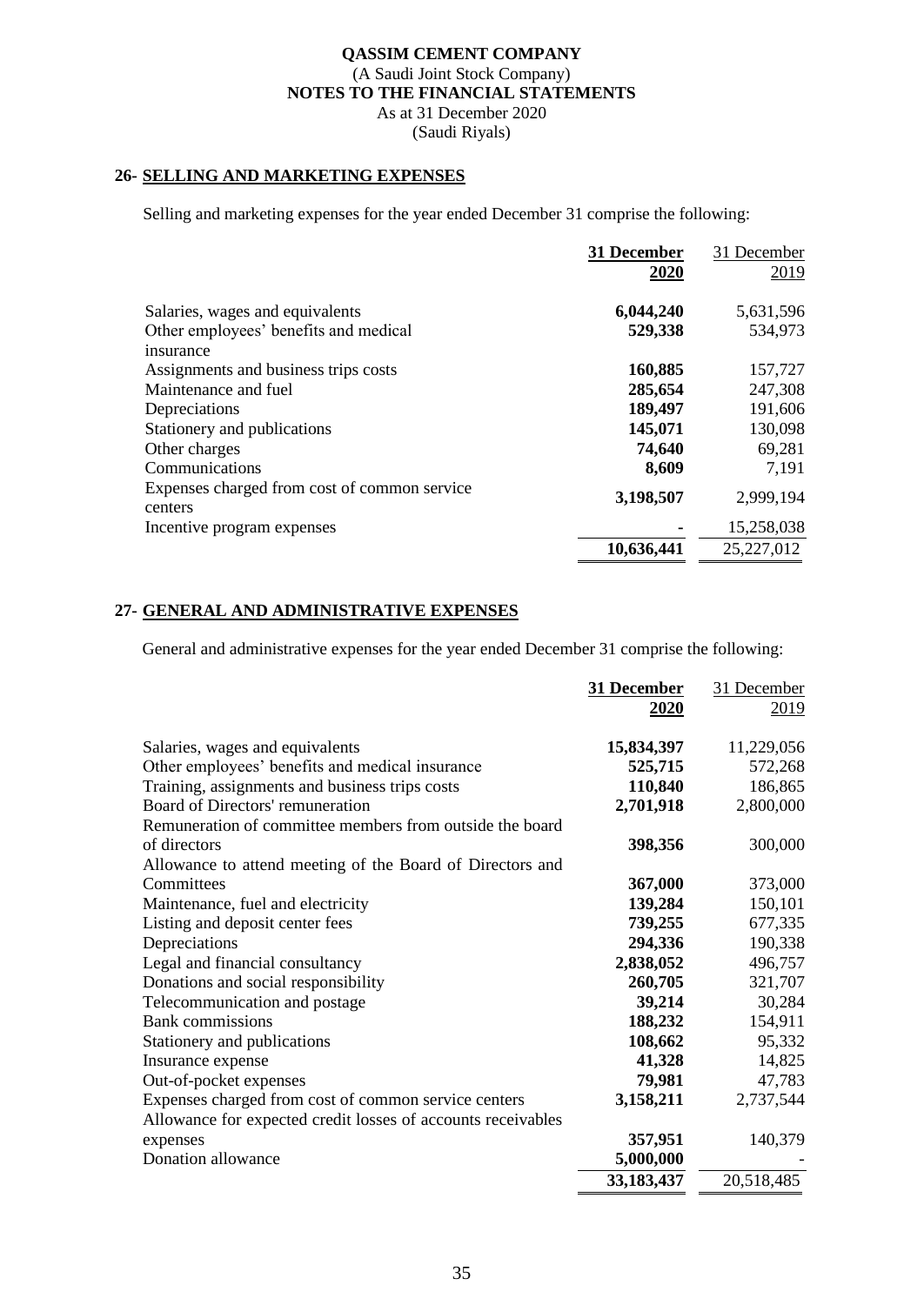# **28- OTHER INCOME, NET**

Other income, net for the year ended 31 December comprises the following:

|                                                    | 31 December | 31 December |
|----------------------------------------------------|-------------|-------------|
|                                                    | 2020        | 2019        |
| Compensations                                      | 239,617     | 325,407     |
| Revenue from sale of cement dust                   | 324,951     | 559,130     |
| Rental income                                      | 819,886     | 823,508     |
| Other income*                                      | 4,322,018   | 921,250     |
| Reversal of provisions and expenses reimbursements | 4,143,838   | 832,130     |
|                                                    | 9,850,310   | 3,461,425   |

\* Other income includes an amount of SR 3.2 million (2019: Nil), which is discounts granted by SEC for April and May of 2020.

# **29- OTHER EXPENSES, NET**

Other expenses, net for the year ended 31 December comprises the following:

|                                      | <b>31 December</b> 31 December |            |
|--------------------------------------|--------------------------------|------------|
|                                      | <b>2020</b>                    | 2019       |
| Claims and objections expenses       | $\blacksquare$                 | 26,013,300 |
| Adjustments for projects in progress | ٠                              | 1,734,927  |
|                                      | ٠                              | 27.748.227 |

# **30- CONTINGENT LIABILITIES AND CAPITAL COMMITMENTS**

As at 31 December 2020, the Company has bank facilities in the form of letters of guarantee and letters of credit from commercial banks of SR 20 million (31 December 2019: SR 21 million).

Furthermore, the capital commitments of the Company as at 31 December 2020 amounted to SR 4.2 million (31 December 2019: SR 5.5 million). As at 31 December 2020, the total value of existing project contracts amounted to SR 13.8 million (31 December 2019: SR 10.8 million).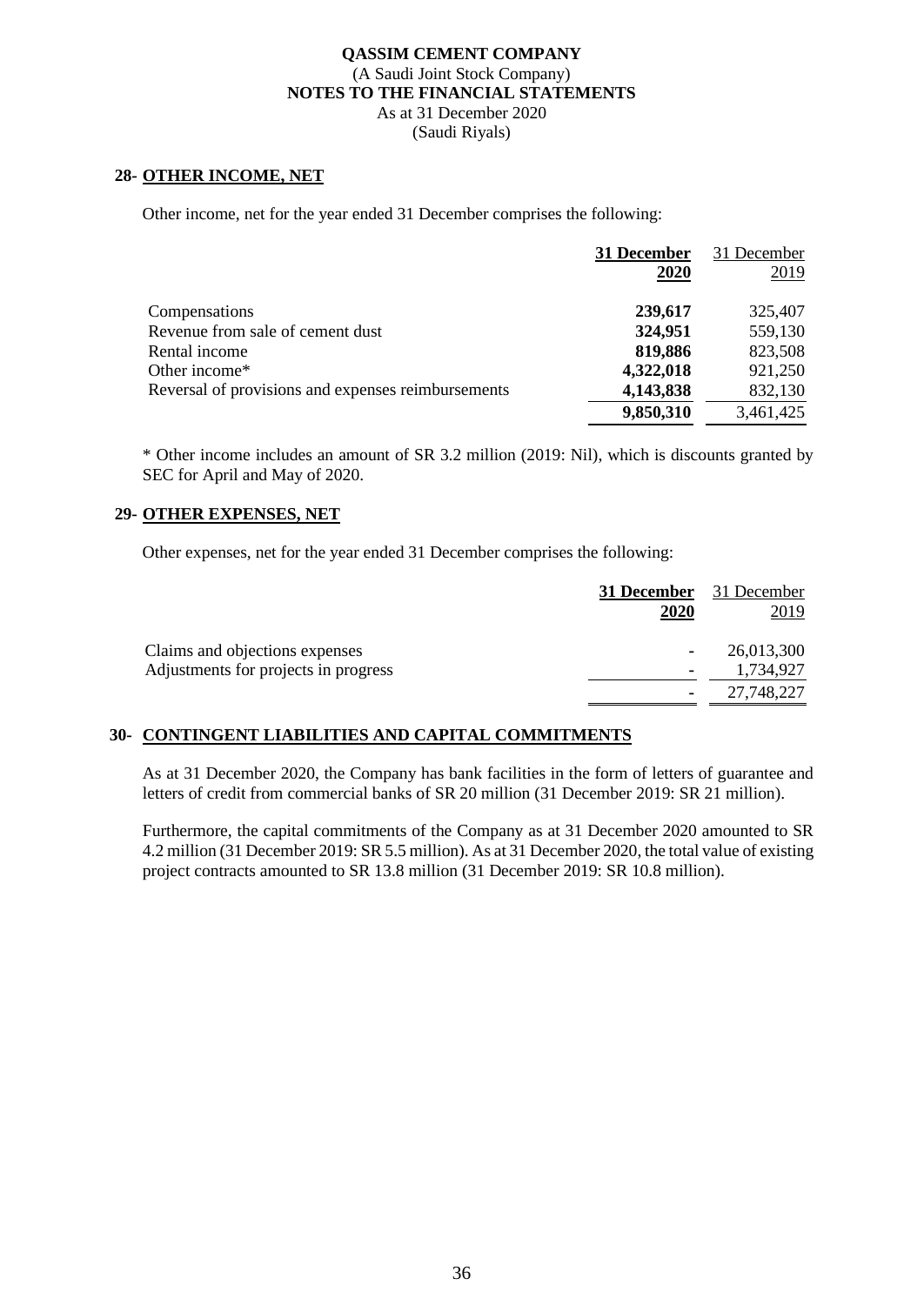# **31- SEGMENT INFORMATION**

The Company's activities mainly represent two operating sectors: the first one is the manufacturing and selling of cement and it is mainly sold to local customers, and the second is the investing sector. The Company's segment information is divided into units as follows:

a) Financial information for revenues and profits for sectors for the year ended 31 December 2020 and 2019 is as follows:

|                                         | <b>Operating segment</b> |                     | <b>Investment sector</b> |                     |
|-----------------------------------------|--------------------------|---------------------|--------------------------|---------------------|
|                                         | 31 December<br>2020      | 31 December<br>2019 | 31 December<br>2020      | 31 December<br>2019 |
| Revenue from contracts<br>with customer | 898,421,860              | 791,793,487         | ٠                        |                     |
| Income for the period<br>before Zakat   | 431,109,582              | 354,676,697         | 18,416,571               | 30,658,398          |

b) Financial information for revenues and profits for sectors for the year ended 31 December 2020 and 2019 is as follows:

|                          |               | <b>Operating segment</b> |             | <b>Investment sector</b> |  |
|--------------------------|---------------|--------------------------|-------------|--------------------------|--|
|                          | 31 December   | 31 December              | 31 December | 31 December              |  |
|                          | 2020          | 2019                     | 2020        | 2019                     |  |
| Total assets             | 1,180,224,452 | 1,191,438,324            | 935,043,970 | 865,232,692              |  |
| <b>Total liabilities</b> | 306,180,193   | 272,523,430              |             |                          |  |

# **32- BASIC AND DILUTED EARNINGS PER SHARE**

Basic earnings per share was calculated by dividing the distributable income for the year among the shareholders who own the ordinary shares of the Company by the weighted average number of ordinary shares outstanding during the year.

The diluted earnings per share are the same as the basic earnings per share as the company has no diluted instruments.

|                                                              | 31 December<br>2020       | 31 December<br>2019       |
|--------------------------------------------------------------|---------------------------|---------------------------|
| Net income for the year<br>Weighted average number of shares | 419,835,123<br>90,000,000 | 360,735,095<br>90,000,000 |
| Basic and diluted earnings per share                         | 4.66                      | 4.01                      |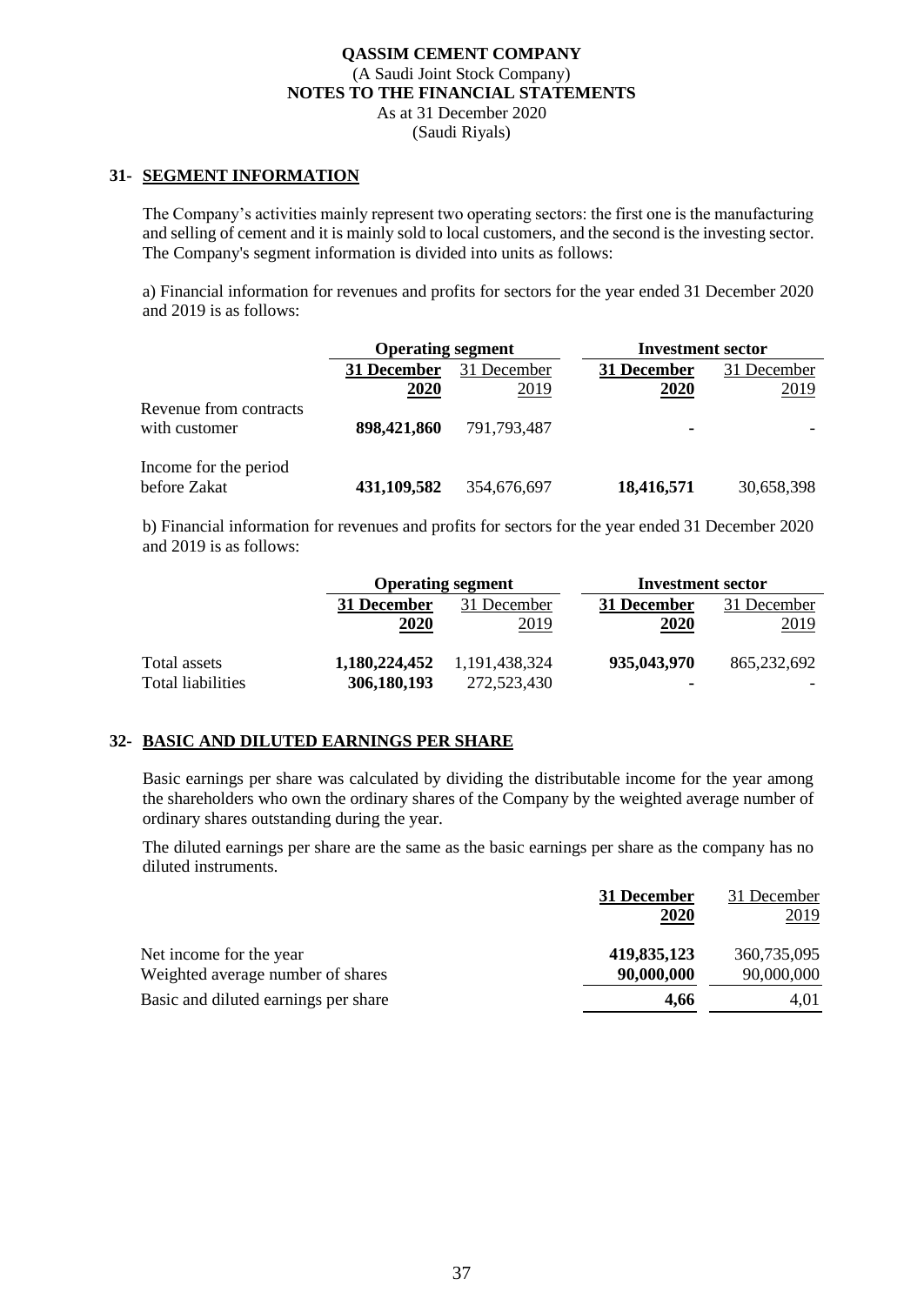# **33- DISCLOSURES OF RELATED PARTY PARTIES**

Related parties represent major shareholders, members of the Board of Directors of the Company, key management personnel of the Company, and entities managed or a significant influence is exercised over them by these parties.

# **Key management personnel remuneration**

The remuneration of the board of directors and other key management personnel charged during the year are as follows:

|                                                                   | 31 December<br>2020 | 31 December<br>2019 |
|-------------------------------------------------------------------|---------------------|---------------------|
| Salaries and short-term benefits - KMP                            | 11,490,130          | 9,309,683           |
| Post-employment benefits - KMP                                    | 675,279             | 660,866             |
| Board of Directors and committees' remuneration and<br>allowances | 3,467,274           | 3,473,000           |
|                                                                   | 15,632,683          | 13,443,549          |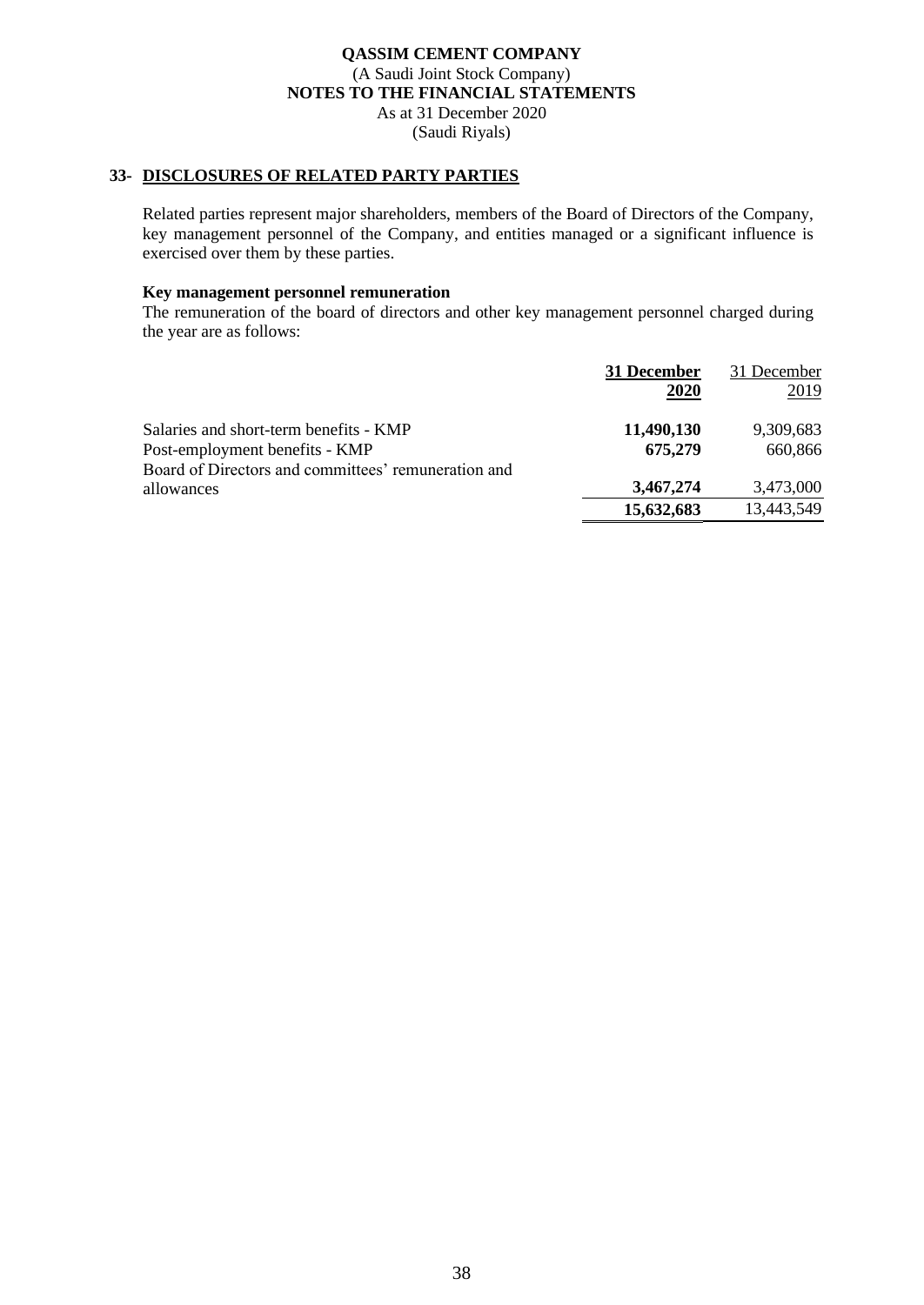# **34- FINANCIAL INSTRUMENTS – FAIR VALUES AND RISK MANAGEMENT**

# **a) Fair value measurement of financial instruments**

The following table shows the carrying amount and fair values of financial assets and financial liabilities, including their levels in the fair value hierarchy. It does not include fair value information for financial assets and financial liabilities not measured at fair value if the carrying amount is a reasonable approximate of fair value.

|                                                             | <b>31 December 2020</b> |                          |                                          |              |                   |                |                |              |
|-------------------------------------------------------------|-------------------------|--------------------------|------------------------------------------|--------------|-------------------|----------------|----------------|--------------|
|                                                             | <b>Carrying value</b>   |                          |                                          |              | <b>Fair value</b> |                |                |              |
|                                                             | <b>Fair value</b>       | <b>Amortized</b><br>cost | <b>Other</b><br>financial<br>liabilities | <b>Total</b> | Level 1           | Level 2        | Level 3        | <b>Total</b> |
| <b>Financial assets at fair</b><br>value:                   |                         |                          |                                          |              |                   |                |                |              |
| <b>FVTPL</b>                                                | 685,043,970             |                          | ٠                                        | 685,043,970  | 298,590,120       | 290,542,230    | 95,911,620     | 685,043,970  |
|                                                             | 685,043,970             | $\blacksquare$           | $\blacksquare$                           | 685,043,970  | 298,590,120       | 290,542,230    | 95,911,620     | 685,043,970  |
| <b>Financial assets at</b><br>amortized cost:               |                         |                          |                                          |              |                   |                |                |              |
| Term Murabaha                                               |                         | 250,000,000              | ۰                                        | 250,000,000  |                   | ۰.             |                |              |
| Accounts and other<br>receivable                            | ٠                       | 41,952,913               | ۰                                        | 41,952,913   |                   | $\blacksquare$ |                |              |
| Cash and cash<br>equivalents                                | ٠                       | 66,893,586               | $\blacksquare$                           | 66,893,586   |                   | $\blacksquare$ |                |              |
|                                                             | ٠.                      | 358,846,499              |                                          | 358,846,499  | $\blacksquare$    | $\blacksquare$ | $\blacksquare$ |              |
| <b>Financial liabilities not</b><br>measured at fair value: |                         |                          |                                          |              |                   |                |                |              |
| Trade payables                                              |                         | $\blacksquare$           | 18,301,405                               | 18,301,405   |                   | $\blacksquare$ |                |              |
| Accrued expenses and<br>other payables                      |                         | $\blacksquare$           | 92,995,696                               | 92,995,696   |                   | $\blacksquare$ |                |              |
|                                                             |                         | $\blacksquare$           | 111,297,101                              | 111,297,101  |                   | ۰              |                |              |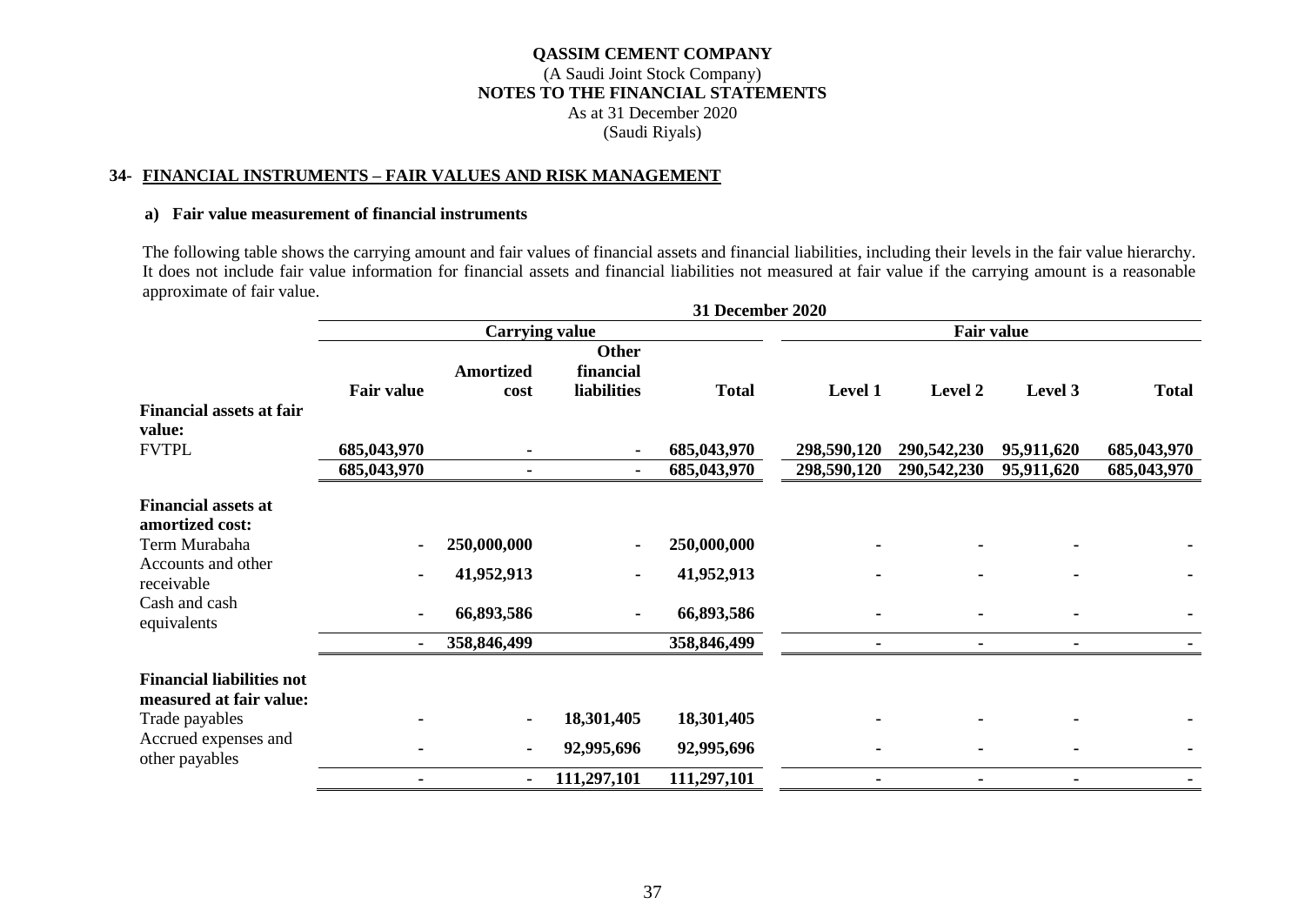# **34- FINANCIAL INSTRUMENTS – FAIR VALUES AND RISK MANAGEMENT (CONTINUED)**

# **a) Fair value measurement of financial instruments (continued)**

|                                                                | 31 December 2019         |                              |                          |             |                          |                              |            |             |
|----------------------------------------------------------------|--------------------------|------------------------------|--------------------------|-------------|--------------------------|------------------------------|------------|-------------|
|                                                                |                          | Carrying value               |                          |             | Fair value               |                              |            |             |
|                                                                |                          | Amortized                    | Other<br>financial       |             |                          |                              |            |             |
|                                                                | Fair value               | cost                         | liabilities              | Total       | Level 1                  | Level 2                      | Level 3    | Total       |
| Financial assets at<br>fair value:                             |                          |                              |                          |             |                          |                              |            |             |
| <b>FVTPL</b>                                                   | 535,103,493              | ۰                            | $\overline{\phantom{a}}$ | 535,103,493 | 165,801,576              | 282,748,547                  | 86,553,370 | 535,103,493 |
|                                                                | 535,103,493              | $\qquad \qquad \blacksquare$ | $\overline{\phantom{a}}$ | 535,103,493 | 165,801,576              | 282,748,547                  | 86,553,370 | 535,103,493 |
| Financial assets at<br>amortized cost:                         |                          |                              |                          |             |                          |                              |            |             |
| Term Murabaha                                                  |                          | 330,129,199                  | $\overline{\phantom{a}}$ | 330,129,199 |                          |                              |            |             |
| Accounts and other<br>receivable                               |                          | 32,436,667                   | $\overline{\phantom{a}}$ | 32,436,667  |                          |                              |            |             |
| Cash and cash<br>equivalents                                   | $\overline{\phantom{a}}$ | 62,445,100                   | $\overline{\phantom{a}}$ | 62,445,100  | $\overline{\phantom{a}}$ | $\qquad \qquad \blacksquare$ |            |             |
|                                                                |                          | 425,010,966                  |                          | 425,010,966 |                          |                              |            |             |
| <b>Financial liabilities</b><br>not measured at fair<br>value: |                          |                              |                          |             |                          |                              |            |             |
| Trade payables                                                 |                          | $\overline{\phantom{a}}$     | 16,427,503               | 16,427,503  |                          |                              |            |             |
| Accrued expenses<br>and other payables                         |                          | $\overline{\phantom{a}}$     | 76,297,724               | 76,297,724  | $\overline{\phantom{a}}$ | $\overline{\phantom{a}}$     |            |             |
|                                                                |                          | $\qquad \qquad -$            | 92,725,227               | 92,725,227  |                          |                              |            |             |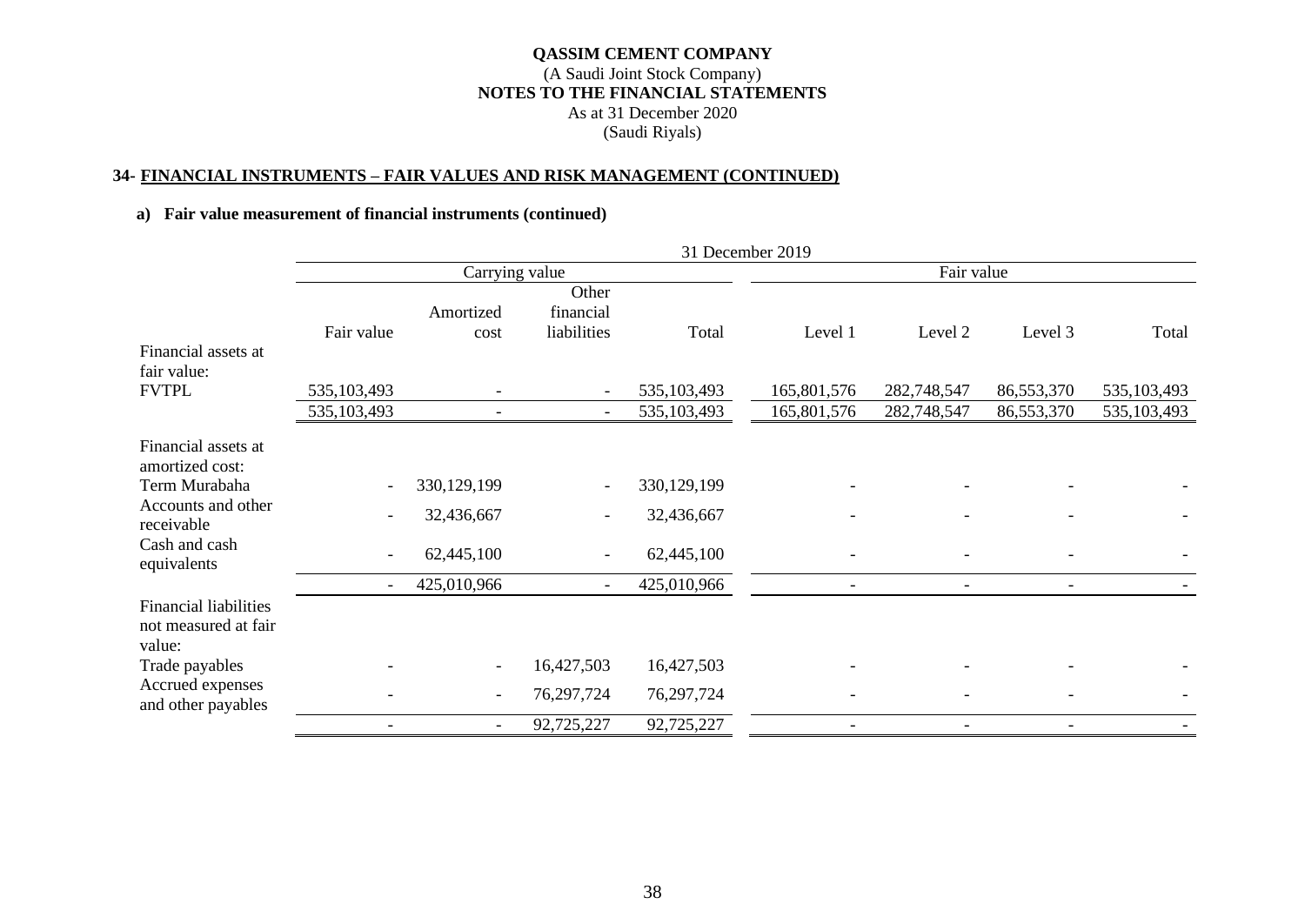# **34- FINANCIAL INSTRUMENTS – FAIR VALUES AND RISK MANAGEMENT (CONTINUED)**

### **a) Fair value measurement of financial instruments (continued)**

There were no transfers between the levels of fair value hierarchies during the year.

Level 1 consists of investments in local portfolios, as they are traded in a recognized financial market at their most recent quoted prices.

Level 2 consists of investments in both local and international portfolios. Investments in unlisted mutual funds are valued using unadjusted net asset value or when units in the fund are redeemable on the basis of net asset value, at the measurement date, as appropriate.

Level 3 consists of investments in both local and international funds. Investments in local and international mutual funds and real estate funds, managed by the Company, are valued at fair value based on the latest net asset values reported by the fund managers.

# **b) Risk management**

The Company's overall risk management program focuses on the unpredictable fluctuations in financial markets and aims to minimize potential negative impacts on the Company's financial performance.

#### **Financial risk management framework**

Risk management policy is carried out by the senior management under policies approved by the Board of Directors.

Senior management identifies, evaluates and hedges financial risks in close co-operation with the Company's operating units.

The most important types of risk are credit risk, currency risk and fair value and cash flow interest rate risks.

The Board of Directors has an overall responsibility for the establishment and oversight of the Company's risk management framework.

The executive management team is responsible for developing and monitoring the Company's risk management policies.

The teamwork conducts meetings on a regular basis, and any changes or matters related to compliance with policies are reported to the Board of Directors through the Audit Committee.

The risk management systems are reviewed regularly by the executive management team to reflect changes in market conditions and the Company's activities.

Through training, management standards and procedures, the Company aims to develop a responsible and constructive control environment so that all employees are aware of their roles and responsibilities.

The Risk Committee oversees the management's compliance with the Company's risk management policies and procedures, and reviews the adequacy of the risk management framework in relation to the risks faced by the Company.

Financial instruments included in the statement of financial position include cash and cash equivalents, trade and other receivables, financial assets, trade and other payables.

The recognition methods used are disclosed in the individual policy statement for each item.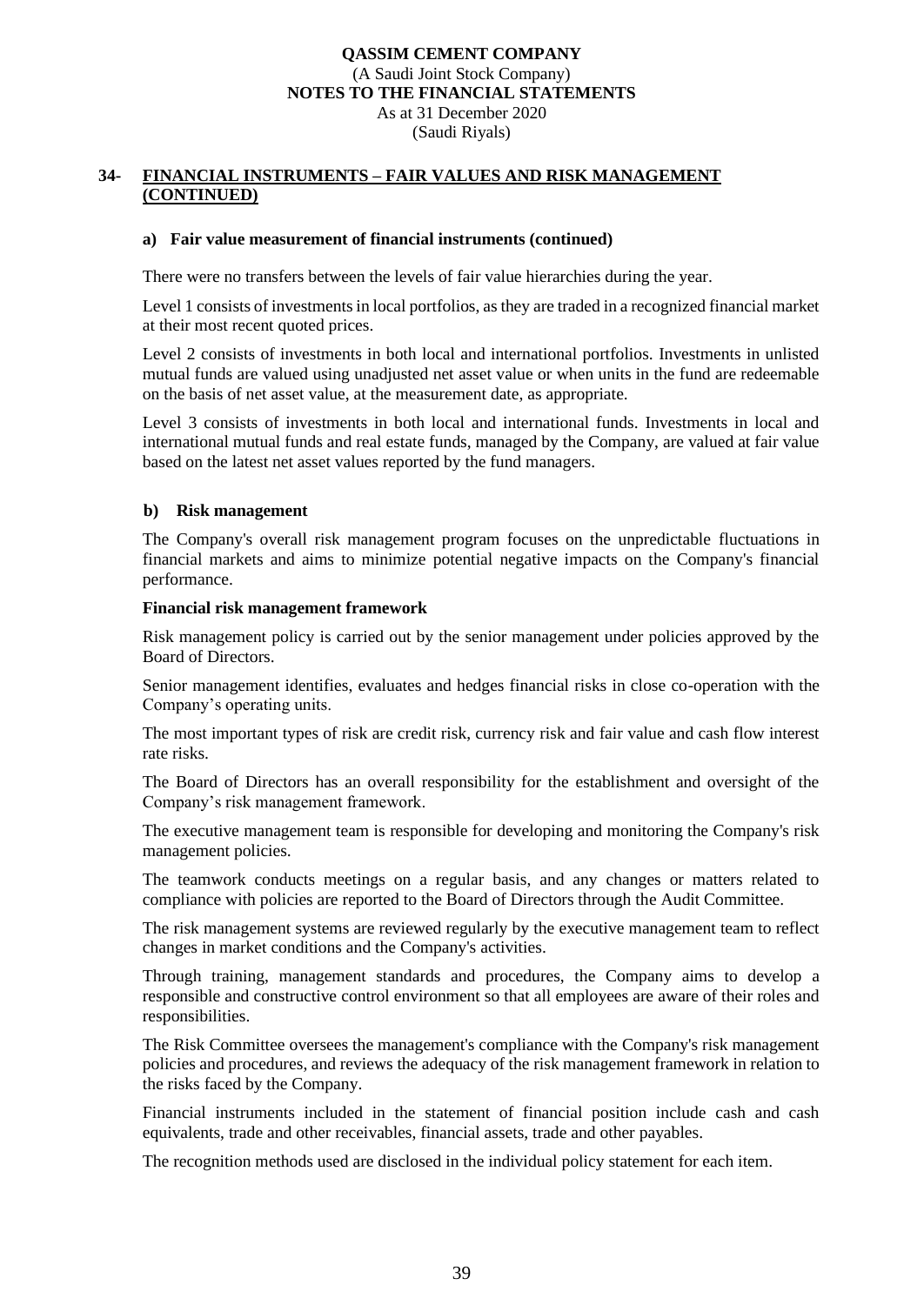# **34- FINANCIAL INSTRUMENTS – FAIR VALUES AND RISK MANAGEMENT (CONTINUED)**

The Company has exposure to the following risks from its use of financial instruments:

- a) Credit risk
- b) Liquidity risk
- c) Market risk

# **a) Credit risk**

Credit risk is the risk of financial loss to the Company if a customer or counterparty fails to meet its contractual obligations and arises principally from the Company's trade receivables and cash and cash equivalents.

The carrying amount of financial assets represents the maximum credit exposure.

#### **Bank balances and trade receivables**

The cash and cash equivalents of the Company are deposited in public accounts with local banks with good credit ratings.

The Company's exposure to credit risk is influenced mainly by the individual characteristics of each individual customer.

However, management also considers the factors that may influence the credit risk of its customer base, including the default risk of the industry.

The management also continues to monitor the credit risk of its customers and creates a provision for doubtful balances.

The existing customer balances are continuously monitored.

Cash and cash equivalents are placed with national banks with sound credit ratings.

Trade and other receivables are due mainly from customers in the local market.

Most customer balances are secured by valid bank letters of guarantee at local banks with high credit ratings.

Trade and other receivables have been shown at their estimated recoverable value.

Management takes into account available and supportive forward-looking information such as:

a) Significant actual or anticipated changes in the business.

b) Significant actual or anticipated changes in the operating results of the counterparty.

c) Financial or economic conditions that are expected to cause a significant change in the counterparty's ability to fulfill its obligations.

d) Significant increase in the credit risk of other financial instruments of the same counterparty.

e) Significant changes in the value of the collateral in support of the obligation or in the quality of counterparty guarantees or credit improvements.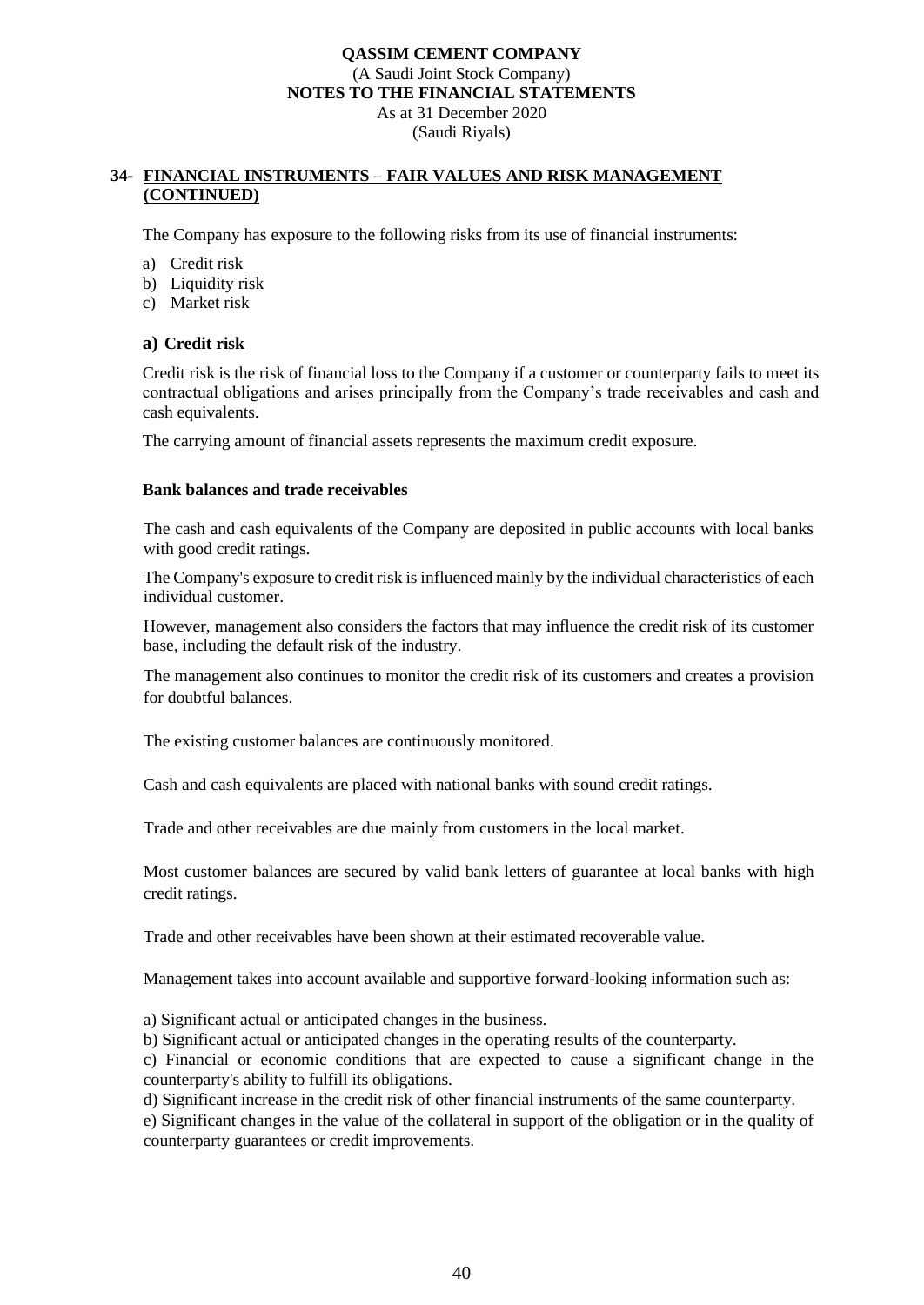# **34- FINANCIAL INSTRUMENTS – FAIR VALUES AND RISK MANAGEMENT (CONTINUED)**

# **a) Credit risk (continued)**

The Company establishes an allowance for expected credit losses, which amounted to SR 10,410,757 as at 31 December 2020.

The ageing of trade receivables at reporting date is as follows:

|                               | <b>31 December 2020</b> |                   | 31 December 2019 |            |  |
|-------------------------------|-------------------------|-------------------|------------------|------------|--|
| Period                        | <b>Balance</b>          | <b>Impairment</b> | Balance          | Impairment |  |
| Not past due and not impaired | 25,240,695              | $\blacksquare$    | 16,517,482       |            |  |
| $0 - 60$ days                 | 14,820,200              | 7,134,266         | 8,375,405        | 301,213    |  |
| $61 - 90 \text{ days}$        | 3,790,679               | 604,304           | 2,824,428        | 16,298     |  |
| More than 90 days             | 8,512,096               | 2,672,187         | 7,997,249        | 2,960,386  |  |
|                               | 52,363,670              | 10,410,757        | 35,714,564       | 3,277,897  |  |

Management believes that the impaired amounts that are past due by more than 30 days are still collectible in full, based on historical payments behavior and extensive analysis of customers credit risk, including underlying customers' credit ratings if they are available.

# **b) Liquidity risk**

Liquidity risk is the difficulties that an entity will encounter in raising funds to meet commitments related to financial instruments.

Liquidity risk may result from the inability to sell financial assets quickly at an amount close to its fair value.

Liquidity risk is managed by monitoring liquidity on an ongoing basis and ensuring that sufficient financial resources are in place.

Concentration in liquidity risk may arise from terms of repayment of financial obligations, sources of financing, or reliance on a specific market to obtain liquid assets.

The following are the contractual maturities of the financial liabilities at the end of the period, presented in gross and undiscounted amounts.

| 2020                                   | <b>Total</b><br>carrying<br>amount | Less than      | 3 months 3-12 months     | 1-5 Years      | Accrued<br>interests for<br>future<br>periods | <b>Total</b><br>contractual<br>maturity |
|----------------------------------------|------------------------------------|----------------|--------------------------|----------------|-----------------------------------------------|-----------------------------------------|
| Accounts payable                       | 18,301,405                         | 18,301,405     | $\overline{\phantom{0}}$ |                |                                               | 18,301,405                              |
| Accrued expenses and<br>other payables | 92,995,696                         |                | 92,995,696               | $\blacksquare$ | $\blacksquare$                                | 92,995,696                              |
| Dividend payable                       | 67,507,996                         | $\blacksquare$ | 67,507,996               |                | $\blacksquare$                                | 67,507,996                              |
| Lease liability                        | 2,827,338                          | 166,713        | 514,173                  | 2,146,452      | 316,992                                       | 3,144,330                               |
| Other provisions                       | 43,404,537                         |                | 43,404,537               |                |                                               | 43,404,537                              |
|                                        | 225,036,972                        | 18.468.118     | 204,422,402              | 2.146.452      | 316.992                                       | 225,353,964                             |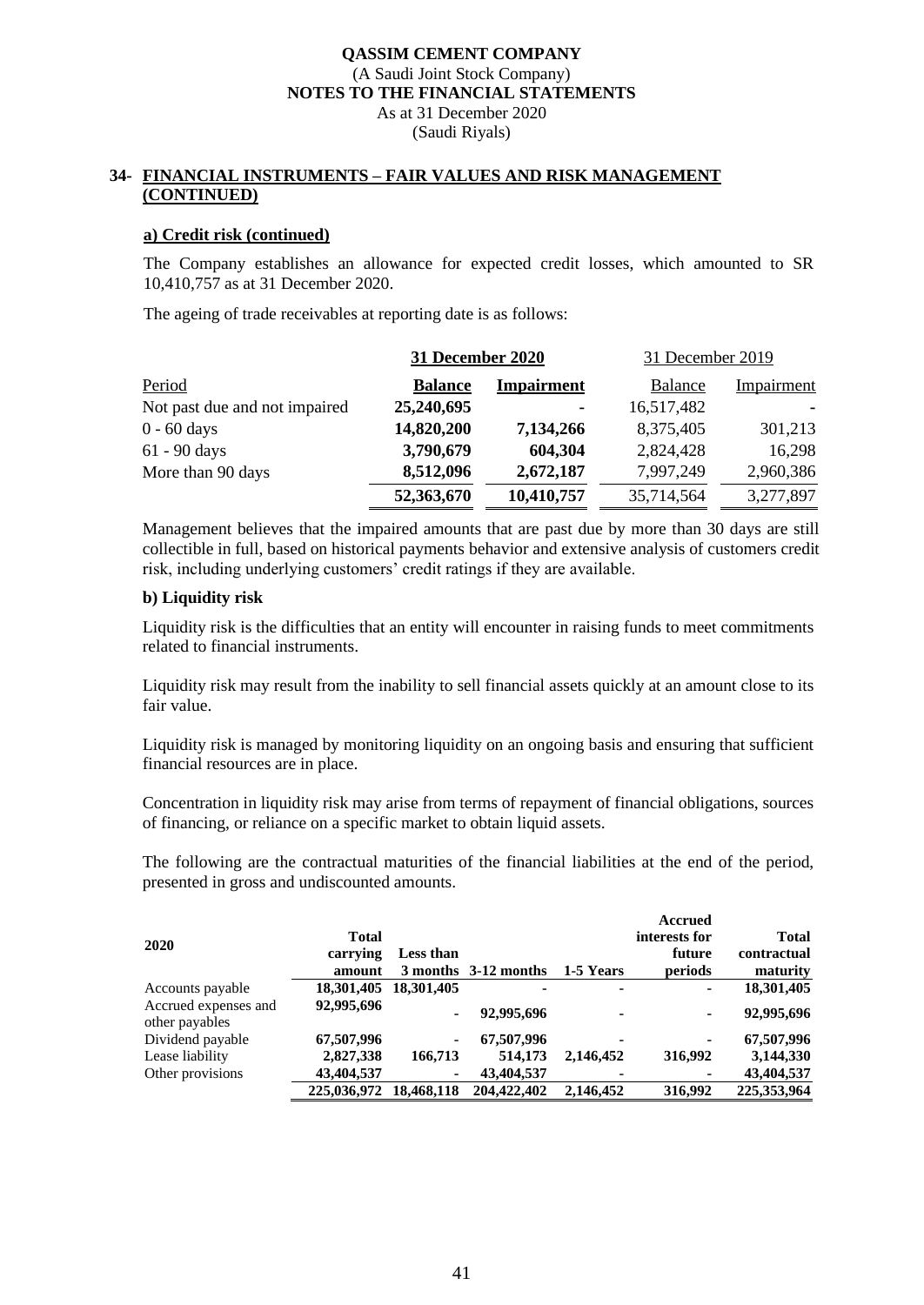# **34- FINANCIAL INSTRUMENTS – FAIR VALUES AND RISK MANAGEMENT (CONTINUED)**

# **b) Liquidity risk (continued)**

|                                        |                |            |                      |                          | Accrued       | Total       |
|----------------------------------------|----------------|------------|----------------------|--------------------------|---------------|-------------|
| 2019                                   | Total carrying | Less than  |                      |                          | interests for | contractual |
|                                        | amount         |            | 3 months 3-12 months | 1-5 Years future periods |               | maturity    |
| Accounts payable                       | 16,427,503     | 16.427.503 |                      |                          |               | 16,427,503  |
| Accrued expenses and<br>other payables | 76,297,724     |            | 76.297.724           |                          |               | 76,297,724  |
| Dividend payable                       | 63,671,200     |            | 63,671,200           |                          |               | 63.671.200  |
| Other provisions                       | 44,281,864     |            | 44,281,864           |                          |               | 44,281,864  |
|                                        | 200,678,291    | 16,427,503 | 209, 533, 230        |                          |               | 200,678,291 |

As at 31 December 2020, the Company maintains cash and cash equivalents of SR 66.89 million (31 December 2019: SR 62.45 million).

Liquidity risk is the risk that the Company will encounter difficulty in meeting its financial obligations associated with its financial liabilities that are settled by delivering cash or another financial asset.

The Company's approach to managing liquidity is to ensure, as far as possible, that it will have sufficient liquidity to meet its liabilities when they are due, under both normal and stressed conditions, without incurring unacceptable losses or risking damage to the Company's reputation.

# **Capital management**

The Company's objectives when managing capital is to safeguard the Company's ability to continue as a going concern so that it can continue to provide returns for shareholders and benefits for other stakeholders, and to maintain a strong capital base to support the sustainable development of its business.

The Company's adjusted net liabilities to equity ratio is as follows:

|                                 | 31 December   | 31 December    |
|---------------------------------|---------------|----------------|
|                                 | 2020          | 2019           |
| <b>Total liabilities</b>        | 306,180,193   | 272,523,430    |
| Less: cash and cash equivalents | (66,893,586)  | (62, 445, 100) |
| <b>Net liabilities</b>          | 239,286,607   | 210,078,330    |
| Total equity                    | 1,809,088,229 | 1,784,147,586  |
| Net liabilities to equity       | 0.13          | 0.12           |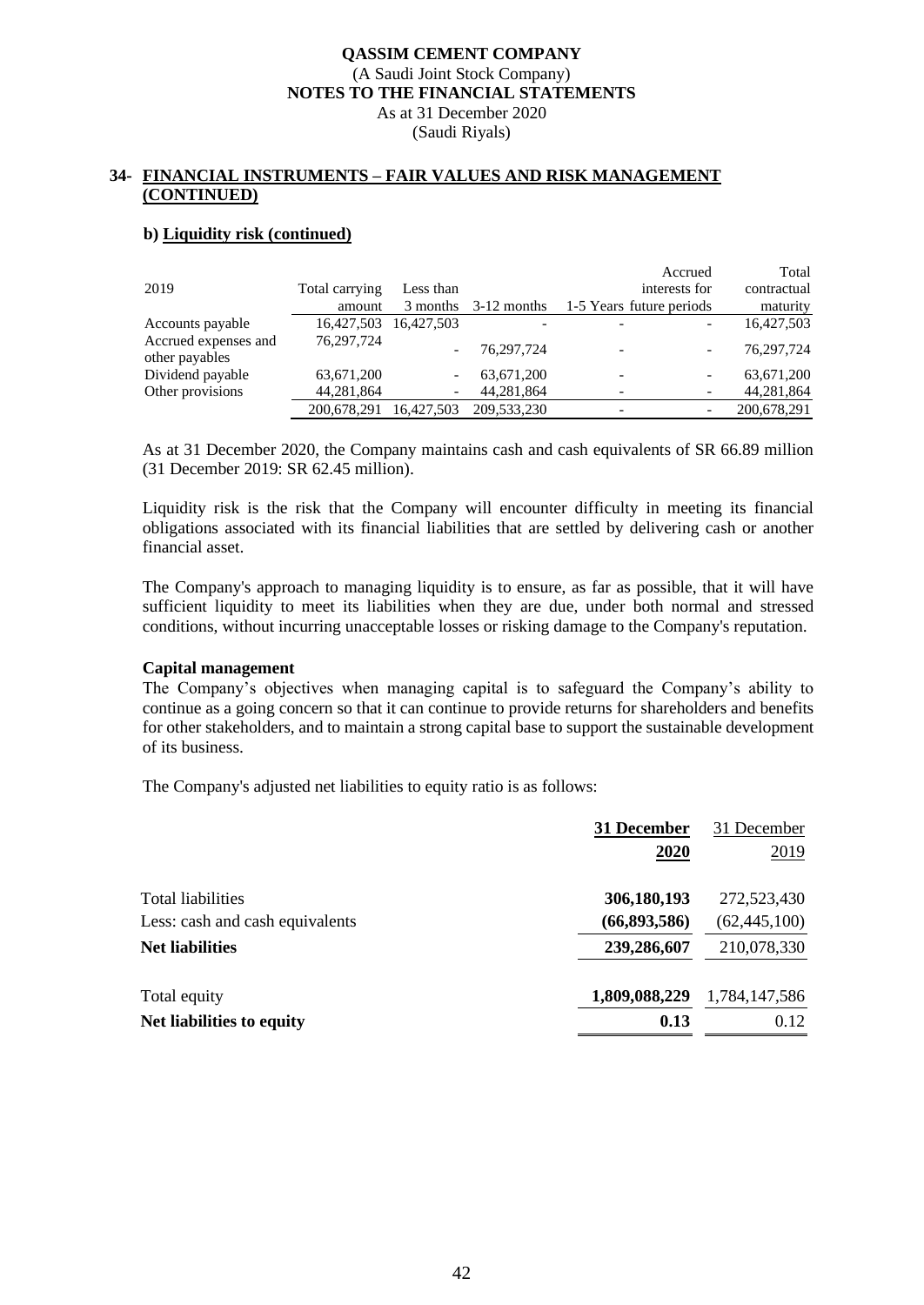# **34- FINANCIAL INSTRUMENTS – FAIR VALUES AND RISK MANAGEMENT (CONTINUED)**

#### **c) Market risk**

Market risk is the risk of possible impact of changes in market prices, such as foreign exchange rates and commission rates.

The objective of market risk management is to manage and control market risk exposures within acceptable parameters, while optimizing the return.

#### **Foreign currency risk**

Currency risk is the risk that the value of a financial instrument will fluctuate due to changes in currency foreign exchange rates.

Since the Saudi Riyal is pegged against the US Dollar, there are no significant currency risks.

The Company's management monitors the changes in foreign currency exchange rates and believes that foreign currency risks are insignificant.

#### **Commission rate risk**

Commission rate risk arises from the possibility that changes in market commission rates will affect future profitability or the fair value of the financial instruments.

The Company monitors the fluctuations in commission rates and believes that the effect of the commission rate risk is not material.

# **35- NON-CASH TRANSACTIONS**

The most important non-cash transactions for the purposes of preparing the statement of cash flows are as follows:

| <b>Significant non-cash transactions</b>         | <b>Note</b> | 31 December<br>2020 | 31 December<br>2019 |
|--------------------------------------------------|-------------|---------------------|---------------------|
| Transferred from projects in progress to         |             |                     |                     |
| property, plant and equipment                    | 11          | 8,827,578           | 2,503,399           |
| Transfers of spare parts for machines from spare |             |                     |                     |
| parts inventories                                |             | 1,044,520           | 11,787,729          |
| Adjustment of projects in progress within        |             |                     |                     |
| expenses                                         |             | 30,060              | 1,741,230           |
| Amendment of projects in progress within         |             |                     |                     |
| payable balances                                 |             |                     | 200,000             |
| Due from sale of investments at FVTPL            |             | 46,625,595          |                     |
| Additions of right-of-use assets against lease   |             |                     |                     |
| liabilities                                      |             | 2,937,209           |                     |
| Actuarial loss on employee benefits              |             | (3,394,480)         | (2,523,920)         |